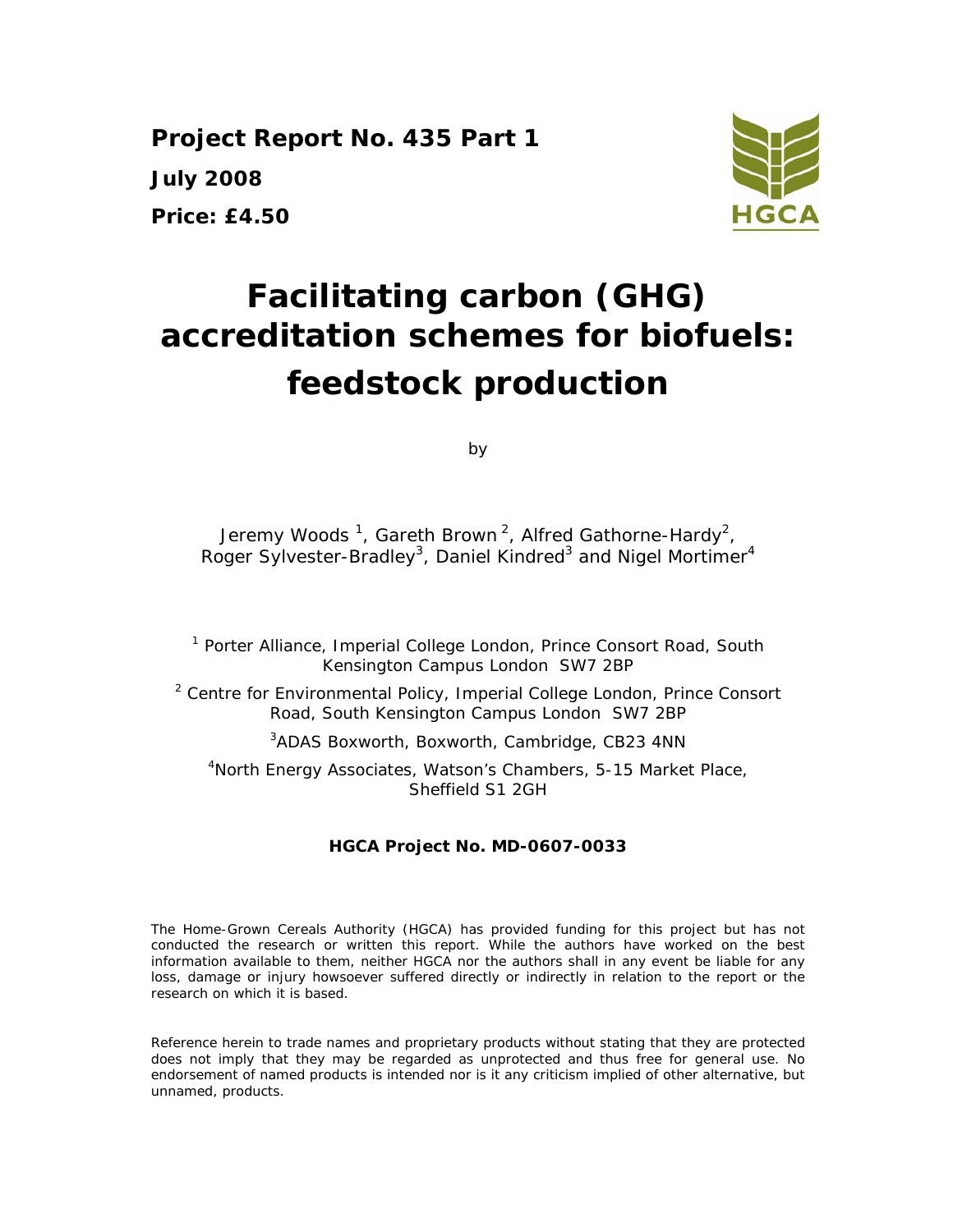### **Table of Contents**

| 1              |     |  |  |  |
|----------------|-----|--|--|--|
| 2              |     |  |  |  |
|                | 2.1 |  |  |  |
|                | 2.2 |  |  |  |
|                | 2.3 |  |  |  |
|                | 2.4 |  |  |  |
| 3              |     |  |  |  |
|                | 3.1 |  |  |  |
|                | 3.2 |  |  |  |
|                | 3.3 |  |  |  |
|                | 3.4 |  |  |  |
| $\overline{4}$ |     |  |  |  |
|                | 4.1 |  |  |  |
|                | 4.2 |  |  |  |
| 5              |     |  |  |  |
|                | 5.1 |  |  |  |
|                | 5.2 |  |  |  |
|                | 5.3 |  |  |  |
|                | 5.4 |  |  |  |
|                | 5.5 |  |  |  |
|                | 5.6 |  |  |  |
|                |     |  |  |  |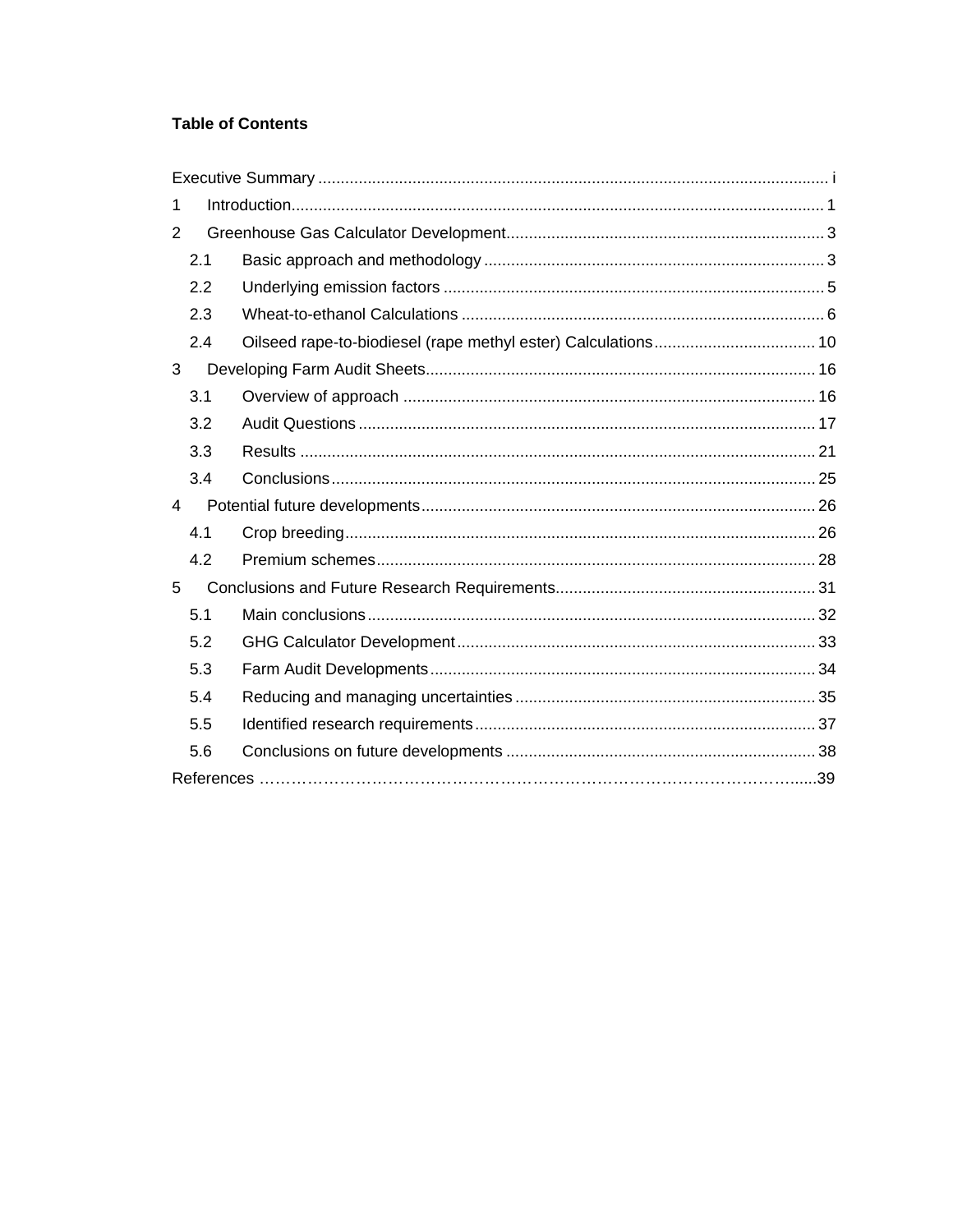# **Executive Summary**

Agriculture and transport contribute around one third of global greenhouse gas emissions and both their share and gross emissions continues to grow. The growing share of emissions from transport coupled to its increasing dependence on oil, have provided powerful drivers for biofuel production growth over the last few years. However, biofuels remain contentious, not least because the GHG-abatement benefits are widely contested. The research reported here shows that very substantial reductions in greenhouse gas (GHG) emissions are possible from socalled conventional bioethanol and biodiesel fuels manufactured from UK-produced feedstocks (wheat grain and oil seed rape) when substituting for mineral petrol and diesel.

Due to land constraints in the UK, providing a substantial share of the UK's transport fuels from indigenously supplied biofuels may not be possible. However, UK farmers can demonstrate how efficient, modern agriculture can deliver very low GHG emitting biofuels enabling them to be competitive in an emerging global market that rewards such low GHG options and satisfying Renewable Transport Fuel Obligation (RTFO) requirements. Furthermore these standards could serve as a template for crop production in general.

The work outlined below has also shown that it is possible to develop and apply the robust and transparent monitoring and calculation methodologies needed to derive credible GHG balances for those biofuels. An integrated bioethanol and biodiesel GHG calculator has been produced using standardised methodologies and this is now being coupled with on-farm audits. The aim is to provide estimates of GHG emissions for individual batches of UK-biofuel feedstocks and to enable farmers to understand and manage those factors which are most sensitive to the GHG emissions.

Although further work is required, particularly on indirect impacts, it is clear that the provision of the relevant data by farmers is not overly burdensome or costly and that it can be used to provide sufficiently accurate information to reflect local conditions and management practices.

Based on the evidence-base derived from the farm audits and detailed life-cycle assessment studies from which the GHG calculator has been developed, we calculate that it is possible to produce bioethanol and biodiesel in ways that can result in substantially lower GHG emissions than their fossil fuel surrogates:

- ⎯ For wheat to ethanol, reductions of between 10 and 95% are calculated using standard UK-average agricultural factors and a range of conversion plant configuration options (including those powered by gas-fired and/or straw and co-product-fired combined heat and power (CHP) systems).
- ⎯ For rape to biodiesel, reductions of between 18 and 39% are calculated. Note that the options considered here do not include biodiesel plants powered by CHP.

The GHG calculator highlights the main areas that farmers need to focus on to deliver low carbon feedstocks for biofuel production, in particular the need to manage nitrogen fertiliser inputs by optimising requirements per unit of output whilst maintaining high yields. Thus: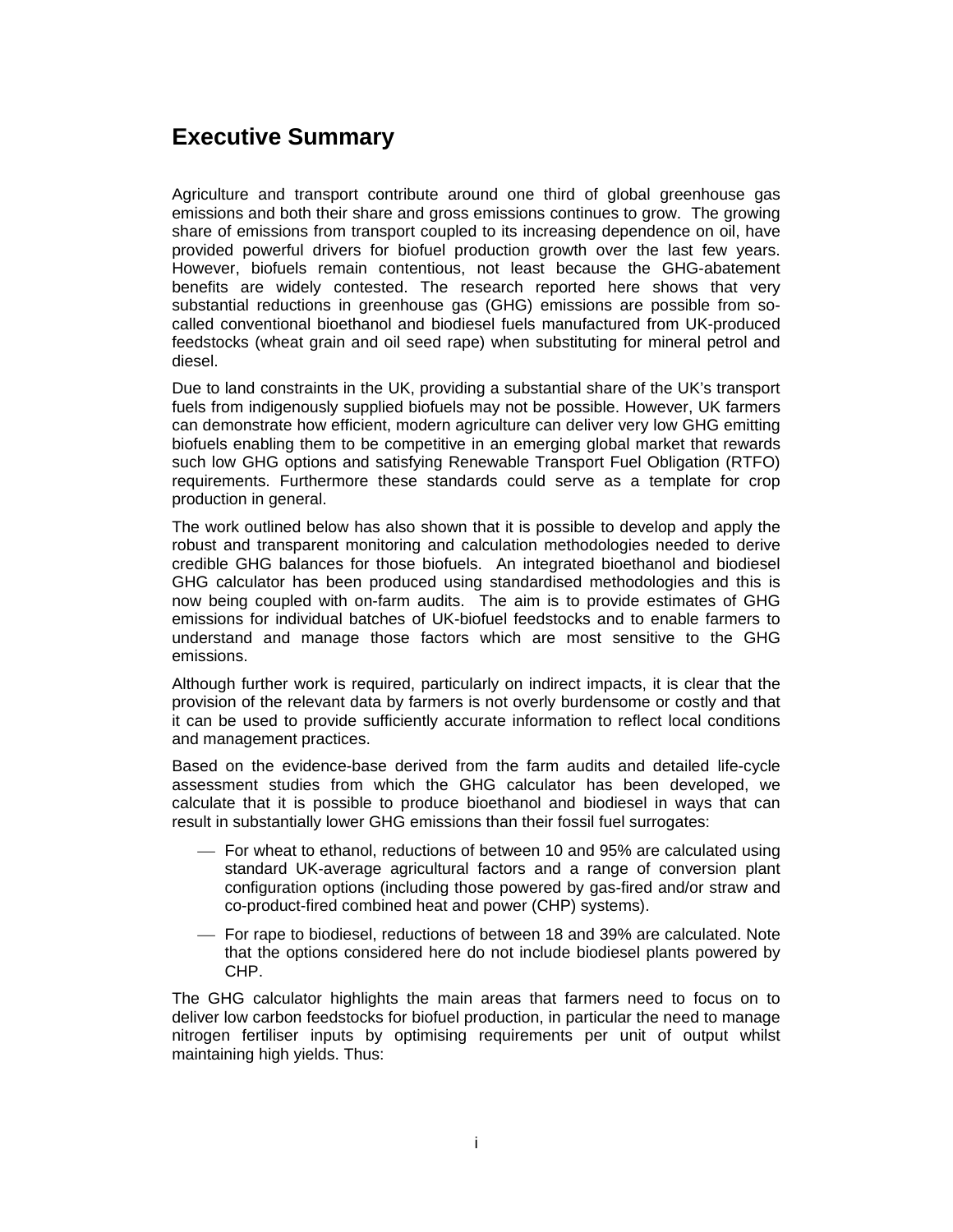- ⎯ Feedstock production accounts for between 50 to over 80% of the total GHG emissions of the biofuel supply chains covered, and is therefore the dominant source of emissions in a biofuel supply chain.
- ⎯ For biodiesel from rape, nitrogen inputs account for over 90% of the on-farm GHG emissions. For ethanol from wheat, nitrogen use accounts for 80% of the on-farm emissions; nitrous oxide  $(N_2O)$  alone accounts for over 60% of those farm-based GHG emissions.

Nitrogen management choices for farmers include sourcing fertiliser from manufacturing plants with nitrous oxide abatement which can reduce feedstockbased emissions by 25-30% (for ammonium nitrate) and selection of varieties which have lower nitrogen requirements and are inherently more suited to biofuel production e.g. low protein / high starch wheat.

In contrast to nitrogen fertiliser-related emissions, on-farm fuel, pesticide and seed supply-based emissions account for about 20% of the total farm-emissions and some gains could be made here, for instance, by minimising cultivation operations. Other areas which could have a significant impact on farm emissions are land–use history, soil type and drying operations.

It is important to note that substantial uncertainties exist in calculating the GHG emissions arising from land-based biological production systems. For biofuels, these uncertainties result from both the complexity of potential supply chains and in the scientific understanding of some of the mechanisms that result in the production of greenhouse gases. This uncertainty is not unique to biofuel production and applies to all forms of land use including for food, materials and timber production. A major report, explaining and clarifying the nature and extent of the uncertainties surrounding the calculation of biofuel GHG balances has been produced in parallel to this report (Kindred et al, 2008).

Much of the reduction potential in GHG emissions from UK-biofuels results from the way energy is produced and used in the biofuel conversion plants. The most substantial reductions in emissions result where co-products are used to produce heat and surplus electricity. However, much work is still to be done to clarify the GHG impacts of alternative uses of co- and by-products, particularly when used as animal feed. Despite this uncertainty, as energy use and GHG emission efficiencies are raised in the conversion plants, pressure will mount on farmers to deliver lower GHG-emission feedstocks.

Agriculture, therefore, has a critical role to play in ensuring that biofuels can provide a robust tool for climate change mitigation. However, to be credible, there is an urgent need for simple, practical and verifiable tools that allow farmers to focus on the main components of biofuel supply chains over which they have control.

The work carried out in this project has delivered a standardised, transparent and clear methodology for calculating both farm and whole-chain biofuel supply GHG balances. It has developed an integrated GHG calculator for bioethanol from wheat and biodiesel from rape and a new electronic questionnaire for farm audits.

By carrying out these activities, a major step towards on-farm GHG certification has been taken and near-term future developments should lead to a simple, robust and transparent audit questionnaire for direct use in biofuel feedstock assurance and certification. The UK currently has a lead in the development and implementation of these tools but many other countries are also developing similar approaches. In order to remain competitive, continued support for the development and implementation of low GHG emitting biofuel provision strategies is required.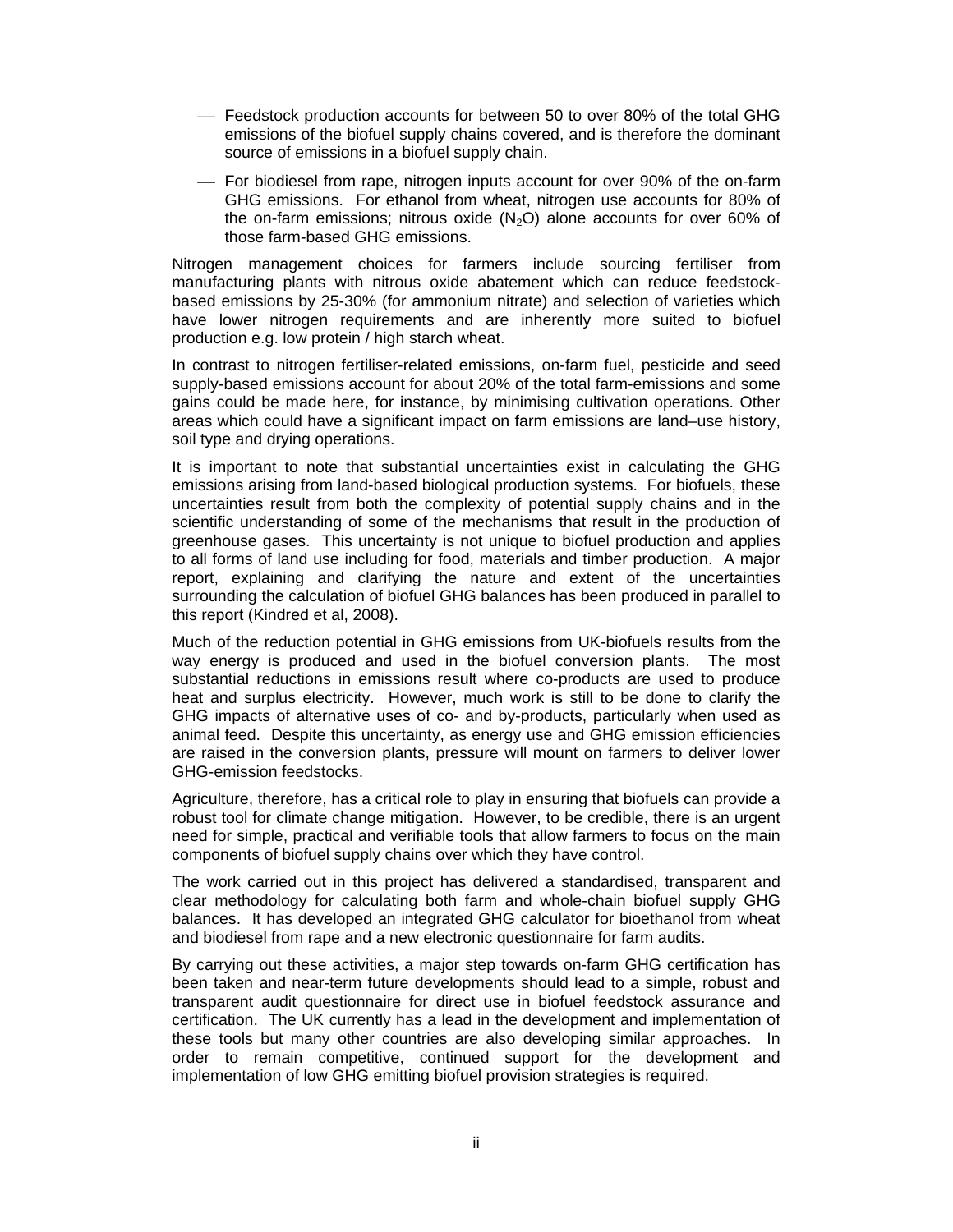# **1 Introduction**

As the science underpinning man's influence on climate change becomes more certain, the opportunities and threats for agriculture in the UK have become apparent. Earlier research work funded by the HGCA and by other agencies began the process of:

- 1. Developing confidence that annual crops could be used to produce biofuels which, under the right circumstances, result in significant reductions in greenhouse gas (GHG) emissions when used to substitute fossil fuels in transport.
- 2. Identifying and reducing the range in the uncertainties associated with the calculation of claimed climate change mitigation benefits of biofuels.
- 3. Developing the tools necessary to show individual farmers how their own farming practices affect, and can be changed to reduce, the GHG emissions associated with biofuel feedstock production.

### *The project*

The main objectives of this project were to:

- i. Scope the potential for technological improvement of biofuel feedstock production in terms of GHG emissions.
- ii. Scope the uncertainties surrounding the quantification of on-farm factors affecting GHG emissions from wheat and OSR for biofuel production.
- iii. Develop methods for converting farm audit information into estimates of GHG emissions.
- iv. Recommend the best approaches for dealing with issues reviewed in (ii) for carbon accreditation schemes and highlight future research requirements.
- v. Inform the RTFO process and further development of carbon reporting and accreditation.

In order to achieve these objectives the project activities were divided into four discrete but linked tasks led by the individual partners in the project. These activities have resulted in five main outputs as follows:

- 1. A revised GHG calculator (Excel based spreadsheet) which provides a standardised methodology and tool for calculating the life-cycle GHG emissions from:
	- a. UK-based wheat to ethanol
	- b. UK-based rape to biodiesel

The new version of the GHG calculator was demonstrated at Cereals 2007 and is available on the HGCA website: http://www.hgca.com/bioFuelCalc. This work has been an essential part of meeting objective 'ii' above, but also 'iv' and 'v'.

- 2. This report which includes:
	- a. A detailed evaluation of the 'uncertainties' which currently fuel the controversy surrounding biofuel implementation and their role as a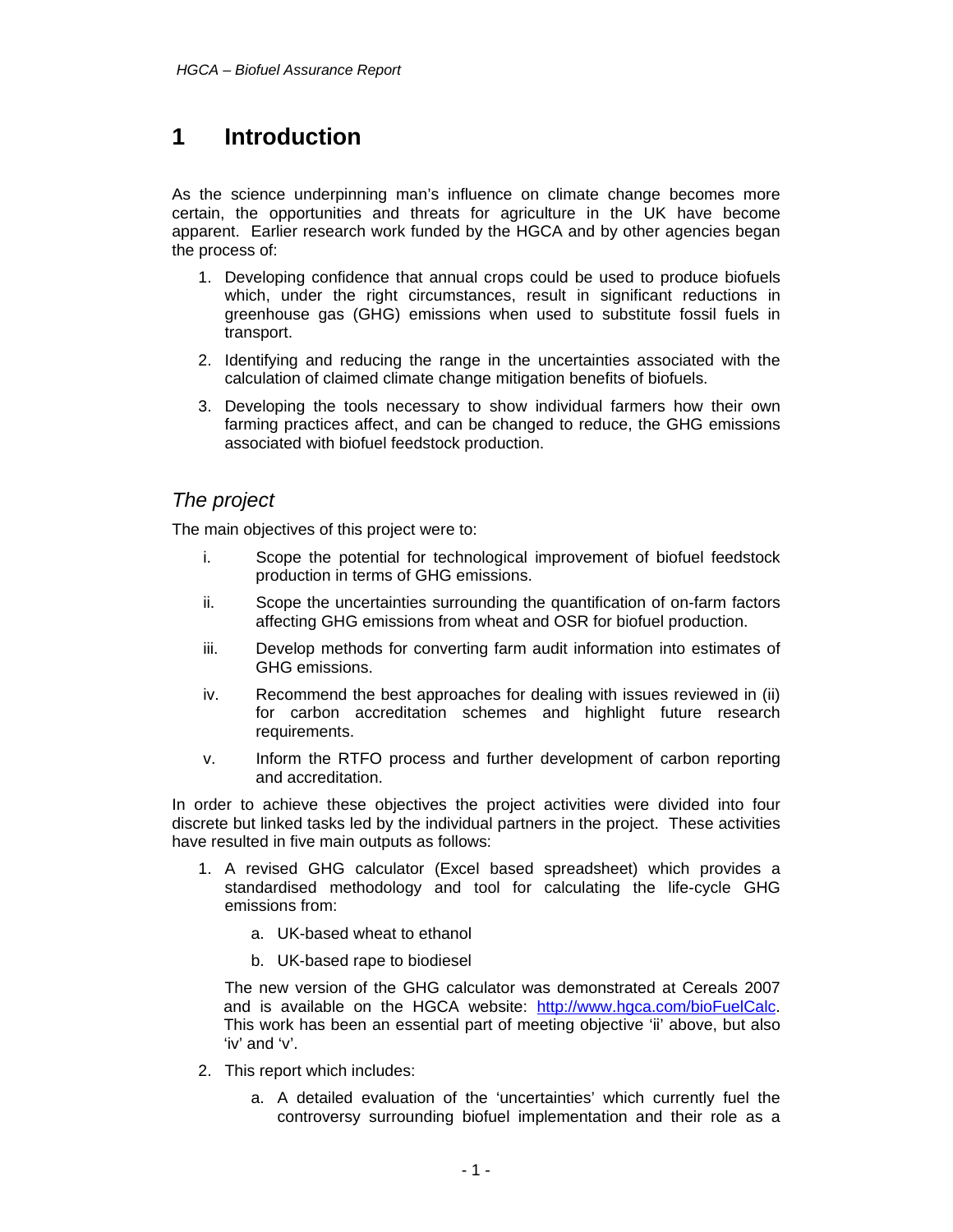practical tool for GHG mitigation at the national and global scales. Developing the methodologies to firstly reduce, and secondly manage these uncertainties is a core part of this research and is critical to the development of a sustainable and publicly acceptable biofuel industry. The outcomes of the evaluation of uncertainty have therefore played a role in meeting all the objectives of the project, particularly objective 'i' and 'ii'.

- b. An evaluation of the 2 years of farm audits carried out as a 'bolt-on' to ACCS and recommendations for future improvements and implementation strategies. The development of practical and simple farm audit questionnaires and monitoring schemes has provided a number of recommendations for objectives 'iii', 'iv' and 'v'. The work has also played a role in meeting objectives 'i' and 'ii'.
- 3. Recommendations for new research work to address the uncertainties and bottlenecks identified and to develop the practical steps necessary to move towards on-farm GHG reporting.
- 4. A major display at Cereals 2008 demonstrating the new version of the GHG calculator.
- 5. Close and continuing technical interaction with RTFO methodology development.

This report outlines the UK's current state-of-the-art in the process of assisting it's agricultural sector to play a major role in meeting and mitigating the climate change challenge from the perspective of indigenous biofuel feedstock production. It explains the development of the methodologies and tools necessary to calculate and report with confidence on the GHG emissions of those biofuel feedstocks. Ultimately, the methodology outlined requires the tight integration of the GHG calculator tool and individual farm/field audits<sup>1</sup> (both developed through this project and a previous HGCA project- Billins et al., 2005).

A final, but critical purpose of the work reported here, is to provide clear explanations of the main issues involved in such biofuel feedstock provision, GHG emissions estimates, the uncertainties involved and the likely pathways towards resolving these issues.

Understanding how to manage and reduce the uncertainties in GHG balance calculations for bio-products, including biofuels, will be critical to obtaining credible and therefore publically accepted, GHG reduction factors for biofuels. The analysis of, and options to overcome or mitigate, those uncertainties is extremely complex and diverse, and is covered in detail in a separate report produced as part of this project (Kindred et al, 2008).

Delivering verifiable supplies of low GHG- emitting biofuel feedstocks requires farmlevel monitoring and accounting procedures and tools. The farm auditing and GHG calculator tools presented here provide the basis for such monitoring and accounting and can be used by farmers to understand and manage their greenhouse gas emissions. Substantial reductions are possible, particularly through understanding and optimising nitrogen inputs.

 $\overline{a}$ 

 $1$  These audits have been designed as a bolt-on to ACCS and carried out by CMi over two years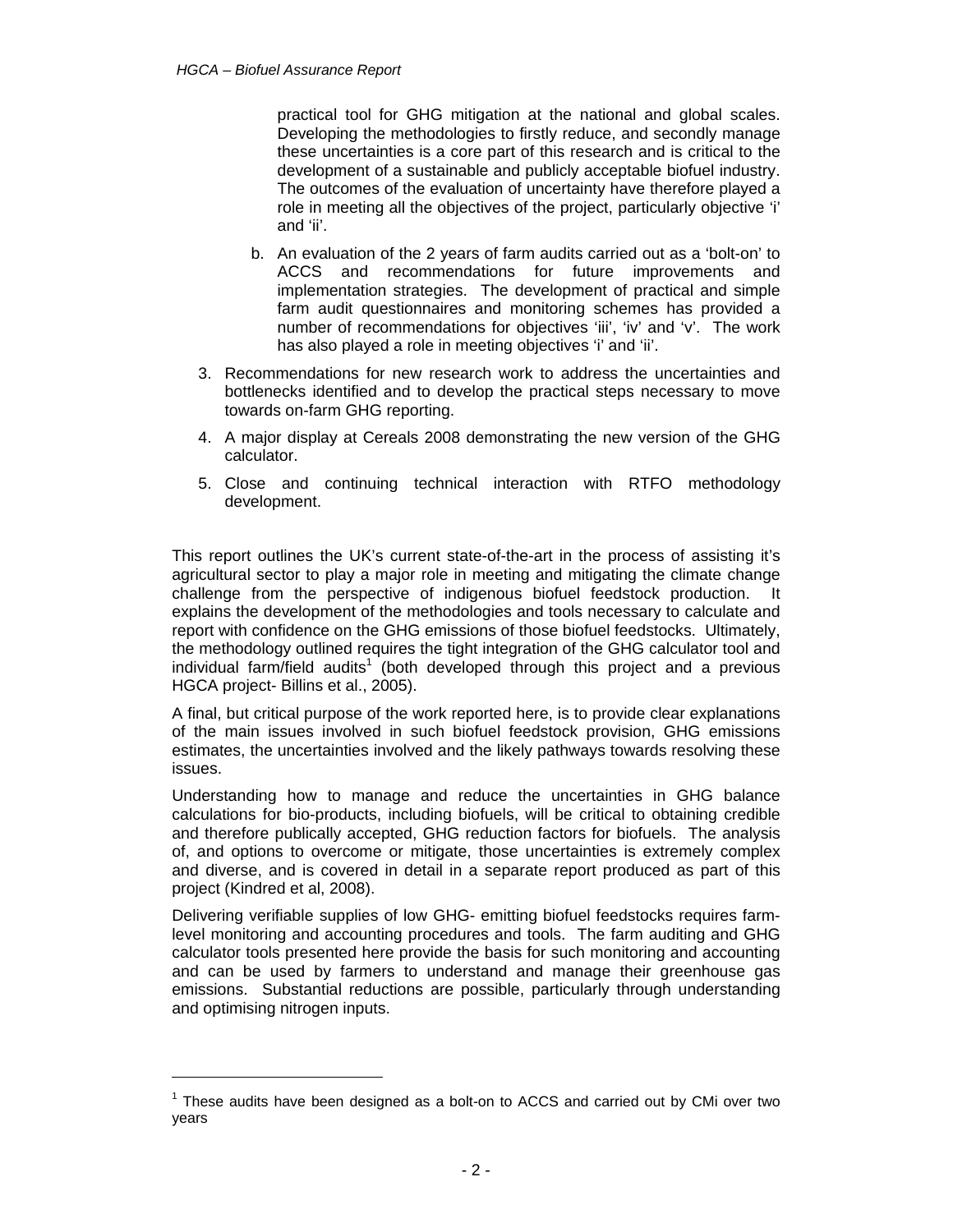# **2 Greenhouse Gas Calculator Development**

The original HGCA Greenhouse Gas calculator described a wheat-to-bioethanol supply chain (Billins et al., 2005)

This section describes the new developments in the calculator:

- A rapeseed-to-biodiesel chain has now been incorporated and modifications made to ensure that the calculator uses a standardised approach to allow cross-comparisons between the different chains.
- Identified improvements in greenhouse gas calculation methodology and modified default values have been incorporated into the calculator

An upgraded Biofuels Greenhouse Gas Calculator for analysis of wheat-to-ethanol or oilseed rape-to-biodiesel production chains (Figure 1) is one of the main project outputs.

| HGCA<br><b>BIOFUELS GREENHOUSE GAS CALCULATOR</b>                                                                                                                                                                                                                                                                   |  |  |  |  |  |
|---------------------------------------------------------------------------------------------------------------------------------------------------------------------------------------------------------------------------------------------------------------------------------------------------------------------|--|--|--|--|--|
| This tool calculates the life-cycle greenhouse gas emissions resulting from production, supply and use of biofuels in the United Kingdom.<br>It also compares these greenhouse gas emissions with those from equivalent quantities of the fossil-based transport fuels that the<br>biofuels are used to substitute. |  |  |  |  |  |
| Please select a biofuel type and raw material from the drop-down boxes below and then click on NEXT.                                                                                                                                                                                                                |  |  |  |  |  |
| Biofuel:<br>$\cdot$<br>Ethanol                                                                                                                                                                                                                                                                                      |  |  |  |  |  |
| made from: Wheat<br>$\overline{\phantom{a}}$                                                                                                                                                                                                                                                                        |  |  |  |  |  |
|                                                                                                                                                                                                                                                                                                                     |  |  |  |  |  |
| <b>NEXT</b><br><b>HELP</b>                                                                                                                                                                                                                                                                                          |  |  |  |  |  |

**Figure 1: Biofuels Greenhouse Gas Calculator start sheet** 

### **2.1 Basic approach and methodology**

The Biofuels GHG calculator is a spreadsheet-based tool for calculating the GHG emissions resulting from the production and use of wheat-based bioethanol or rapeseed biodiesel in the United Kingdom. It uses input data describing the entire production chain for any given batch of these biofuels, calculates the GHG emissions associated with that batch and compares the emissions with those produced from the production and use of an equivalent quantity of petrol or diesel. It is based on standard life-cycle analysis (LCA) principles, using user input or default data to produce inventories of inputs, outputs and GHG emissions for all supply chain stages from farming to delivery of produced fuel for use in vehicles. The resulting well-to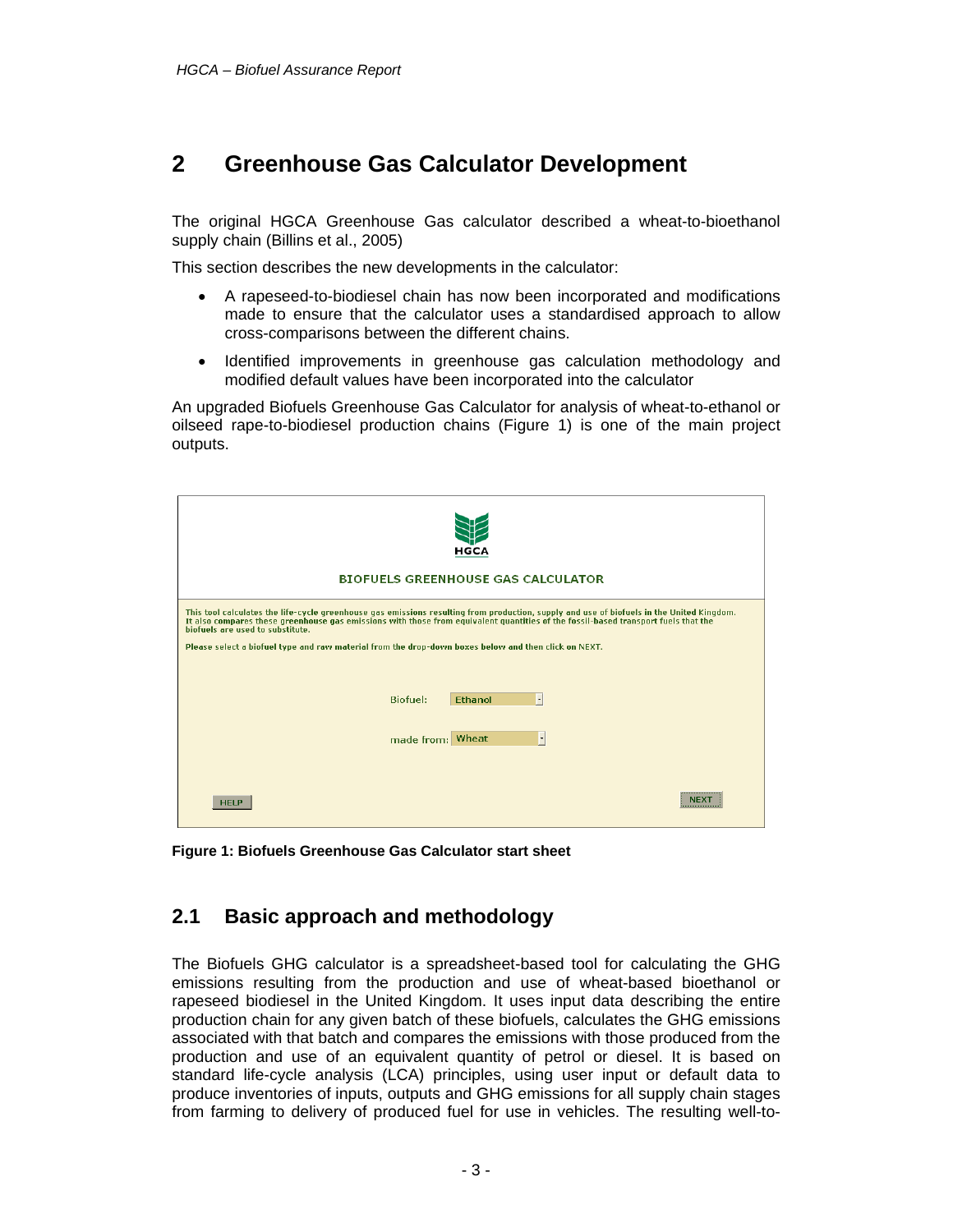tank (WTT) emission figures allow appropriate comparisons between different biofuels and between biofuels and fossil fuels.

The original bioethanol calculator was developed using default factors, assumptions and methodological choices agreed upon in an expert consensus study carried out for the Low Carbon Vehicle Partnership in 2004 (LowCVP, 2004). This basis is largely maintained in the bioethanol section of the new Biofuels Calculator. However, additions and improvements have been made to the calculator as recommended in Kindred, et al., (2008) The biodiesel section of the Biofuels Calculator uses basic data and assumptions primarily from two studies by a leading European Life Cycle Assessment group and partner in this project, North Energy Associates (Mortimer and Elsayed, 2006c and Mortimer, et al., 2003).

For each WTT calculation, the calculator guides the user through a set of steps in a life cycle inventory, before presenting the results and allowing for examination of the detailed calculations. Each step of the calculations is presented on a separate page (in contrast to the previous Bioethanol Calculator), so that users may more easily focus on those steps of most interest to them and simply accept defaults for those steps of less interest or over which they have little control. Thus a farmer can focus on analysing the GHG impacts of farm level choices (Figure 2), while simply accepting suggested defaults for fuel production plant and other supply chain parameters.

| <b>BIOFUELS GREENHOUSE GAS CALCULATOR</b><br>Ethanol<br><b>Biofuel:</b><br>made from: Wheat                                        |  |  |  |  |  |
|------------------------------------------------------------------------------------------------------------------------------------|--|--|--|--|--|
| Life cycle inventory step 1of 6: WHEAT FARMING                                                                                     |  |  |  |  |  |
| <b>Chemical Fertilizer Inputs</b>                                                                                                  |  |  |  |  |  |
| kg P205/ha ·<br>kg N/ha<br>94<br>kg K20 /ha -<br>185<br>55                                                                         |  |  |  |  |  |
| <b>Other Farming Inputs</b><br>Was straw ploughed in at end of previous crop?                                                      |  |  |  |  |  |
| C Yes, straw ploughed in<br>Total manure/sludge kg N/ha<br>$\mathbf{0}$<br>Total lime kg/ha<br>$\mathbf{0}$<br>F No, straw removed |  |  |  |  |  |
| Seed material kg/ha<br>Pesticide active ingredient kg/ha<br>Diesel consumption I/ha<br>185<br>$\overline{2}$<br>141                |  |  |  |  |  |
| Yields<br>Straw yield t/ha<br>3.3<br>Grain yield t/ha<br>$\mathbf{8}$                                                              |  |  |  |  |  |
| <b>Set Default Values</b>                                                                                                          |  |  |  |  |  |
| <b>BACK</b><br><b>NEXT</b>                                                                                                         |  |  |  |  |  |

**Figure 2: Wheat farming data input sheet**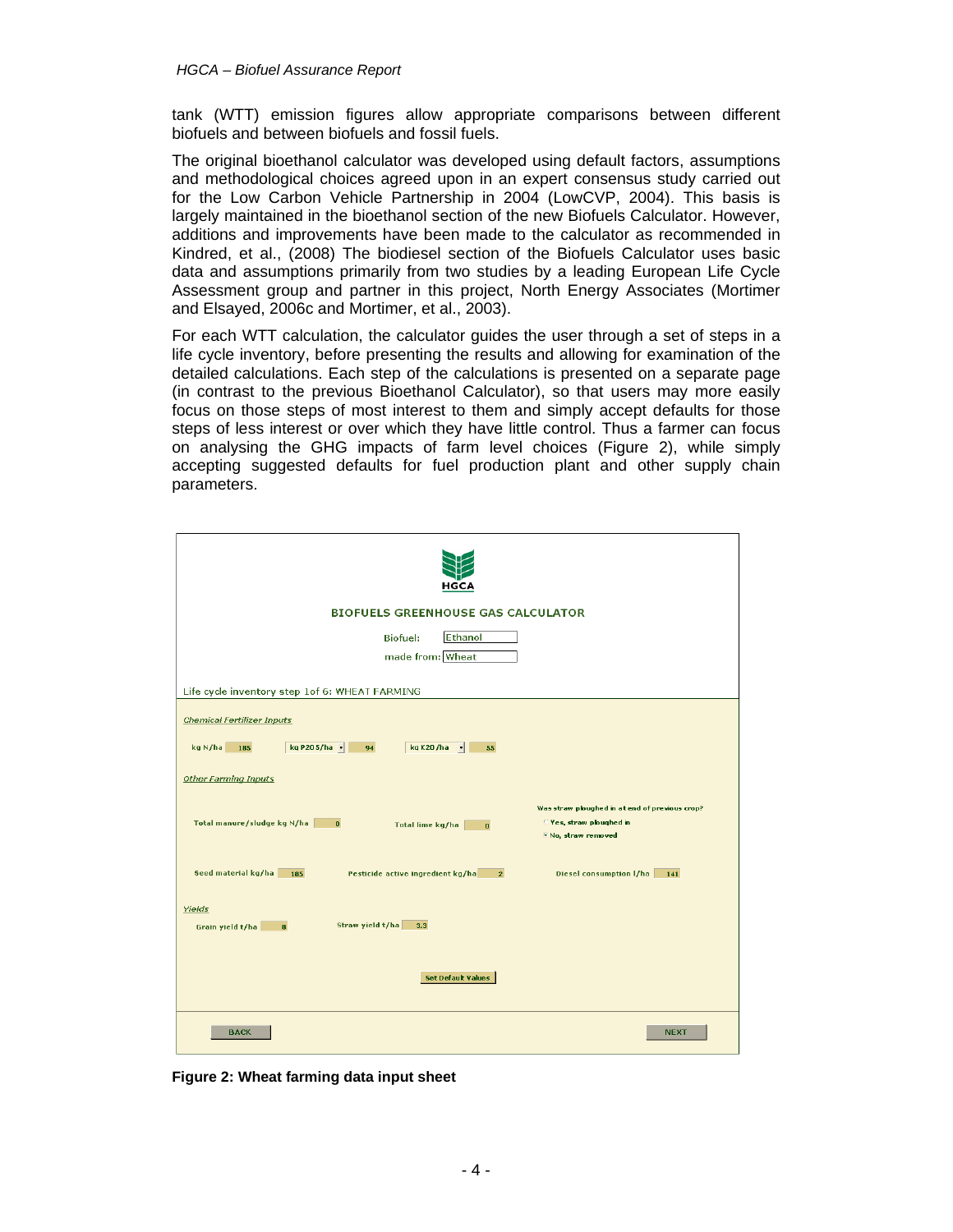# **2.2 Underlying emission factors**

Greenhouse gas emission calculations consider emissions of carbon dioxide  $(CO<sub>2</sub>)$ , methane (CH<sub>4</sub>) and nitrous oxide (N<sub>2</sub>O), and global warming potentials used are the IPCC 100-year factors (Table 3). Based on these global warming potentials, total GHG emissions are expressed in units of kilograms of carbon dioxide equivalent (kg  $CO<sub>2</sub>eq$ ).

#### **Table 1: 100-year global warming potentials**

| Gas                             | מי | ור | $N_{\alpha}C$ |
|---------------------------------|----|----|---------------|
| <b>Global Warming Potential</b> |    |    | 296           |

For calculations of greenhouse gas emissions resulting from energy use in the production and distribution of biofuels, the calculator uses representative emission factors for fuels, electricity and transport as shown in the following sections.

#### *2.2.1.1 Fossil Fuels and Electricity*

For all consumption of fossil fuels and electricity from the grid, the GHG emission factors shown in Table 1 are used (LowCVP, 2004).

|                           | <b>GHG Emissions</b>       |
|---------------------------|----------------------------|
|                           | (kq CO <sub>2</sub> eq/GJ) |
| Diesel                    | 87                         |
| Gasoline                  | 86                         |
| Natural Gas (EU-mix)      | 61                         |
| Grid Electricity (UK-mix) | 160                        |

#### **Table 2: GHG emissions factors for fossil fuels and electricity**

#### *2.2.1.2 Transport*

Calculations of GHG emissions resulting from transport of biofuel feedstock and finished product are based on the GHG emissions factors shown in Table 3.

| Table 5. GHG emissions factors for freight transport |                                                            |  |  |
|------------------------------------------------------|------------------------------------------------------------|--|--|
| <b>Transport Mode</b>                                | <b>GHG Emissions Factor</b><br>(kgCO <sub>2</sub> eq/t.km) |  |  |
| Road                                                 | 0.081                                                      |  |  |
| Rail                                                 | 0.027                                                      |  |  |
| Sea                                                  | 0.007                                                      |  |  |

**Table 3: GHG emissions factors for freight transport** 

The road transport mode option assumes that fossil diesel is used. The GHG emissions factor is based on diesel consumption for road freight of 0.936 MJ/t.km (JEC, 2007) and the GHG emissions factor for diesel burning of 87 kg  $CO<sub>2</sub>$ eg/GJ as given in Table 2. The diesel consumption for road freight includes an allowance for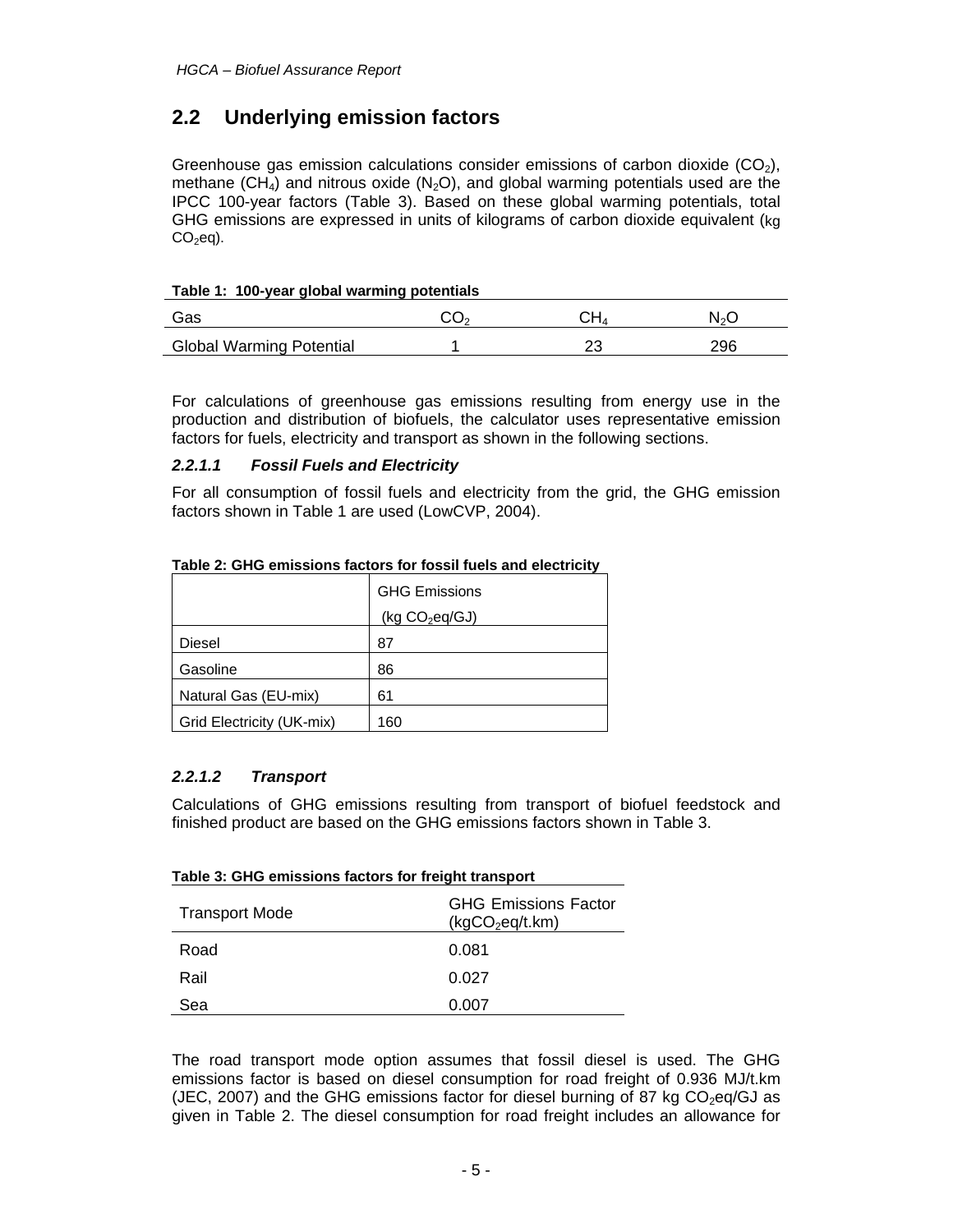an empty return trip after delivery of feedstock or fuel over the specified one-way distance. Emissions factors for rail and sea are based on JEC, 2007.

### **2.3 Wheat-to-ethanol Calculations**

The basic approach and methodology of the wheat-to-ethanol calculations in the Biofuels GHG Calculator have not changed substantially from those of the original Bioethanol GHG Calculator (Billins et al., 2005). Rather, detailed considerations of areas of uncertainty and of the Calculator's applicability to future accreditation systems have led to adjustments to some default values and refinements in the methodologies for calculating some production chain emissions, as well as inclusion of some additional data input fields in the Calculator. The methodologies and assumptions of the wheat-to-ethanol calculations in the updated Calculator are described below.

### *2.3.1 Basis of Calculations*

The Calculator sums the GHG emissions directly or indirectly attributable to the inputs and processes involved in the different stages of a specified wheat-to-ethanol production chain. From this total, it subtracts credits for GHG emissions avoided as a result of the bioethanol co-products substituting for other GHG-generating products and processes. Thus, the method of substitution continues to be used for attributing all the GHG emissions from the ethanol production chain to all the co-products from that production chain. It has been proposed that the Calculator should use allocation by co-product price (Kindred, et.al. 2008), but this has not yet been adopted in the Calculator.

To quantify the lifecycle GHG benefits from bioethanol production and use compared with petrol production and use, the Calculator compares the lifecycle GHG emission figures for a given quantity of ethanol with those from a quantity of petrol having equal energy content.

#### *2.3.1.1 Agricultural Inputs*

The GHG emissions factors used for agricultural inputs are given in Table 4. The factors for fertilisers, seeds and pesticides are those from the original LowCVP consensus study used for the Bioethanol GHG Calculator and considered to be representative figures for inputs to UK farming (LowCVP, 2004).

Lime inputs are now included in the Biofuels GHG Calculator with the emissions factor being taken from Mortimer, 2003.

| Agricultural Input          | GHG Emissions (kg CO <sub>2</sub> eq/kg<br>applied) |
|-----------------------------|-----------------------------------------------------|
| Nitrogen fertiliser (as N)  | 6.69                                                |
| Phosphate fertiliser (as P) | 0.71                                                |
| Potash fertiliser (as K)    | 0.46                                                |
| Lime                        | 1.80                                                |

**Table 4: GHG emission factors for fertilisers, seeds and pesticides**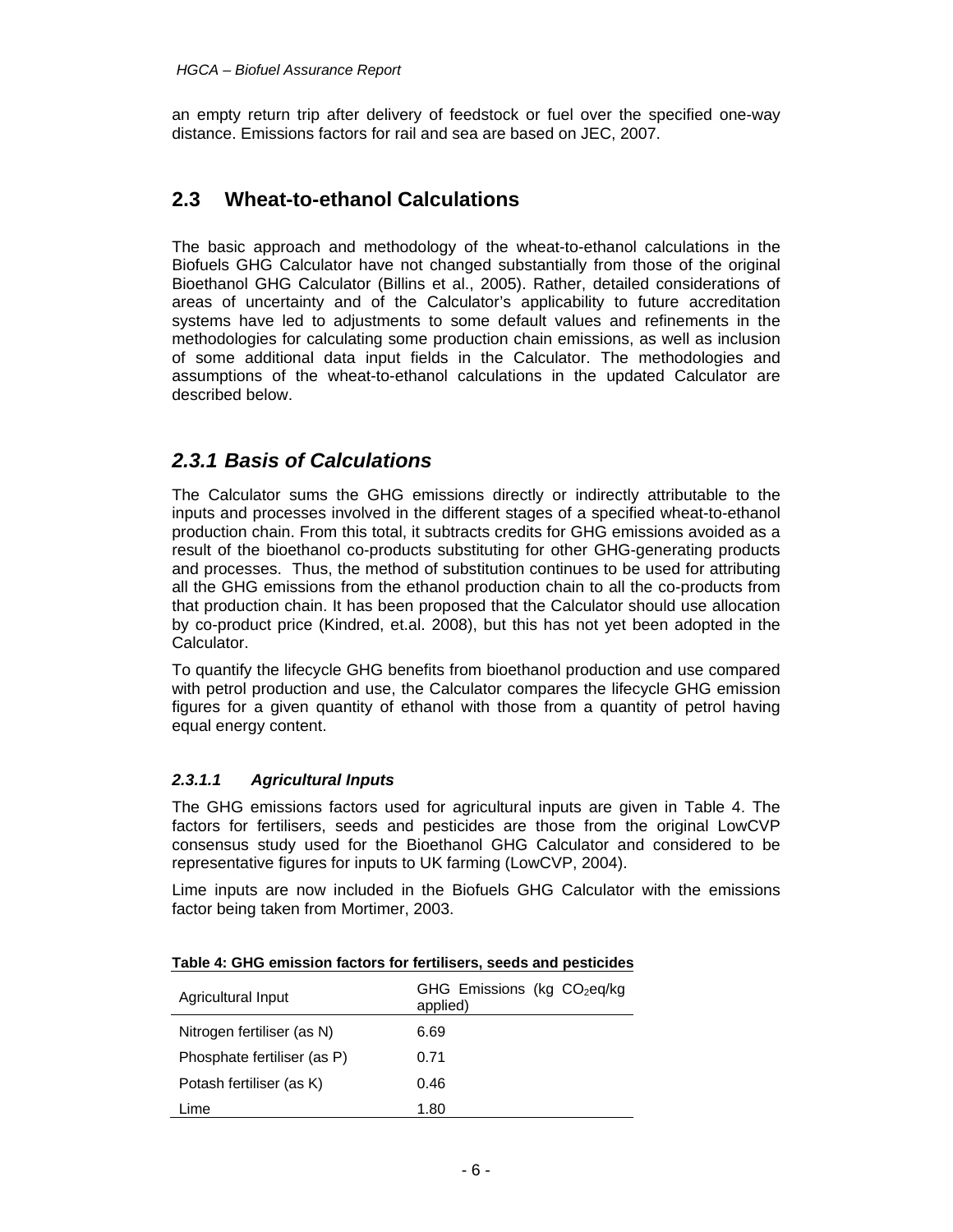| Pesticides (as active ingredient) | 5.41 |
|-----------------------------------|------|
| Seed material                     | 0.87 |

The nitrogen fertiliser emission factors are based on ammonium nitrate, the most commonly used nitrogen fertiliser in the UK (DEFRA, 2007). Once transparent and reliable figures for urea and other nitrogen fertilisers are available, these will be incorporated in the Calculator. Pesticides include all insecticides, herbicides and fungicides and are reported as kg of active substance.

#### *2.3.1.2 Effects of Straw Removal*

The link between straw removal or incorporation and default fertiliser inputs has been removed from the calculator. The assumptions about the impacts of straw removal on fertiliser requirements as included in the previous Calculator are now considered unreliable, and the default fertiliser application quantities are not automatically adjusted on the basis of straw removal or incorporation.

Selection of either of the option buttons for "straw ploughed in" or "straw removed" provides information to help describe the farming practices employed, but does not affect the calculations. It may be appropriate to use this information in calculations of N<sub>2</sub>O emissions from crop residues and derived impacts on soil organic matter, although this would also require data on the fraction of total straw returned, and the quantification of impacts of straw removal on soil organic matter over a number of rotations.

#### *2.3.1.3 Credits for Distillers Dried Grains and Solubles (DDGS)*

DDGS has value as an animal feed, and may also be used as a fuel for co-firing in coal power stations. The Calculator allows for a choice between these two options for the use of DDGS co-product. It then calculates credits for GHG emissions avoided through displacement of equivalent amounts of animal feed production elsewhere or electricity generation as per UK grid.

In calculations of animal feed credits, the animal feed product that is substituted by DDGS is soya bean meal imported from the USA. Each kilogram of DDGS is considered to substitute for 0.78 kg of soya bean meal, on the basis of relative protein content. Production in the USA and transport to the UK of each kilogram of soya bean meal result in emissions of 0.46 kg  $CO<sub>2</sub>$ eq (Transport from US production site to UK port includes travel distances of 50 km on roads, 250 km by river and 5000 km by sea).

For DDGS used as fuel in co-firing for electricity production, a credit of 934 kg  $CO<sub>2</sub>$ eq per tonne of DDGS is applied. This is based on the assumptions that:

- DDGS (10% moisture) has a lower heating value (LHV) of 18.2 GJ/t.
- DDGS is converted to electricity at the UK average rate of 0.325 GJ electricity output per GJ DDGS used.
- DDGS is transported 150 km by road to a power plant
- The DDGS-derived electricity generated substitutes for average UK 'grid-mix electricity generation with GHG emissions of 160 kg  $CO<sub>2</sub>$ eq/GJe (Table 2).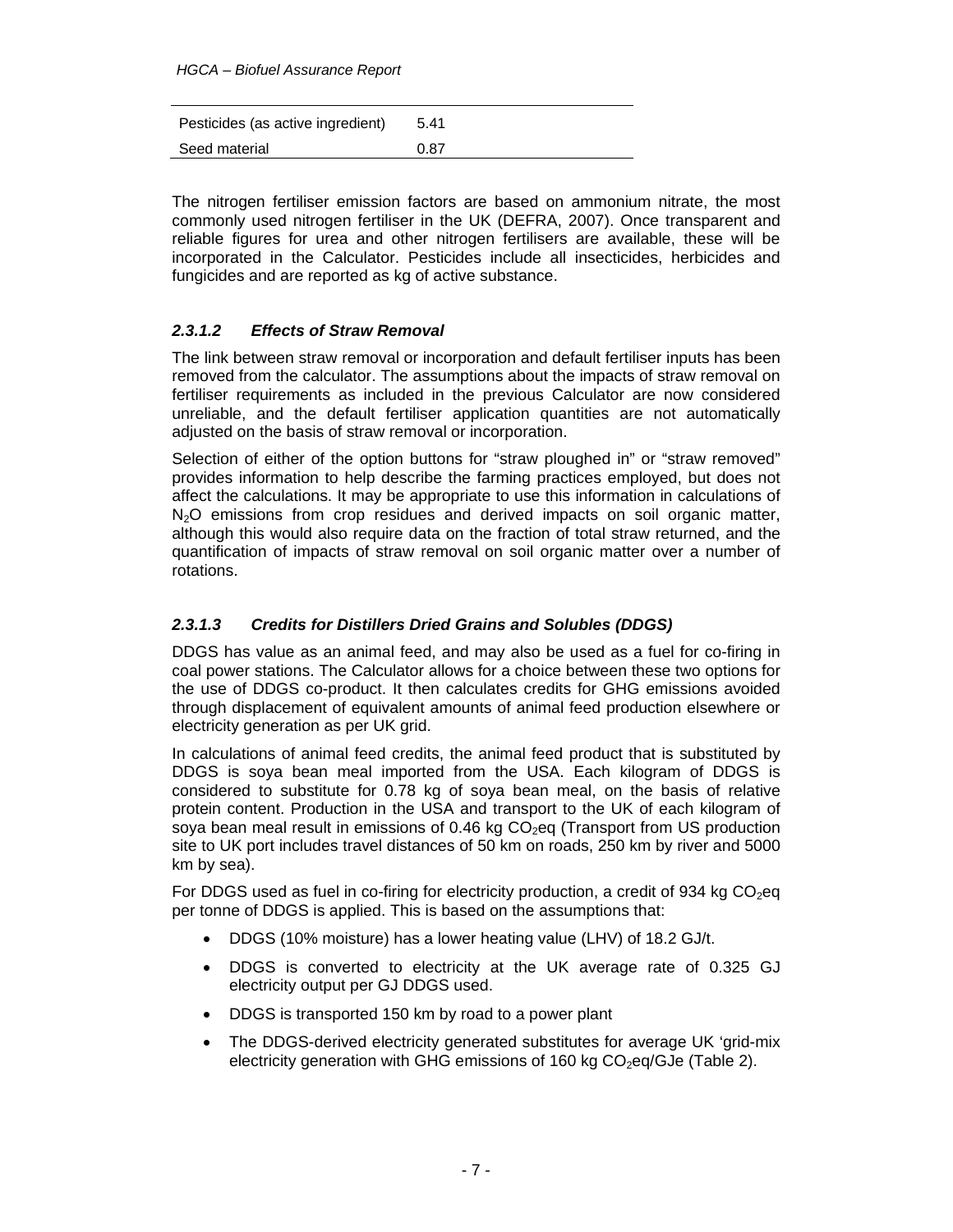#### *2.3.1.4 Credits for surplus electricity generation*

Any surplus electricity produced by an ethanol plant (that is, any electricity that is generated but not used by the plant) is assumed to displace generation of an equal amount of grid-supplied electricity with GHG emissions equal to the UK electricity generation average of 160 kg  $CO<sub>2</sub>$ eq/GJe, and this value is used to calculate credits for those ethanol production chains which include generation of surplus electricity.

#### *2.3.1.5 Set-aside credit*

In the Calculator, all wheat for ethanol production is assumed to be grown on rotational set-aside, and a credit of 922 MJ/ha (equivalent to 25.8 l/ha of diesel fuel, from LowCVP, 2004) is applied for avoidance of maintenance of set-aside land. No credit is given for  $N<sub>2</sub>O$  emissions. When wheat growing replaces land use other than set-aside, the set-aside credit does not apply and the emissions associated with the alternative reference land use need to be calculated.

### *2.3.2 Default Bioethanol Production Chains*

In order to illustrate typically expected inputs, yields and resultant GHG emissions of different bioethanol production chains, all production chain sub-sections in the Calculator have a "Set Default Values" button that allows for setting of all data values and process characteristics to representative values. The default values used for the wheat-to-ethanol production chain are described below.

#### *2.3.2.1 Basic wheat-to-ethanol pathway*

The values adopted by the LCVP study for the basic non-energy inputs and yields of the different processes in the bioethanol production chain are shown in Figure 3.

#### *2.3.2.2 Farming Inputs and Yields*

For calculation of default GHG emissions from the farming component of the bioethanol production chain, the values in Table 5 are used (ibid.).

| <b>Inputs</b>                               | <b>Straw ploughed back</b> |  |  |
|---------------------------------------------|----------------------------|--|--|
|                                             |                            |  |  |
| Diesel fuel. I/ha                           | 141                        |  |  |
| K fertiliser (as K), kg/ha                  | 46                         |  |  |
| P fertiliser (as P), kg/ha                  | 41                         |  |  |
| N fertiliser (as N), kg/ha                  | 185                        |  |  |
| Pesticides (as active ingredient),<br>kg/ha | -2                         |  |  |
| Seed material, kg/ha                        | 185                        |  |  |
| Yields                                      |                            |  |  |
| Wheat grain, t/ha                           | 8.0                        |  |  |
| Wheat Straw, t/ha                           | 3.3                        |  |  |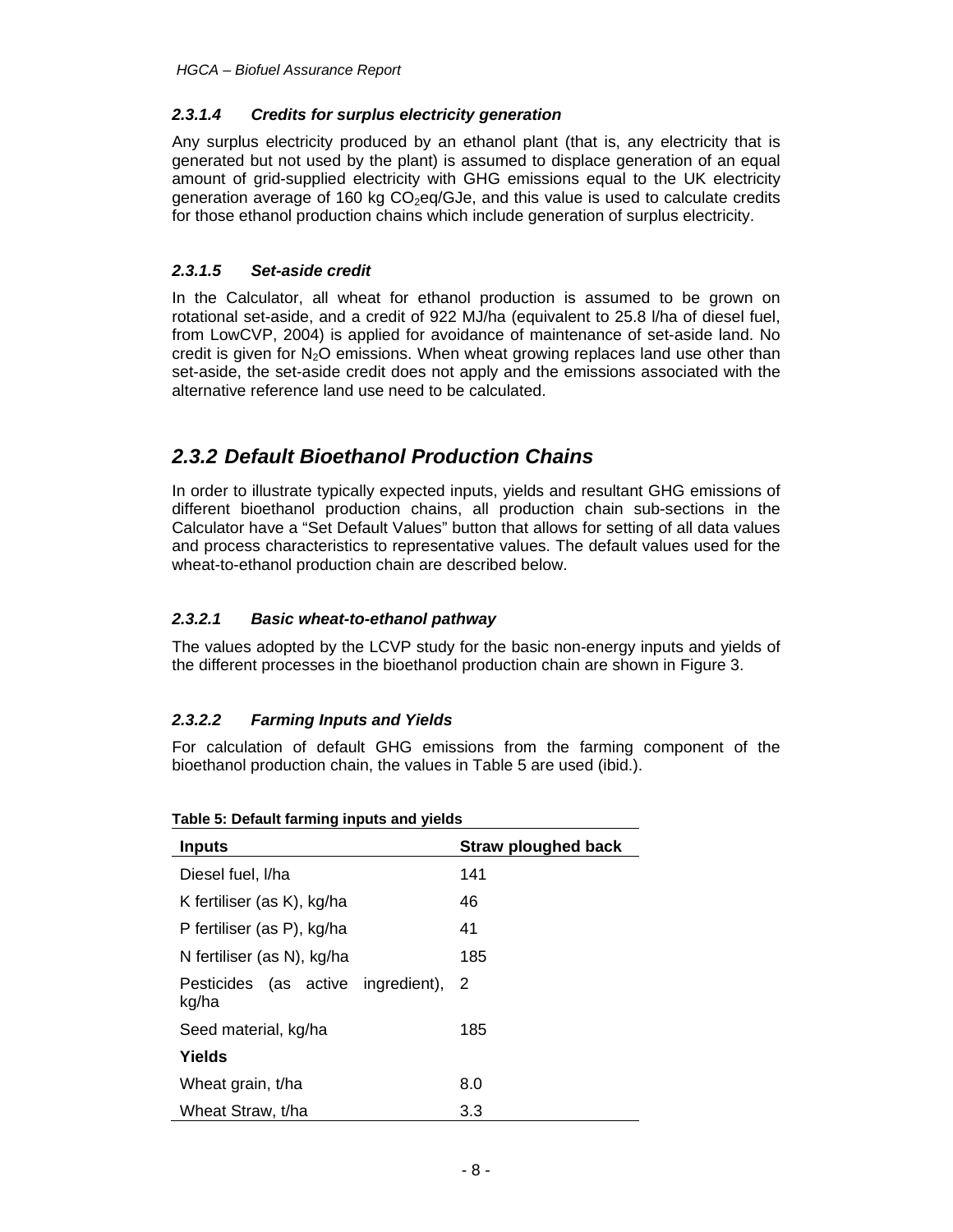

Figure 3: Basic assumptions for default wheat to ethanol pathways (LowCVP, 2004)

### *2.3.2.3 Drying and Storage*

For the default case, wheat grain is assumed to be harvested at 17% moisture and dried to 14% moisture before delivery to the ethanol plant. The drying and storage of the wheat consumes 9.3 litres of diesel fuel and 11.7 kWh of electricity per tonne of dried grain produced. Further work is required to express diesel and electricity requirements on a %mc content removed per t grain basis, using defaults for different drying systems.

### *2.3.2.4 Transport to Processing*

In all default production chains, dried wheat grain is assumed to be transported by road in diesel-fuelled trucks over an average distance of 50 km from the farm to ethanol plant.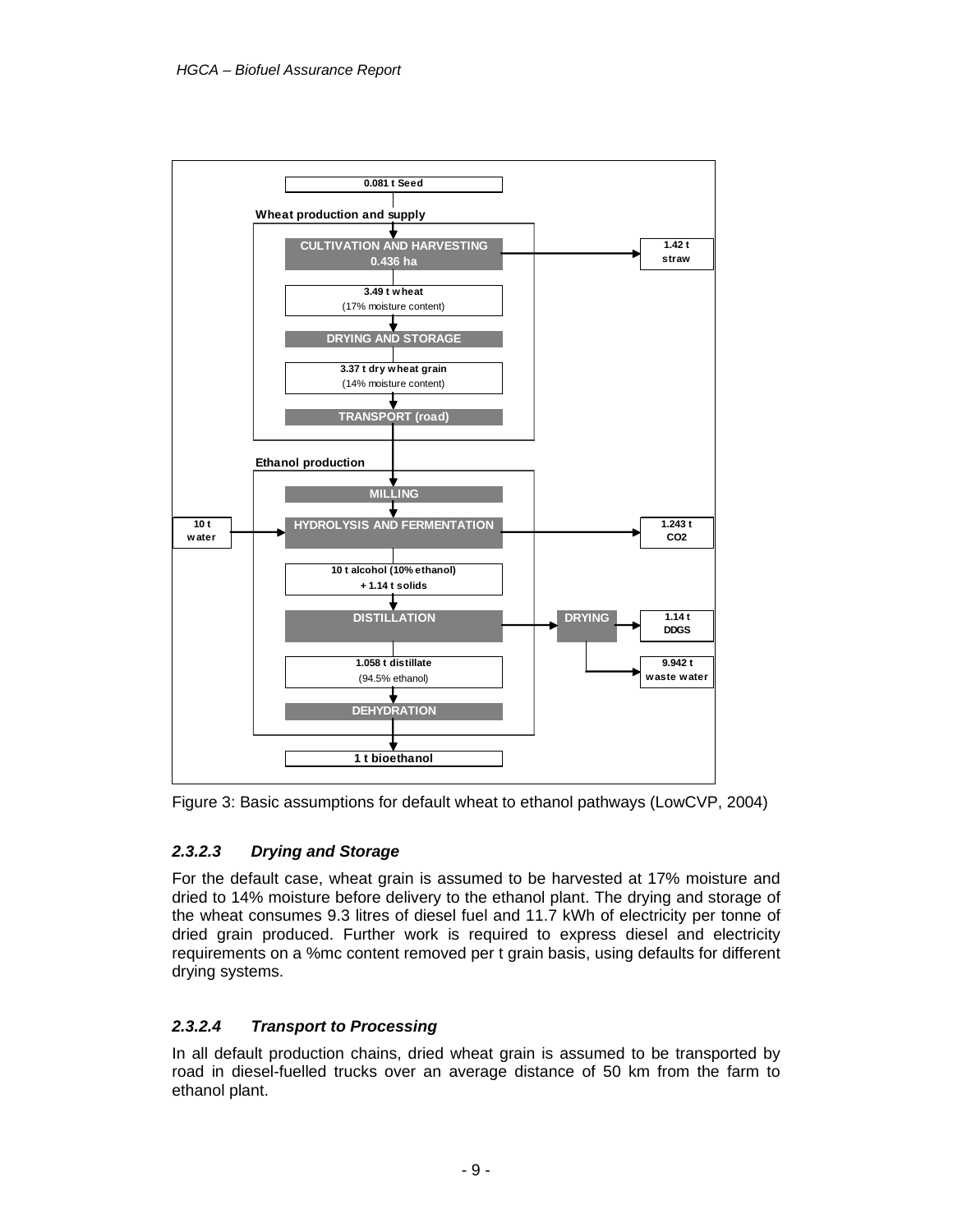### *2.3.2.5 Processing*

The default processing plant yields 374 litres of anhydrous ethanol per tonne of dried wheat grain (14% moisture) delivered to the plant. Additionally, 1.14 tonne of DDGS is produced for every tonne of anhydrous ethanol produced. The entire production process at the plant requires 9.75 GJ of heat and 1.45 GJ (403 kWh) of electricity per tonne of anhydrous ethanol produced.

The first energy supply option in the calculator simply generates the necessary heat using a natural gas-fired boiler and imports the necessary electricity from the grid. The other options use combined heat and power (CHP) equipment sized to match the heat requirements of the plant, and produce varying amounts of surplus electricity. The option details are derived from the LowCVP study, which used typical operating characteristics and actual data from similar equipment currently in operation to determine the fuel inputs and energy outputs of suitably sized combined heat and power generation systems. These default fuel inputs and surplus electricity outputs of the five energy supply options included in the Calculator are summarised in Table 6.

| <b>Fuel Inputs and Surplus</b><br><b>Electricity Outputs</b> | NG boiler + grid | NG boiler +<br>steam turbine | NG GT+<br>steam gen+<br>steam turbine | NG GT+<br>fired steam<br>gen+<br>steam turbine | Straw boiler +<br>steam turbine |
|--------------------------------------------------------------|------------------|------------------------------|---------------------------------------|------------------------------------------------|---------------------------------|
| Natural gas consumption, GJ/t eth                            | 11.8             | 14.4                         | 27.2                                  | 18.2                                           |                                 |
| Imported electricity, kWh/t ethanol                          | 403              |                              |                                       |                                                |                                 |
| Surplus electricity, kWh/t ethanol                           |                  | 396                          | 2525                                  | 1389                                           | 575                             |
| Straw fuel consumption, kg/l ethan                           |                  |                              |                                       |                                                | 1.13                            |

| Table 6: Default fuel inputs and surplus electricity outputs |  |  |
|--------------------------------------------------------------|--|--|
|                                                              |  |  |

Note: 'GT' = gas turbine. 'NG' = natural gas

For the straw-burning CHP option, the default characteristics involve the assumption that the quantity of straw available for fuel is equal to the total straw co-produced with the wheat grain being converted into ethanol. Therefore, 1.424 t of straw is burnt per tonne of ethanol produced (Figure 3) equating to 1.13 kg straw/l ethanol (Table 6). It is also assumed that the straw is transported by road in diesel-fuelled trucks an average distance of 50 km from the farm to power plant.

#### *2.3.2.6 Transport to End Use*

In all default production chains, ethanol is assumed to be transported by road in diesel-fuelled trucks over an average one way distance of 150 km from ethanol plant to fuel blending/distribution site.

### **2.4 Oilseed rape-to-biodiesel (rape methyl ester) Calculations**

The oilseed rape-to-biodiesel production chains in the Biofuels GHG Calculator are based mainly on production chains described in two recent studies by North Energy Associates (Mortimer and Elsayed, 2006c and Mortimer, et al., 2003). As with the wheat-to-bioethanol calculations, analyses of areas of uncertainty and of the Calculator's applicability to future accreditation systems have informed the methodology and default characteristics adopted for the rape methyl ester calculations. Those methodologies and default characteristics are described below.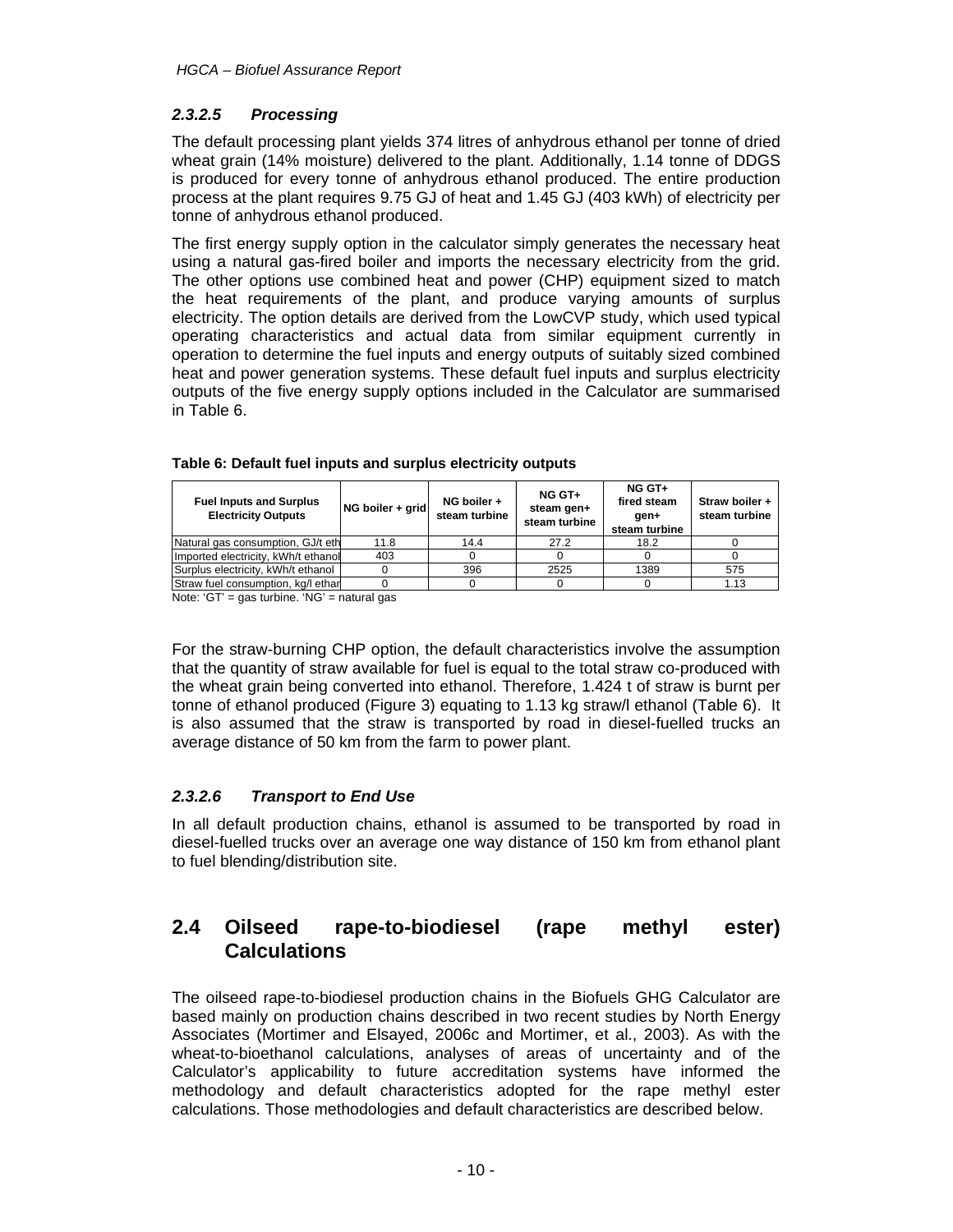### *2.4.1 Basis of Calculations*

Greenhouse gas emissions resulting from a given oilseed rape-to-biodiesel production chain are calculated by summing the total direct and indirect emissions from all sections of that production chain and subtracting credits for GHG emissions avoided as a result of the biodiesel co-products substituting for other GHGgenerating products and processes. The two studies which provided most of the basic data for the development of the rape methyl ester calculator did not use this substitution method for attributing total emissions to all co-products, but instead used allocation by price. It was therefore necessary to extract the raw data from these studies and develop a new life cycle inventory for the calculator. Because both of the North Energy studies presented their methodologies and background data in very transparent ways, it was relatively easy to extract the necessary data on inputs, outputs, efficiencies and other characteristics of the different steps in the oilseed rape-to-biodiesel production chain, and to use these to develop new life cycle inventories. However, a substitution-based LCA required assessments of the likely displacement impacts of the biodiesel co-products, and determination of life-cycle emissions of the products displaced.

#### *2.4.1.1 Agricultural Inputs*

The GHG emissions factors used for agricultural inputs are given in Table 7. The factors for fertilisers and pesticides are taken from LowCVP (2004) and those for seeds and lime from Mortimer et al (2003).

| Agricultural Input                | GHG Emissions (kg CO <sub>2</sub> eq/kg) |
|-----------------------------------|------------------------------------------|
| Nitrogen fertiliser (as N)        | 6.69                                     |
| Phosphate fertiliser (as P)       | 0.71                                     |
| Potash fertiliser (as K)          | 0.46                                     |
| Lime                              | 1.80                                     |
| Pesticides (as active ingredient) | 5.37                                     |
| Seed material                     | 0.61                                     |

**Table 7: GHG emission factors for fertilisers, seeds and pesticides** 

The nitrogen fertiliser emission factors are based on ammonium nitrate, the most commonly used nitrogen fertiliser in the UK (DEFRA, 2007). Once transparent and reliable figures for urea and other nitrogen fertilisers are available, these will be in the Calculator. Pesticides include all insecticides, herbicides and fungicides and are reported as kg of active substance.

#### *2.4.1.2 Effects of Straw Removal*

In the calculator, selection of either of the option buttons for "straw ploughed in" or "straw removed" provides information to help describe the farming practices employed, but currently has no effect on the calculations. It may be appropriate to use this information in calculations of  $N_2O$  emissions from crop residue, although this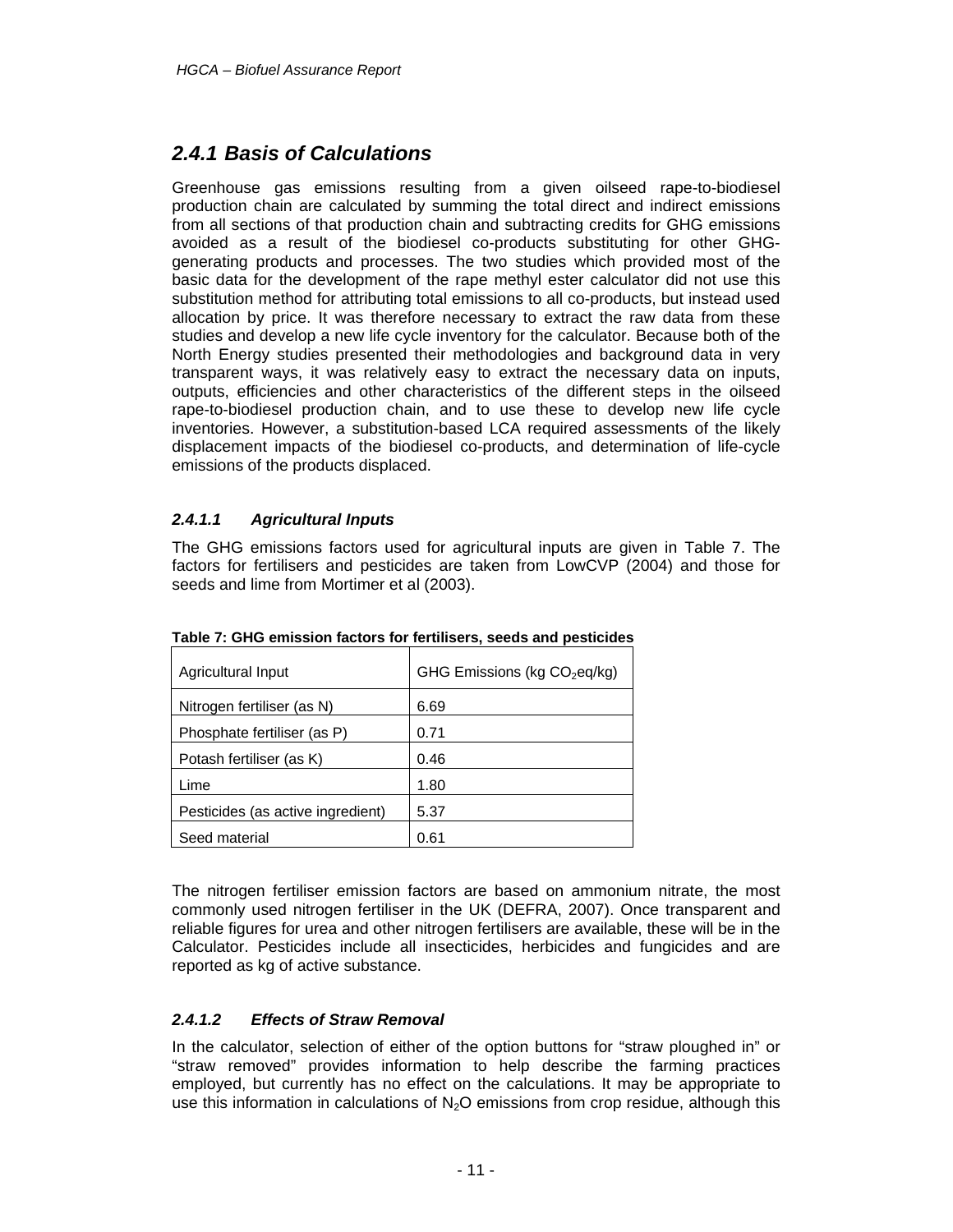would also require data on the fraction of total straw returned, and would strictly require quantification of impacts of straw removal on soil organic matter.

#### *2.4.1.3 Credits for rape meal*

Rape meal has value as an animal feed, and may also be used as a fuel for co-firing in coal power stations. The Calculator allows for a choice between these two options for the use of rape meal co-product and then calculates credits for GHG emissions avoided through displacement of equivalent amounts of animal feed production elsewhere or electricity generation as per UK-grid.

Imported soya bean meal from the USA is chosen as the animal feed product that is substituted by rape meal in calculations of animal feed credits. Each kilogram of rape meal is considered to substitute for 0.90 kg of soya bean meal, on the basis of relative protein content. Production in the USA and transport to the UK of each kilogram of soya bean meal result in emissions of 0.46 kg  $CO<sub>2</sub>$ eq.

For rape meal used as fuel in co-firing for electricity production, a credit of 825 kg CO<sub>2</sub>eq per tonne of rape meal is applied. This is based on the assumptions that:

- Rape meal is assumed to have a lower heating value (LHV) of 16.1 GJ/t
- Rape meal is converted to electricity at the UK average rate of 0.325 GJ of electricity output per GJ of primary energy input.
- Rape meal is transported 150 km by road to a power plant
- The electricity generated from rape meal substitutes for other electricity generation with GHG emissions equal to the UK average of 160 kg  $CO<sub>2</sub>$ eq/GJe (Table 2).

#### *2.4.1.4 Credits for glycerine*

The Calculator allows for credits to be assigned for the production of glycerine as a co-product of esterification. The credits depend on the destination of the glycerine. Glycerine has a large number of uses in the pharmaceutical, food and other markets. Therefore, when it is sold as a raw material in the chemical markets, it is difficult to assign a destination. Determining the substitution impacts of glycerine (as well as whether they even exist) is therefore difficult. Nevertheless, the Calculator provides three choices for glycerine destination and its resultant impacts on GHG credit calculations. These utilisation options have not yet been fully characterised in the academic literature , but are seen as possible scenarios:

- **Glycerine used as a bulk chemical**, **displacing production of propylene**  glycol. A credit of -6.16 gCO<sub>2</sub>eq/MJ biodiesel is assigned for displacing production of propylene glycol, and a cost of  $2.63$  gCO<sub>2</sub>eg/MJ biodiesel is added for purification of the crude glycerine co-product. This equates to a net credit of -1299 kgCO<sub>2</sub>eq/t crude glycerine. These GHG credits and costs are based on analyses reported in JEC, 2007.
- **Glycerine used as animal feed**, **replacing wheat feed**. A credit of -0.84  $qCO<sub>2</sub>$ eq/MJ biodiesel is assigned for displacing production of wheat grain, and a cost of  $2.63$  gCO<sub>2</sub>eg/MJ biodiesel is added for purification of the crude glycerine co-product. This equates to a net GHG cost of 659  $kgCO<sub>2</sub>eq/t$  crude glycerine. This analysis is also based on JEC, 2007.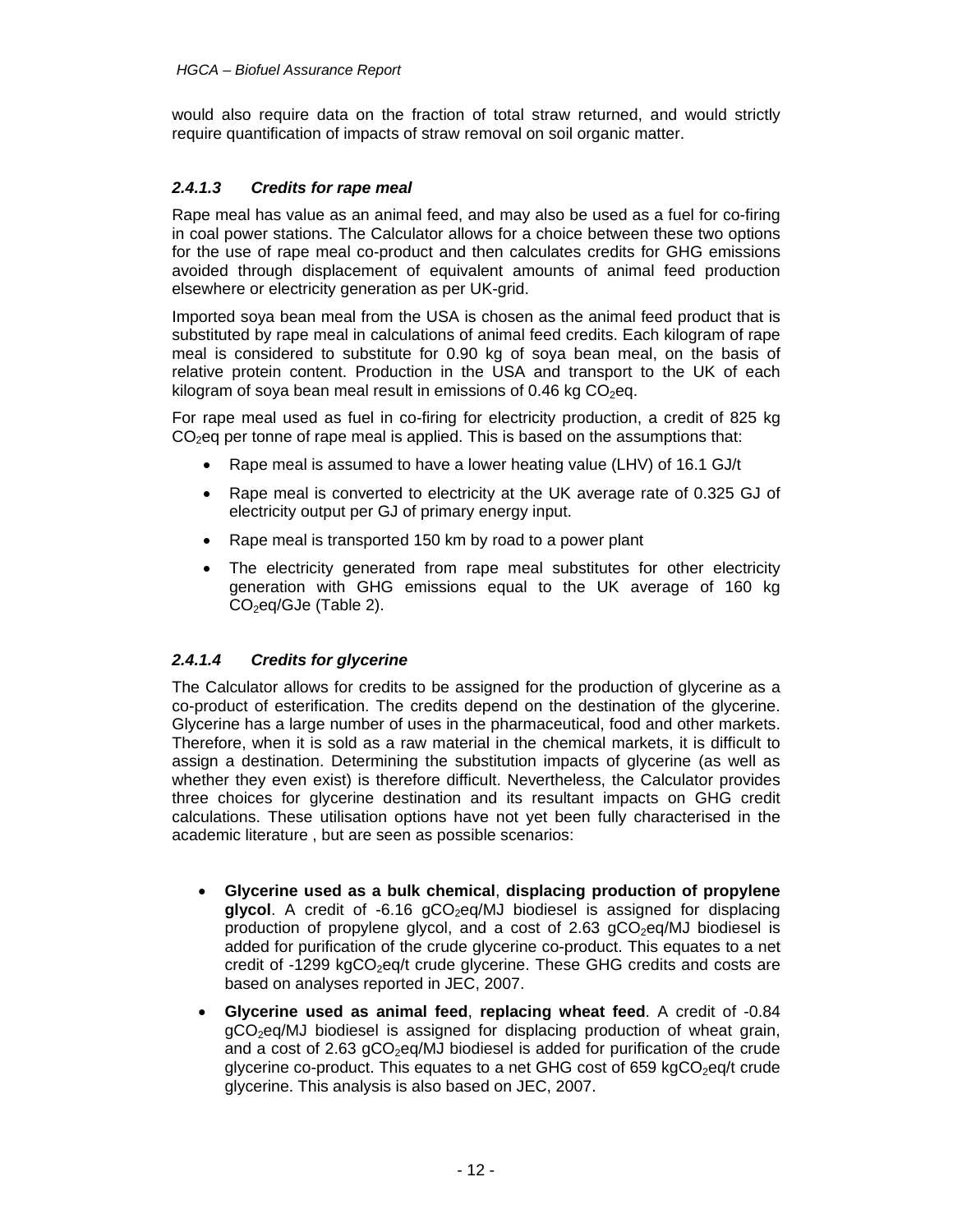• **Glycerine co-fired in power plant.** This involves GHG emissions of 13  $kgCO<sub>2</sub>eq/t$  glycerine for transporting the glycerine 150km to a power plant and includes further direct emissions during burning in the power plant. At the time of writing, no reliable data was available on GHG emissions from glycerine combustion, so the equivalent value for rape meal burning,  $38 \text{ kgCO}_2$ eq/t (from Mortimer and Elsayed, 2006c), was used.

### *2.4.1.5 Credits for potassium sulphate*

Potassium sulphate is another co-product of some biodiesel plants. Potassium sulphate may be used as a fertiliser, displacing potassium sulphate fertiliser. In order to calculate the credits to be assigned for production of potassium sulphate, a life cycle inventory was carried out for production of potassium sulphate fertiliser in Europe via the Mannheim process using potassium chloride and sulphuric acid. The credit was calculated as  $457 \text{ kgCO}_2$ eq/t potassium sulphate produced.

### *2.4.1.6 Set-aside credit*

In the Calculator, all oilseed rape for biodiesel production is assumed to be grown on rotational set-aside, and a credit of 922 MJ/ha (equivalent to 26 l/ha of diesel fuel) is applied for avoidance of maintenance of set-aside land. When oilseed rape farming replaces land use other than set-aside, the set-aside credit does not apply and the emissions associated with the alternative reference land use need to be calculated.

# *2.4.2 Default Biodiesel Production Chains*

In order to illustrate typically expected inputs, yields and resultant GHG emissions of different biodiesel production chains, all production chain sub-sections in the Calculator have a "Set Default Values" button that allows for setting of all data values and process characteristics to representative values. The default values used for the oilseed rape-to-biodiesel production chain are described below.

### *2.4.2.1 Basic oilseed rape-to-biodiesel pathway*

The basic non-energy inputs and yields of the different processes in the biodiesel production chain are shown in Figure 4.

#### *2.4.2.2 Farming Inputs and Yields*

For calculation of default GHG emissions from the farming component of the biodiesel production chain, the values in Table 8 are used.

| <b>Inputs</b>                      | <b>Defaults</b> |
|------------------------------------|-----------------|
| Diesel fuel, I/ha                  | 67              |
| K fertiliser (as K), kg/ha         | 40              |
| P fertiliser (as P), kg/ha         | 22              |
| N fertiliser (as N), kg/ha         | 196             |
| Pesticides (as active ingredient), | 2.8             |

**Table 8: Default farming inputs and yields**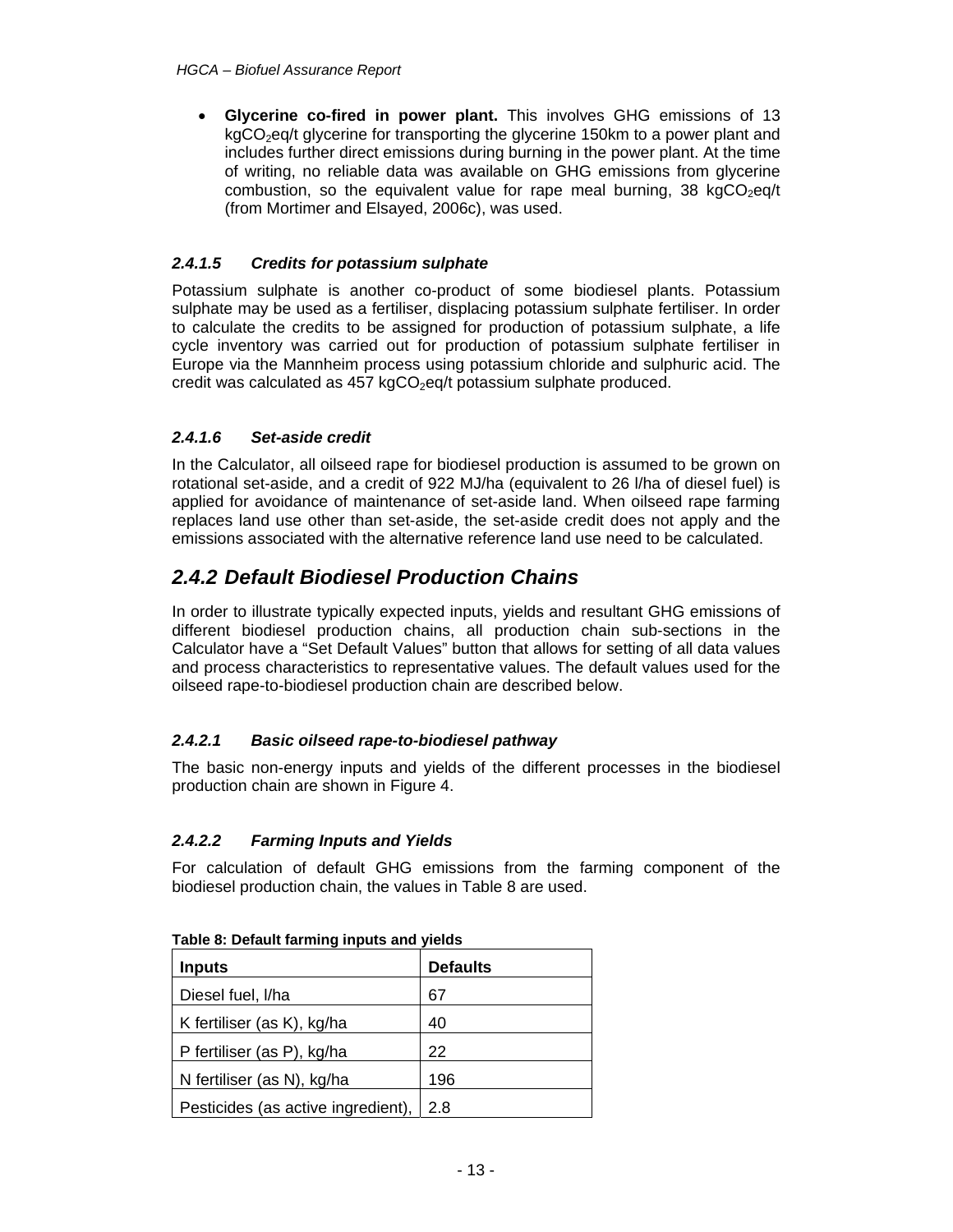*HGCA – Biofuel Assurance Report* 

| kg/ha                |     |
|----------------------|-----|
| Seed material, kg/ha | 5   |
| Yields               |     |
| Rapeseed, t/ha       | 3.1 |
| Straw, t/ha          | 3.0 |

#### *2.4.2.3 Drying and Storage*

For the default case, rapeseed is assumed to be harvested at 13% moisture and dried to 9% moisture before delivery to the crushing plant. The drying and storage of the rapeseed consumes 3.8 litres of diesel fuel and 5 kWh of electricity per tonne of dried oilseed.

#### *2.4.2.4 Oilseed Transport*

In all default production chains, rapeseed is assumed to be transported by road in diesel-fuelled trucks over an average distance of 50 km from the farm to a central drying facility.

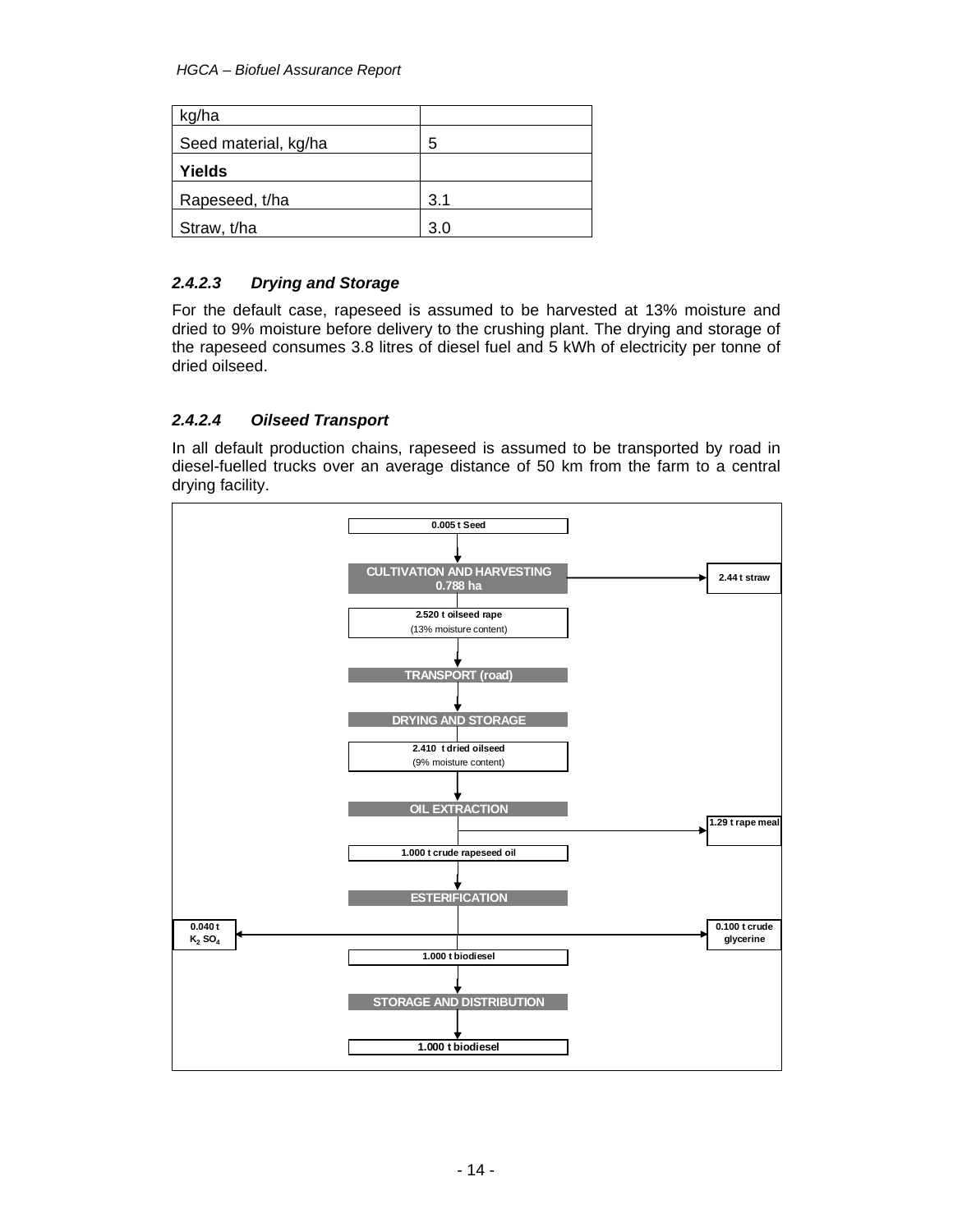**Figure 4: Basic assumptions for default rape to biodiesel pathways (Mortimer and Elsayed, 2006)** 

#### *2.4.2.5 Oil Extraction*

The default oil extraction plant yields 0.41t of crude rapeseed oil per tonne of dried rapeseed. Additionally, 0.54t of rape meal is produced per tonne of dried rapeseed. The oil extraction process requires 2.78 GJ of heat and 0.46 GJ of electricity per tonne of crude rapeseed oil produced. The calculator does not provide for different energy supply options in the esterification plant as it does for the bioethanol plant. This is because an analysis of a range of such options at relevant scales has not yet been carried out. Thus, the only energy supply considered is one using a natural gasfired boiler to generate the necessary heat and imported electricity from the grid.

#### *2.4.2.6 Esterification*

The default esterification plant yields 1.0t of biodiesel per tonne of crude rapeseed oil. Additionally, 0.10t of glycerine and 0.04t of potassium sulphate are produced for every tonne of biodiesel produced. The entire production process at the plant requires 2.85 GJ of heat and 0.33 GJ of electricity per tonne of biodiesel produced. The calculator does not provide for different energy supply options in the esterification plant as it does for the bioethanol plant. This is because an analysis of a range of such options at relevant scales has not yet been carried out. Thus, the only energy supply considered is one using a natural gas-fired boiler to generate the necessary heat and imported electricity from the grid.

#### *2.4.2.7 Transport to End Use*

In all default production chains, biodiesel is assumed to be transported by road in diesel-fuelled trucks over an average one way distance of 150 km from biodiesel plant to fuel blending/distribution site.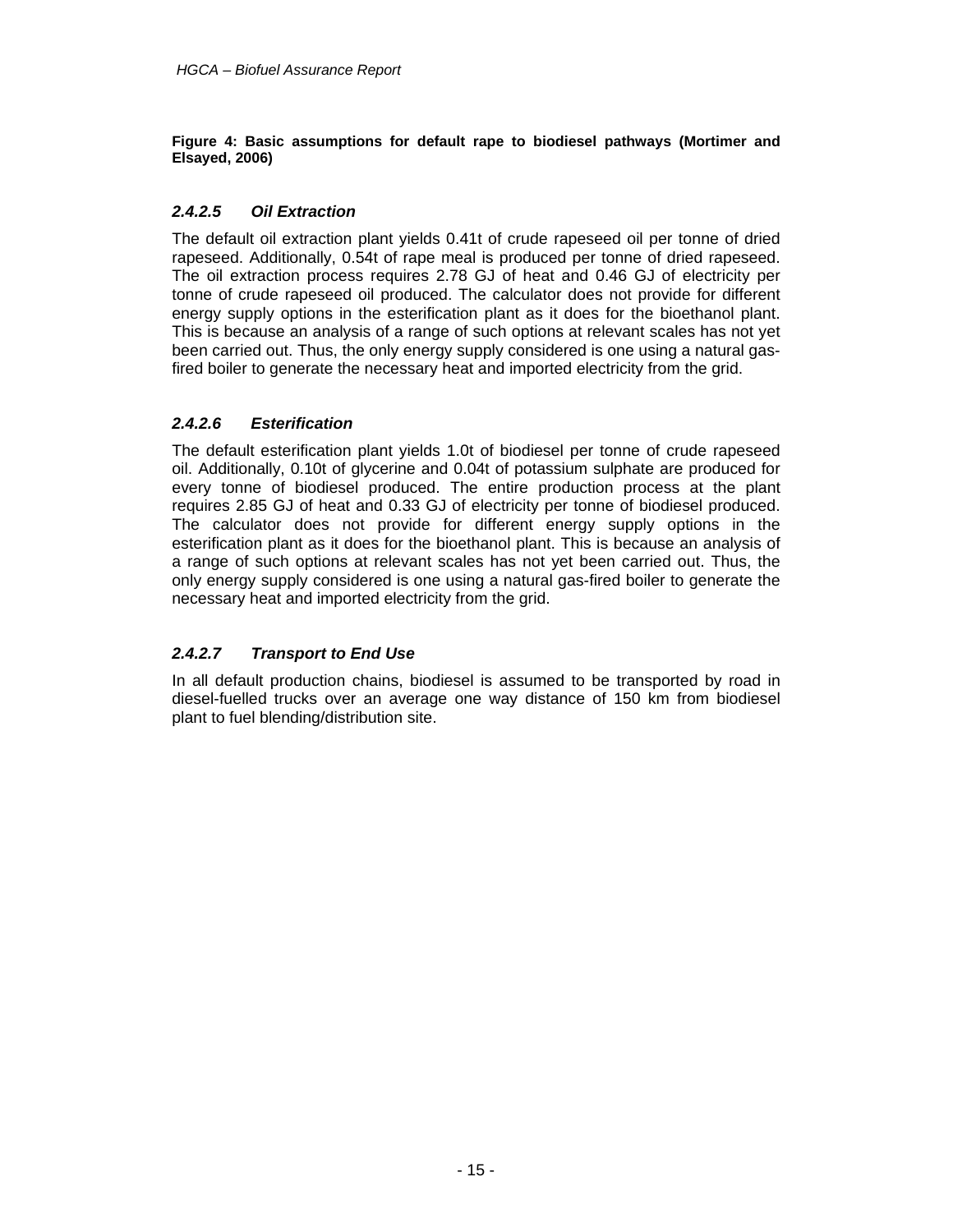# **3 Developing Farm Audit Sheets**

Farm audits have been developed as a possible 'bolt-on' to the ACCS audits with the aim of allowing the GHG emissions associated with the feedstock production for biofuels to be calculated at the farm-level. To date, two years of audits have been carried out by CMi using questionnaires developed in collaboration with Imperial College London. The following sections provide an overview of the rationale and key findings from the farm audits.

### **3.1 Overview of approach**

In March and April 2007, CMi carried out approximately 100 farm surveys on wheat and OSR production in locations throughout England which were administered in conjunction with ACCS audits. The audits covered production data for the 2005/06 season. These audits follow on from those carried out the previous year which obtained data from the 2004/05 season. Fifty-seven surveys were collected in 2006, and included spring and winter sown wheat and OSR.

A significant change for the 2007 audit was the development and use of an electronic version of the questionnaire (Figure 5). This is an important development, as it is planned that future audit data will be inputted automatically to the Greenhouse Gas Calculator, improving the accuracy and efficiency of obtaining GHG emission levels from individual farms/fields.

|                   | Microsoft Excel - CMi Certification Carbon Assessment Data Sheet ver 1.2a                          |                                   | H                            |  |  |  |  |  |  |  |  |  |  |
|-------------------|----------------------------------------------------------------------------------------------------|-----------------------------------|------------------------------|--|--|--|--|--|--|--|--|--|--|
|                   | Type a question for help<br>$   \times$<br>[B] File Edit View Insert Format Tools Data Window Help |                                   |                              |  |  |  |  |  |  |  |  |  |  |
|                   |                                                                                                    |                                   |                              |  |  |  |  |  |  |  |  |  |  |
|                   | Farm name<br>$f_x$                                                                                 |                                   |                              |  |  |  |  |  |  |  |  |  |  |
|                   | $\overline{\mathfrak{c}}$<br>A<br>D<br>$\overline{G}$<br>B<br>E<br>F                               | H<br>K<br>M<br>N<br>$\circ$<br>J. | P<br>Q<br>R.<br>s<br>$T_{-}$ |  |  |  |  |  |  |  |  |  |  |
| $\mathbf{3}$      |                                                                                                    |                                   |                              |  |  |  |  |  |  |  |  |  |  |
| $\sqrt{4}$        | <b>CMi Certification</b>                                                                           |                                   |                              |  |  |  |  |  |  |  |  |  |  |
| 5                 |                                                                                                    |                                   |                              |  |  |  |  |  |  |  |  |  |  |
| 6                 | <b>Carbon Assessment Farm Input Sheet</b>                                                          |                                   |                              |  |  |  |  |  |  |  |  |  |  |
| $\overline{7}$    |                                                                                                    |                                   |                              |  |  |  |  |  |  |  |  |  |  |
| 8                 |                                                                                                    |                                   |                              |  |  |  |  |  |  |  |  |  |  |
| $\mathsf g$<br>10 | <b>Farm Details</b>                                                                                |                                   |                              |  |  |  |  |  |  |  |  |  |  |
| 11                | Farm name                                                                                          | Reference no.                     | ACCS no.                     |  |  |  |  |  |  |  |  |  |  |
| 12                |                                                                                                    |                                   |                              |  |  |  |  |  |  |  |  |  |  |
| 13                |                                                                                                    |                                   |                              |  |  |  |  |  |  |  |  |  |  |
| 14                | Address                                                                                            | Farm size (hectares)              | Date                         |  |  |  |  |  |  |  |  |  |  |
| 15                |                                                                                                    |                                   |                              |  |  |  |  |  |  |  |  |  |  |
| 16                |                                                                                                    |                                   |                              |  |  |  |  |  |  |  |  |  |  |
| 17                |                                                                                                    |                                   |                              |  |  |  |  |  |  |  |  |  |  |
| 18                |                                                                                                    |                                   |                              |  |  |  |  |  |  |  |  |  |  |
| 19                |                                                                                                    |                                   |                              |  |  |  |  |  |  |  |  |  |  |
| 20                |                                                                                                    |                                   |                              |  |  |  |  |  |  |  |  |  |  |
| 21                |                                                                                                    |                                   |                              |  |  |  |  |  |  |  |  |  |  |
| 22                | Field Name / no.                                                                                   | Field size (hectares)             |                              |  |  |  |  |  |  |  |  |  |  |
| 23                |                                                                                                    |                                   |                              |  |  |  |  |  |  |  |  |  |  |
| 24                |                                                                                                    |                                   |                              |  |  |  |  |  |  |  |  |  |  |
| 25                | Crop                                                                                               | Variety                           | Yield (t/ha)                 |  |  |  |  |  |  |  |  |  |  |
| 26                |                                                                                                    |                                   |                              |  |  |  |  |  |  |  |  |  |  |
| $27\,$            |                                                                                                    |                                   |                              |  |  |  |  |  |  |  |  |  |  |
| 28                |                                                                                                    |                                   |                              |  |  |  |  |  |  |  |  |  |  |
|                   | 29 Soil Type (Using RB209 criteria)<br><b>H.A. K. N. Thout Sheet / Committee</b>                   | ita t                             | 군                            |  |  |  |  |  |  |  |  |  |  |

**Figure 5: Farm audit sheet**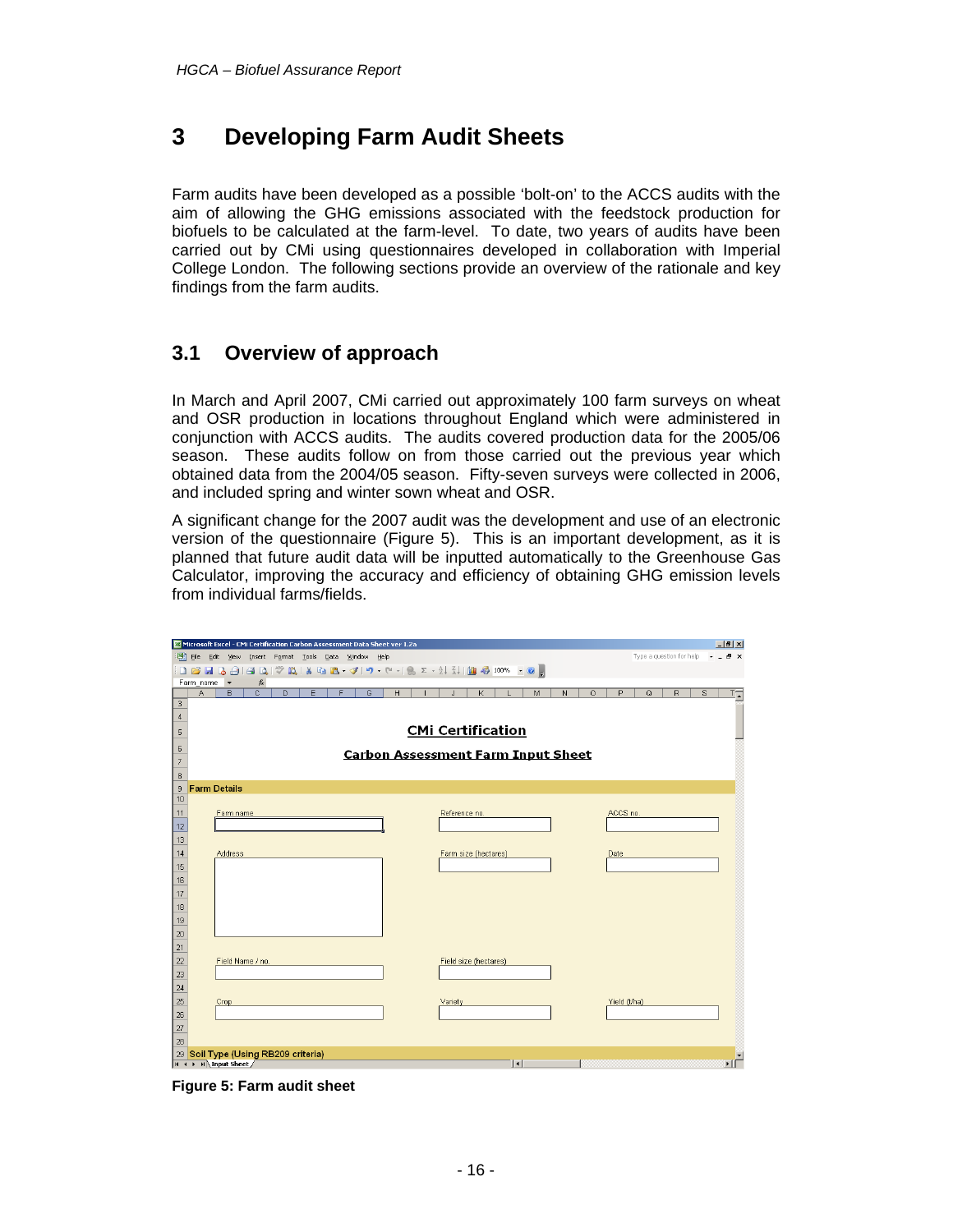### **3.2 Audit Questions**

The farm audits ask a number of questions about the farming conditions and operations involved in production of biofuel crops on particular fields or farms. It is important to note that the current audit sheet *is not* necessarily the final version. For this stage of the project it was decided to ask a broad, but practical range of questions. The questions were developed in order to assess the practicability of this approach to farm-level GHG emission calculations and to choose the areas that are most sensitive to farm management practices and therefore amenable to change should carbon management become a cost-effective option in the future.

When choosing the specific questions, a balanced approach has been developed between the desire to obtain the 'ideal' information required to calculate a detailed GHG emissions factor and the limits of what information is reasonably likely to be available from farmers.

|          | Microsoft Excel - CMi Certification Carbon Assessment Data Sheet ver 1.2a<br>$  $ $ $ $\times$ $ $ |                                                                                           |        |   |   |                |   |  |                   |   |             |   |             |   |         |   |                      |                |   |                    |
|----------|----------------------------------------------------------------------------------------------------|-------------------------------------------------------------------------------------------|--------|---|---|----------------|---|--|-------------------|---|-------------|---|-------------|---|---------|---|----------------------|----------------|---|--------------------|
| 国        | File Edit View Insert Format Tools Data Window Help<br>Type a question for help<br>$B \times$      |                                                                                           |        |   |   |                |   |  |                   |   |             |   |             |   |         |   |                      |                |   |                    |
|          |                                                                                                    | <b>: D B B B B B Q   ♡ B   X B B - √   9 - C -   &amp; Σ - {I X   {II + \$ 100% - ⊙ }</b> |        |   |   |                |   |  |                   |   |             |   |             |   |         |   |                      |                |   |                    |
|          |                                                                                                    | $\blacktriangledown$                                                                      | $f_x$  |   |   |                |   |  |                   |   |             |   |             |   |         |   |                      |                |   |                    |
|          | A                                                                                                  | $\overline{C}$<br>B                                                                       | D      | E | F | $\overline{G}$ | H |  | т                 | J | $\mathsf K$ | L | M           | N | $\circ$ | P | $\overline{Q}$       | $\overline{R}$ | s | $T_{\overline{A}}$ |
| 49<br>50 |                                                                                                    | <b>Soil Cultivations</b>                                                                  |        |   |   |                |   |  |                   |   |             |   |             |   |         |   |                      |                |   |                    |
| 51       |                                                                                                    |                                                                                           |        |   |   |                |   |  |                   |   |             |   |             |   |         |   |                      |                |   |                    |
| 52       |                                                                                                    | Has the field been sub-soiled?                                                            |        |   |   |                |   |  |                   |   |             |   |             |   |         |   |                      |                |   |                    |
| 53       |                                                                                                    | $CYes$ $@N0$                                                                              |        |   |   |                |   |  |                   |   |             |   |             |   |         |   |                      |                |   |                    |
| 54       |                                                                                                    |                                                                                           |        |   |   |                |   |  |                   |   |             |   |             |   |         |   |                      |                |   |                    |
| 61       |                                                                                                    |                                                                                           |        |   |   |                |   |  |                   |   |             |   |             |   |         |   |                      |                |   |                    |
| 62       |                                                                                                    | Has the field been ploughed?                                                              |        |   |   |                |   |  |                   |   |             |   |             |   |         |   |                      |                |   |                    |
| 63       |                                                                                                    | CYes CNo.                                                                                 |        |   |   |                |   |  |                   |   |             |   |             |   |         |   |                      |                |   |                    |
| 64       |                                                                                                    |                                                                                           |        |   |   |                |   |  |                   |   |             |   |             |   |         |   |                      |                |   |                    |
| 65       |                                                                                                    | No. of furrows                                                                            |        |   |   |                |   |  | Tractor make      |   |             |   |             |   |         |   | <b>Tractor model</b> |                |   |                    |
| 66       |                                                                                                    |                                                                                           |        |   |   |                |   |  |                   |   |             |   |             |   |         |   |                      |                |   |                    |
| 67       |                                                                                                    |                                                                                           |        |   |   |                |   |  |                   |   |             |   |             |   |         |   |                      |                |   |                    |
| 68       |                                                                                                    | Tractor horsepower                                                                        |        |   |   |                |   |  |                   |   |             |   |             |   |         |   |                      |                |   |                    |
| 69       |                                                                                                    |                                                                                           |        |   |   |                |   |  |                   |   |             |   |             |   |         |   |                      |                |   |                    |
| 70       |                                                                                                    |                                                                                           |        |   |   |                |   |  |                   |   |             |   |             |   |         |   |                      |                |   |                    |
| 71       |                                                                                                    |                                                                                           |        |   |   |                |   |  |                   |   |             |   |             |   |         |   |                      |                |   |                    |
| 72       |                                                                                                    | Has the field been rolled?                                                                |        |   |   |                |   |  |                   |   |             |   |             |   |         |   |                      |                |   |                    |
| 73       |                                                                                                    | $c$ Yes                                                                                   | $C$ No |   |   |                |   |  |                   |   |             |   |             |   |         |   |                      |                |   |                    |
| 74       |                                                                                                    |                                                                                           |        |   |   |                |   |  |                   |   |             |   |             |   |         |   |                      |                |   |                    |
| 75       |                                                                                                    | Machine make                                                                              |        |   |   |                |   |  | Machine width (m) |   |             |   |             |   |         |   | No. of passes        |                |   |                    |
| 76       |                                                                                                    |                                                                                           |        |   |   |                |   |  |                   |   |             |   |             |   |         |   |                      |                |   |                    |
| 77       |                                                                                                    |                                                                                           |        |   |   |                |   |  |                   |   |             |   |             |   |         |   |                      |                |   |                    |
| 78       |                                                                                                    | Tractor make                                                                              |        |   |   |                |   |  | Tractor model     |   |             |   |             |   |         |   | Tractor horsepower   |                |   |                    |
| 79<br>80 |                                                                                                    |                                                                                           |        |   |   |                |   |  |                   |   |             |   |             |   |         |   |                      |                |   |                    |
| 81       |                                                                                                    |                                                                                           |        |   |   |                |   |  |                   |   |             |   |             |   |         |   |                      |                |   |                    |
|          |                                                                                                    | H 4 F H Input Sheet /                                                                     |        |   |   |                |   |  |                   |   |             |   | $  \cdot  $ |   |         |   |                      |                |   | иĚ                 |

# *3.2.1 Cultivations*

**Figure 6: Cultivation input section of audit sheet** 

These have both direct and indirect impacts on GHG emissions. Direct emissions from diesel use are approximately 10% of on-farm emissions. The main energy expenditure associated with soil cultivations is determined by the physical mass of soil moved, so diesel use is expected to be independent of engine size. For a specific field the energy demanded for cultivations is dependent on many factors including recent weather and soil type, but the only easily available data to collect is the soil type, as discussed later. The different operations also have indirect GHG emission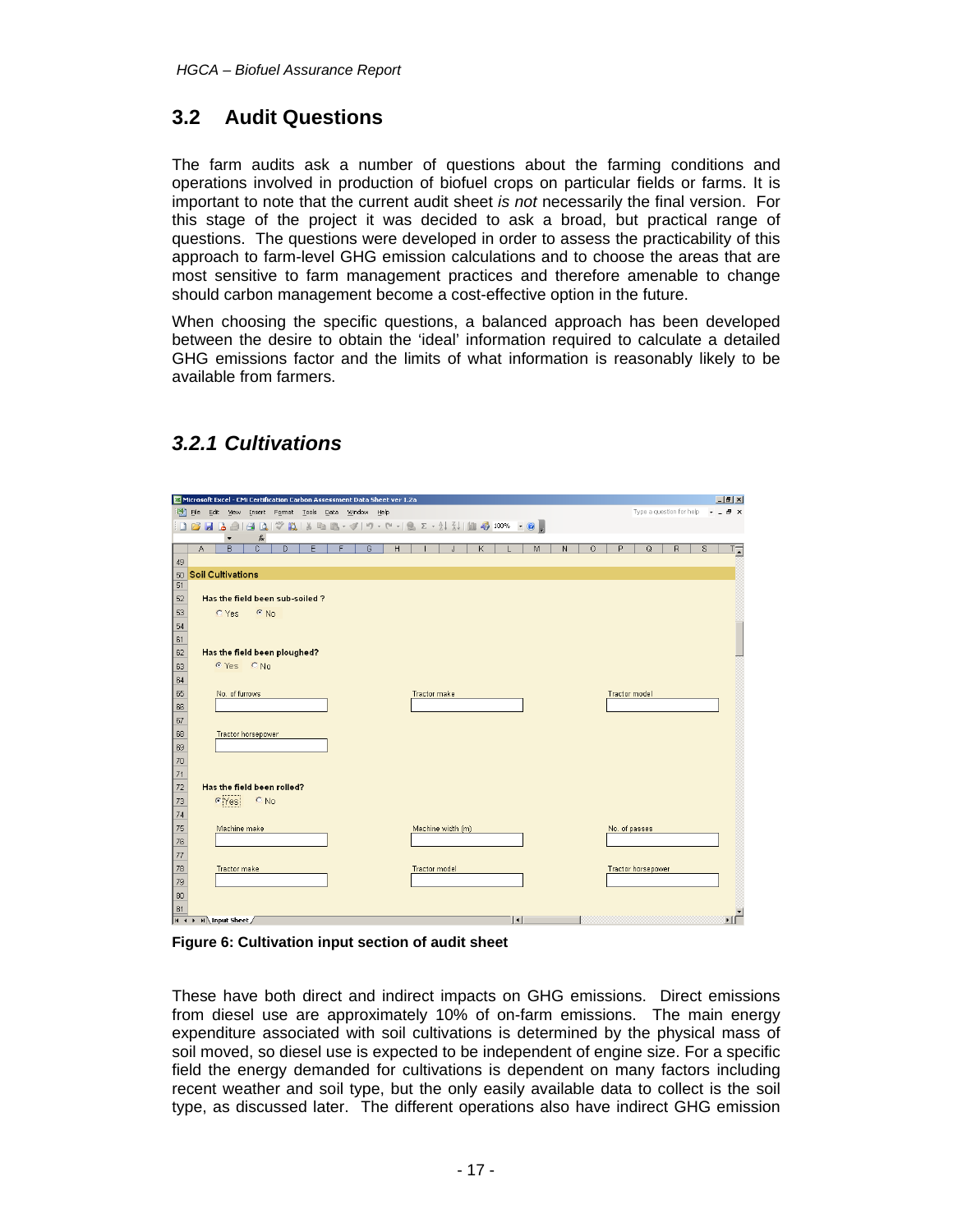implications, for example ploughing increases the rate of SOC (Soil Organic Carbon) oxidation compared to minimum tillage, suggesting that minimum tillage reduces GHG emissions. Yet ploughing every four years or so in the rotation to control grass weeds is thought to release the majority of C stored during the minimum tillage years. This is discussed in detail in Kindred et al (2008). The effects of ploughing on  $N_2O$ emissions are even less well understood, and due to the high levels of uncertainties surrounding these factors they are not presently used in the GHG calculator.

### *3.2.2 Soil type*

A critical change in the 2007 surveys (for 2006 yields) was a more detailed question about soil type. Previously this had been asked as an open ended question, and the answers varied widely and could not be compared. To solve this problem farmers were asked to assess their soils according to the 7 types listed in RB209 (Table 9).

This categorisation was chosen rather than the more traditional soil analysis to provide a single method of easily identifiable and comparable soil types. This information is useful because it may enable a more precise, batch-specific calculation of two factors which have so far only been calculated on a regional basis or by using uncertain default factors:

- 1. On-farm N<sub>2</sub>O emissions
- 2. Cultivation energy requirements.

| Soil<br>type<br>1 | Light sand soils            | Soils which are sand, loamy sand or sandy loam to 40 cm depth and are sand or loamy sand<br>between 40 and 80 cm, or over sandstone rock.                                                                                                                 |
|-------------------|-----------------------------|-----------------------------------------------------------------------------------------------------------------------------------------------------------------------------------------------------------------------------------------------------------|
| 2                 | Shallow soils               | Soils over chalk, limestone or other rock where the parent material is within 40 cm of the soil<br>surface. Sandy soils developed over sandstone rock should be regarded as light sand soils.                                                             |
| 3                 | Medium soils                | Medium textured mineral soils that do not fall into any other soil category.                                                                                                                                                                              |
| 4                 | Deep clay soils             | Soils with predominantly sandy clay loam, silty clay loam, clay loam, sandy clay, silty clay or clay<br>topsoil overlying clay subsoil. Deep clay soils normally need artificial field drainage.                                                          |
| 5                 | Deep fertile<br>silty soils | Soils of sandy silt loam, silt loam to silty clay loam textures to 100 cm depth or more. Silt soils<br>formed on marine alluvium, warp soils (formed on river alluvium) and brickearth soils<br>(formed on wind blown material) will be in this category. |
| 6                 | Organic soils               | Soils that are predominantly mineral with between 6 and 20% organic matter. These can<br>be distinguished by darker colouring that stains the fingers black or grey and gives the soil a<br>silty feel.                                                   |
| 7                 | Peaty soils                 | Soils that contain more than 20% organic matter derived from sedge or similar peat material.                                                                                                                                                              |

#### **Table 9: The 7 different soil types used in the farm audits. Originally from RB209**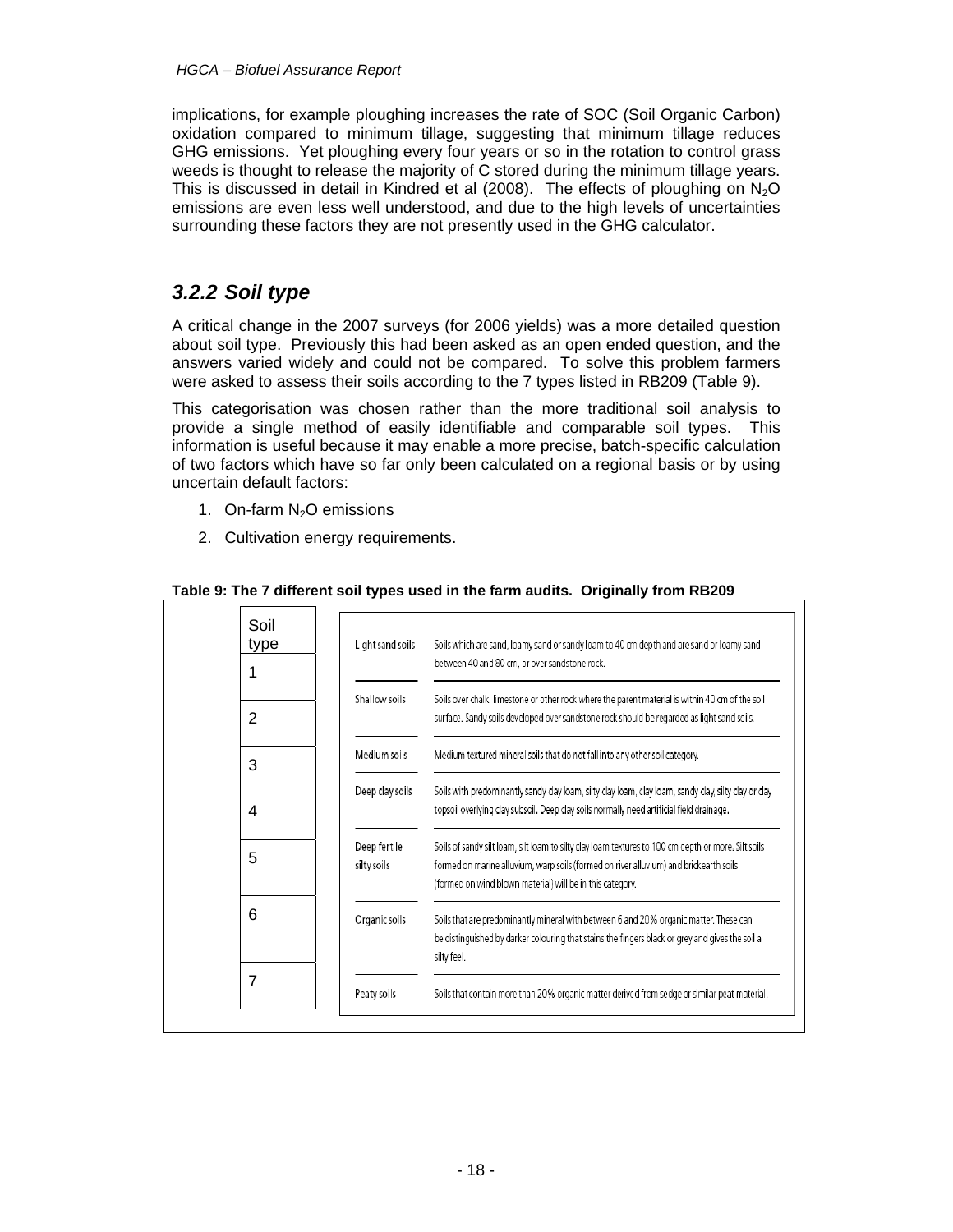### *3.2.3 Fertiliser usage*

There are three important factors affecting GHG emissions from agricultural fertiliser use – the embodied GHG emissions of the products, the field GHG emissions, and diesel use in application. The emission from diesel is a small fraction compared to the other two factors, which are discussed in detail in Kindred, et al (2008). The audits ask not only the total quantity of each fertiliser applied, but also the type and timing of application, as these have important GHG implications for the embodied and in-field emissions respectively.

|            | Microsoft Excel - CMi Certification Carbon Assessment Data Sheet ver 1.2a<br>$  $ $P$ $ $ $\times$  |                                                                            |                |                              |   |  |   |                |  |   |  |                       |   |  |   |                                    |             |   |   |         |              |                    |   |   |   |               |
|------------|-----------------------------------------------------------------------------------------------------|----------------------------------------------------------------------------|----------------|------------------------------|---|--|---|----------------|--|---|--|-----------------------|---|--|---|------------------------------------|-------------|---|---|---------|--------------|--------------------|---|---|---|---------------|
|            | Edit View Insert Format Tools Data Window Help<br>国) Elle<br>Type a question for help<br>a x        |                                                                            |                |                              |   |  |   |                |  |   |  |                       |   |  |   |                                    |             |   |   |         |              |                    |   |   |   |               |
|            | <b>: D B B B B B Q   ♡ B   X B B - ♂   9 - @ -   8 ∑ - {↓ {↓   {   4} 100% - ⊙ <mark>-</mark>  </b> |                                                                            |                |                              |   |  |   |                |  |   |  |                       |   |  |   |                                    |             |   |   |         |              |                    |   |   |   |               |
|            |                                                                                                     | $\blacktriangledown$                                                       | $f_x$          |                              |   |  |   |                |  |   |  |                       |   |  |   |                                    |             |   |   |         |              |                    |   |   |   |               |
|            | А                                                                                                   | B                                                                          | $\overline{C}$ | D                            | E |  | F | $\overline{G}$ |  | H |  |                       | J |  | Κ |                                    |             | M | N | $\circ$ |              | P                  | Q | R | s | $T_{\bullet}$ |
| 147        |                                                                                                     |                                                                            |                |                              |   |  |   |                |  |   |  |                       |   |  |   |                                    |             |   |   |         |              |                    |   |   |   |               |
|            | 148 Synthetic Fertilizer Application<br>149                                                         |                                                                            |                |                              |   |  |   |                |  |   |  |                       |   |  |   |                                    |             |   |   |         |              |                    |   |   |   |               |
| 150        |                                                                                                     |                                                                            |                |                              |   |  |   |                |  |   |  |                       |   |  |   |                                    |             |   |   |         |              |                    |   |   |   |               |
| 151        |                                                                                                     | Total kg N per hectare<br>Total kg P per hectare<br>Total kg K per hectare |                |                              |   |  |   |                |  |   |  |                       |   |  |   |                                    |             |   |   |         |              |                    |   |   |   |               |
| 152        |                                                                                                     |                                                                            |                |                              |   |  |   |                |  |   |  |                       |   |  |   |                                    |             |   |   |         |              |                    |   |   |   |               |
| 153        |                                                                                                     |                                                                            |                |                              |   |  |   |                |  |   |  |                       |   |  |   |                                    |             |   |   |         |              |                    |   |   |   |               |
| 154        |                                                                                                     |                                                                            |                | Total number of applications |   |  |   |                |  |   |  |                       |   |  |   |                                    |             |   |   |         |              |                    |   |   |   |               |
| 155        |                                                                                                     |                                                                            |                | $\mathbf{1}$                 |   |  |   |                |  |   |  |                       |   |  |   |                                    |             |   |   |         |              |                    |   |   |   |               |
| 156        |                                                                                                     |                                                                            |                |                              |   |  |   |                |  |   |  |                       |   |  |   |                                    |             |   |   |         |              |                    |   |   |   |               |
| 157        |                                                                                                     | <b>Fertilizer application details:</b>                                     |                |                              |   |  |   |                |  |   |  |                       |   |  |   |                                    |             |   |   |         |              |                    |   |   |   |               |
| 158        |                                                                                                     |                                                                            |                |                              |   |  |   |                |  |   |  |                       |   |  |   |                                    |             |   |   |         |              |                    |   |   |   |               |
| 159        |                                                                                                     |                                                                            |                |                              |   |  |   |                |  |   |  |                       |   |  |   |                                    |             |   |   |         |              |                    |   |   |   |               |
| 160        |                                                                                                     |                                                                            |                |                              |   |  |   |                |  |   |  |                       |   |  |   | Fertiliser application no. 1       |             |   |   |         |              |                    |   |   |   |               |
| 161        |                                                                                                     |                                                                            |                |                              |   |  |   |                |  |   |  |                       |   |  |   |                                    |             |   |   |         |              |                    |   |   |   |               |
| 162        |                                                                                                     |                                                                            | Date           |                              |   |  |   |                |  |   |  |                       |   |  |   | Type (e.g. urea, ammonium nitrate) |             |   |   |         | Manufacturer |                    |   |   |   |               |
| 163        |                                                                                                     |                                                                            |                |                              |   |  |   |                |  |   |  |                       |   |  |   |                                    |             |   |   |         |              |                    |   |   |   |               |
| 164        |                                                                                                     |                                                                            |                |                              |   |  |   |                |  |   |  |                       |   |  |   |                                    |             |   |   |         |              |                    |   |   |   |               |
| 165<br>166 |                                                                                                     |                                                                            | Analysis       |                              |   |  |   |                |  |   |  | Quantity applied (kg) |   |  |   |                                    |             |   |   |         |              | Bout width (m)     |   |   |   |               |
| 167        |                                                                                                     |                                                                            |                |                              |   |  |   |                |  |   |  |                       |   |  |   |                                    |             |   |   |         |              |                    |   |   |   |               |
| 168        |                                                                                                     |                                                                            | Tractor make   |                              |   |  |   |                |  |   |  | Tractor model         |   |  |   |                                    |             |   |   |         |              | Tractor horsepower |   |   |   |               |
| 169        |                                                                                                     |                                                                            |                |                              |   |  |   |                |  |   |  |                       |   |  |   |                                    |             |   |   |         |              |                    |   |   |   |               |
| 170        |                                                                                                     |                                                                            |                |                              |   |  |   |                |  |   |  |                       |   |  |   |                                    |             |   |   |         |              |                    |   |   |   |               |
| 171        |                                                                                                     |                                                                            |                |                              |   |  |   |                |  |   |  |                       |   |  |   |                                    |             |   |   |         |              |                    |   |   |   |               |
| 172        |                                                                                                     |                                                                            |                |                              |   |  |   |                |  |   |  |                       |   |  |   |                                    |             |   |   |         |              |                    |   |   |   |               |
| 173        |                                                                                                     |                                                                            |                |                              |   |  |   |                |  |   |  |                       |   |  |   |                                    |             |   |   |         |              |                    |   |   |   | ٠ıċ           |
|            |                                                                                                     | H 4 } H Input Sheet /                                                      |                |                              |   |  |   |                |  |   |  |                       |   |  |   |                                    | $  \cdot  $ |   |   |         |              |                    |   |   |   |               |

**Figure 7: Fertiliser input section of audit sheet** 

### *3.2.4 Pesticide usage*

There are two GHG implications of pesticide use, the embodied energy of the products, and the diesel required in their application. Diesel use is calculated through the number of applications. The embodied energy is harder to calculate. There is a poor data set for the embodied energy contained in different pesticides, most of the literature relies on or extrapolates from a single piece of dated research. Using averages for different pesticide groups (already a large generalisation), calculations show that pesticides equal a very small percentage (less than 1%) of the on-farm emissions. Due to the unreliability of the original data together with low GHG emissions levels associated with pesticide use, pesticides are ignored from these calculations as their emissions are well within the range of uncertainty. The number of passes that the sprayer makes is used to calculate the diesel used. Detailed pesticide data is still recorded for two reasons – if better information becomes available then this data can be retrospectively used, and the data could be useful for bio-fuel sustainability certification.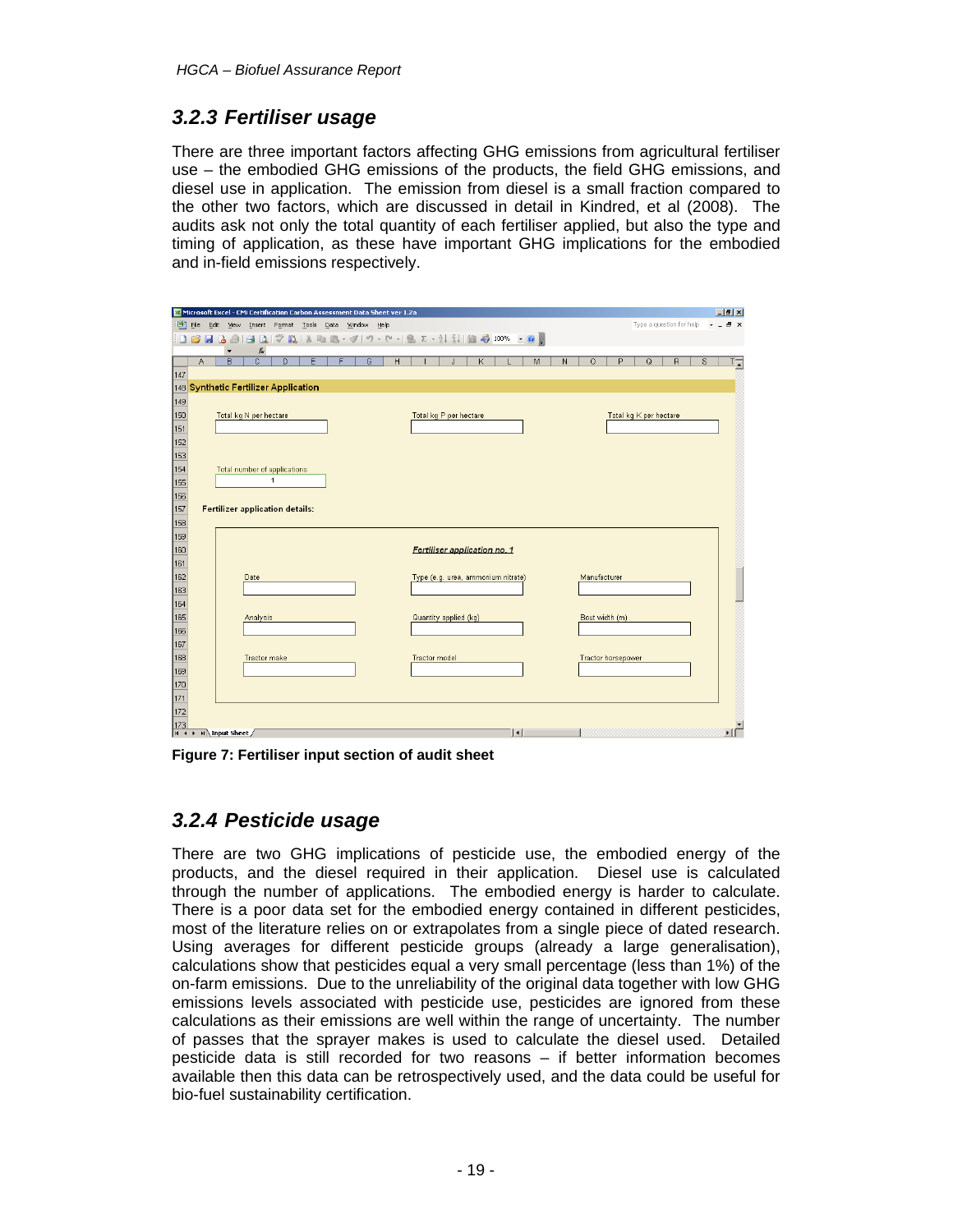### *3.2.5 Grain Nitrogen*

This is recorded as a potential future source of information on the efficiency of N uptake by the plant, and indirectly the level of N application. As yet this is underresearched (see Section 4.2.2.1 for discussion).

### *3.2.6 Grain drying*

Grain may be taken off the field at a variety of moisture levels, but must be reduced to 14% or 9% moisture for wheat and OSR respectively for safe storage. Moisture reduction can occur through a variety of mechanisms, but most commonly used are continuous flow, on floor and batch driers. The amount of energy required depends on the drying method, process and percentage of moisture to be removed. More detailed research in this area would be useful.



**Figure 8: Audit sheet inputs for feedstock harvesting, drying and transport** 

The full audit sheet is available at http://www.hgca.com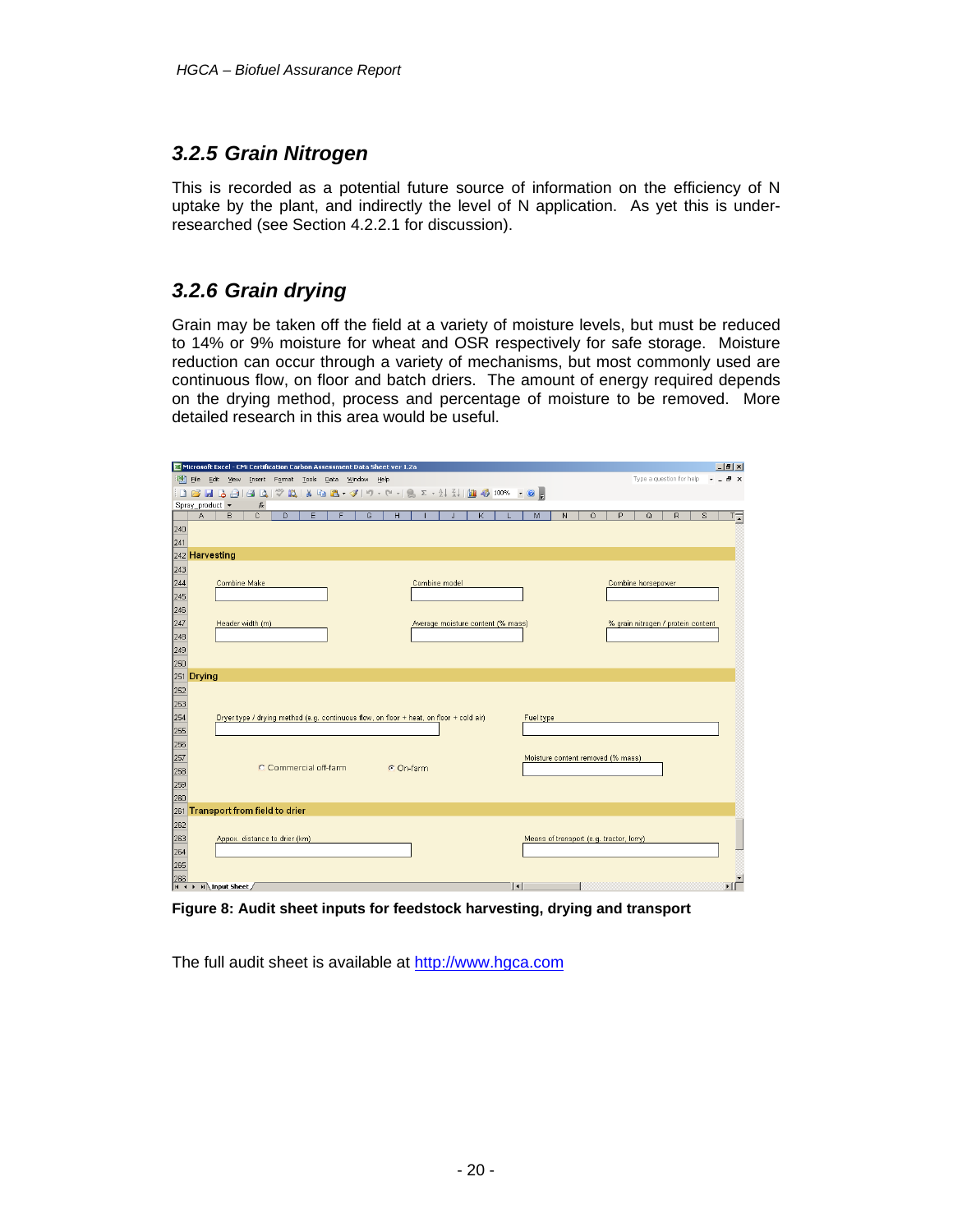# **3.3 Results**

|                                      | Wheat |                       | <b>OSR</b> |                       |
|--------------------------------------|-------|-----------------------|------------|-----------------------|
|                                      | Mean  | Standard<br>Deviation | Mean       | Standard<br>deviation |
| Feedstock yield*(t/ha)               | 8.9   | 1.24                  | 3.55       | 0.762                 |
| $N$ (kg/ha)                          | 193.7 | 33.6                  | 191.8      | 34.7                  |
| P(kg/ha)                             | 41.6  | n/a                   | 42.5       | n/a                   |
| K(kg/ha)                             | 36.3  | n/a                   | 42.2       | n/a                   |
| Manure applications                  | 5     | n/a                   | 9          | n/a                   |
| Moisture content (%) after<br>drying | 14.7  | 4.8                   | 8.59       | 3.121                 |
| Moisture removed (%)                 | 1.6   | 1.6                   | 1.2        | 1.8                   |
| Distance to dryer (km)               | 2.6   | 4.6                   | 2.28       | 2.23                  |

|  |  | Table 10: A selection of farm audit data results |
|--|--|--------------------------------------------------|
|--|--|--------------------------------------------------|

\* After drying to storage moisture content

Figure 9 shows the average GHG emissions associated with different agricultural actions for the production of wheat. We have addressed the farm audit data based on the most important factors, namely fertilisers and cultivations.



**Figure 9: importance of different factors in determining the emissions associated with wheat (from Mortimer, 2003)** 

### *3.3.1 Fertiliser use*

Fertiliser use is the most significant GHG contribution to the production of biofuel crops, accounting for around 90% of emissions. Of all the fertilisers N is by far the most important, accounting for 96% of fertiliser GHG emissions in the 2007 data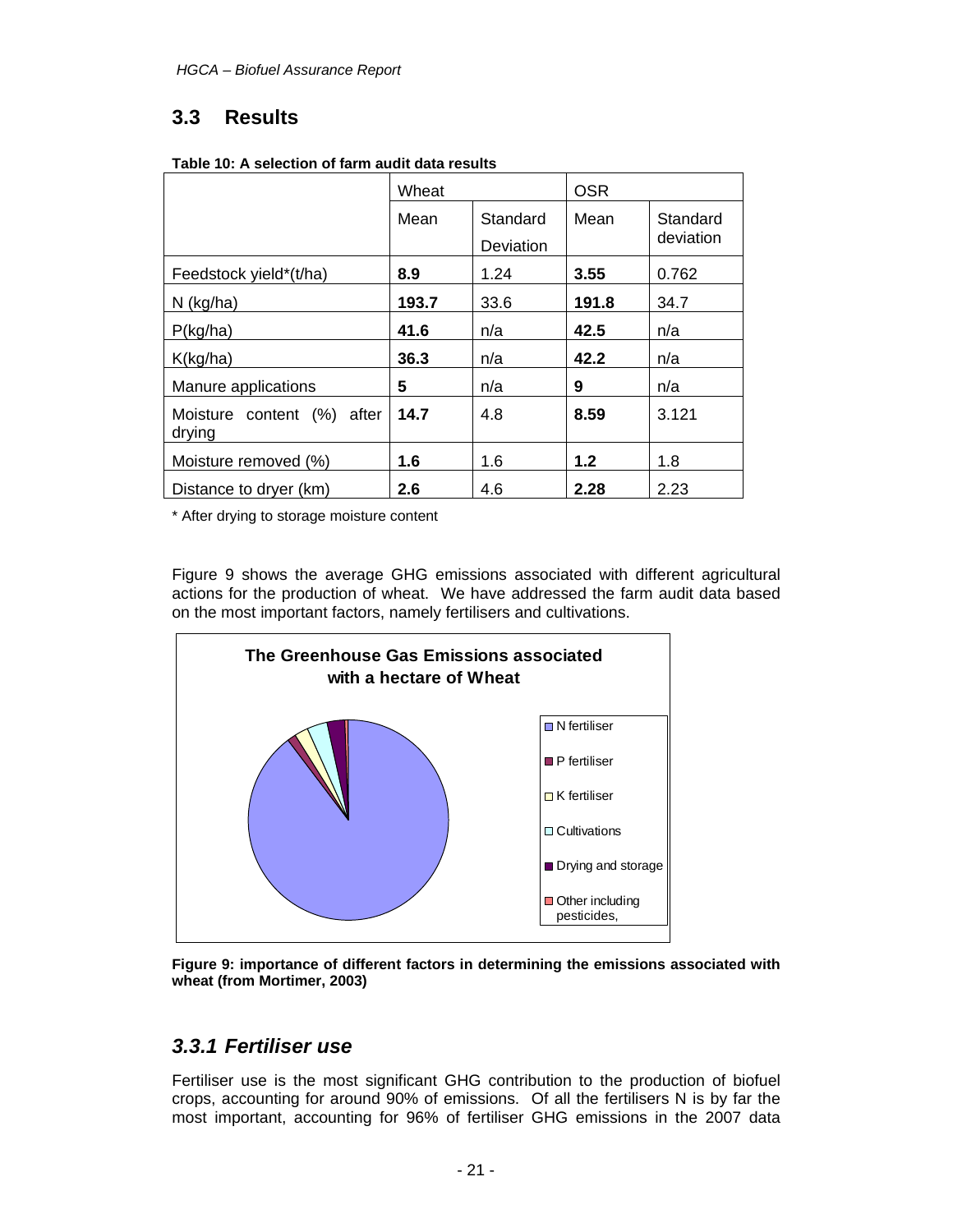(95% in 2006), compared to just 1% and 2% for P and K respectively. The relationship between fertiliser applied and the emission of  $N<sub>2</sub>O$  is complicated, with factors depending on soil type, agricultural practices (including cropping) and local weather and climate, but in these calculations we will assume a direct relationship using IPCC data.

#### Nitrogen use

From the 80 farm surveys carried out by CMi on wheat and rape production, covering the 2005/06 season, N fertiliser additions for wheat ranged from 90 – 283kg/ha, with an average of 194kg/ha (compared to 80 – 300 kg/ha, mean 186kg/ha in 2004/05 data). As Figures 10 and 11 show, there is no obvious relationship between N applications and soil type except in the organic soils, soil type 6. Organic soils received about a third less N than other soils  $(p<0.05)$ , yet there is no significant difference in the yield between soil types (Figures 12 and 13). No farmers classified their fields as 'peaty', so there we have do data from soil type 7 for wheat or OSR. To demonstrate the importance of N, the Greenhouse Gas Calculator has been used to compare the results between the highest and lowest N users – see Box 1.



**Figure 10: Wheat yield according to soil type** 

**Figure 11: The fertiliser applied per hectare** 

#### **Box 1. The importance of N in determining the overall GHG savings of biofuels**

Farm 1507 applied 283kg N, 92kg P and 108kg K per ha and had a yield of 11.2t per ha.

Farm 3507 applied the least N (90kg/ha), applied no P or K, had a yield of 8.3t per ha.

Neither farm applied manure.

The results show that the wheat grown using 90 kgN/ha had a 38% GHG reduction compared to petrol, whilst the 283 kgN/ha wheat had only a 28% reduction in GHG emissions compared to petrol. It should be noted that these are estimated whole chain (so called Well-to-Tank) calculations and assume an identical process chain.

This constant yield together with lower N application rates for the organic soils, using present calculation methods, gives a significantly lower GHG emissions per tonne from wheat grown on organic soils compared to the other soils (p=<0.05). Organic and peaty soils allow farmers to apply lower levels of fertiliser through high nitrate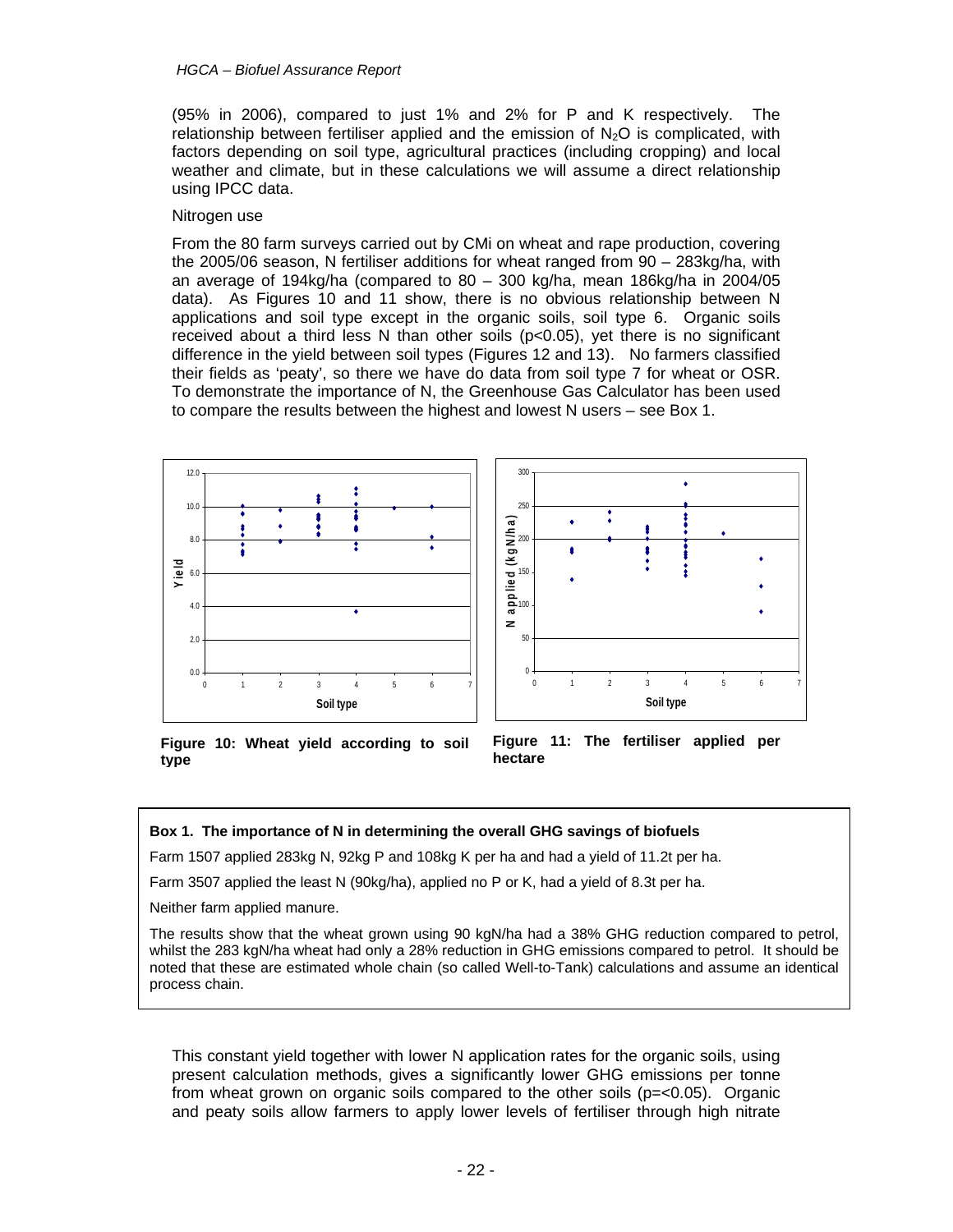#### *HGCA – Biofuel Assurance Report*

retention, and more importantly because the soils *supply* N as the organic/peaty elements degrade. Thus the farmer is effectively mining N from organic soils, and importantly the  $N_2O$  released during this process (as well as the  $CO<sub>2</sub>$ ) is not accounted for in the figures supplied here, but could make an important contribution to the actual GHG emissions. Similar results apply for OSR. This is an important area for further research.



**Figure 12: Nitrogen application per feedstock tonne (wheat)** 



**Figure 13: Nitrogen application per feedstock tonne (OSR)** 

### *3.3.2 Phosphorous and Potassium use*

As expected there is large variation in use, as this depends greatly on alternative fertilisers applied (e.g. manure and/or mineral fertilisers), the fate of straw, and how much was applied in previous years. Almost half of the farmers applied no P and/or K in the audited year (2005/06 season), slightly more than last year (40%). From the GHG perspective these fertilisers are less significant than N, although they have important wider sustainability implications, for example P is the main source of eutrophication in inland UK waters.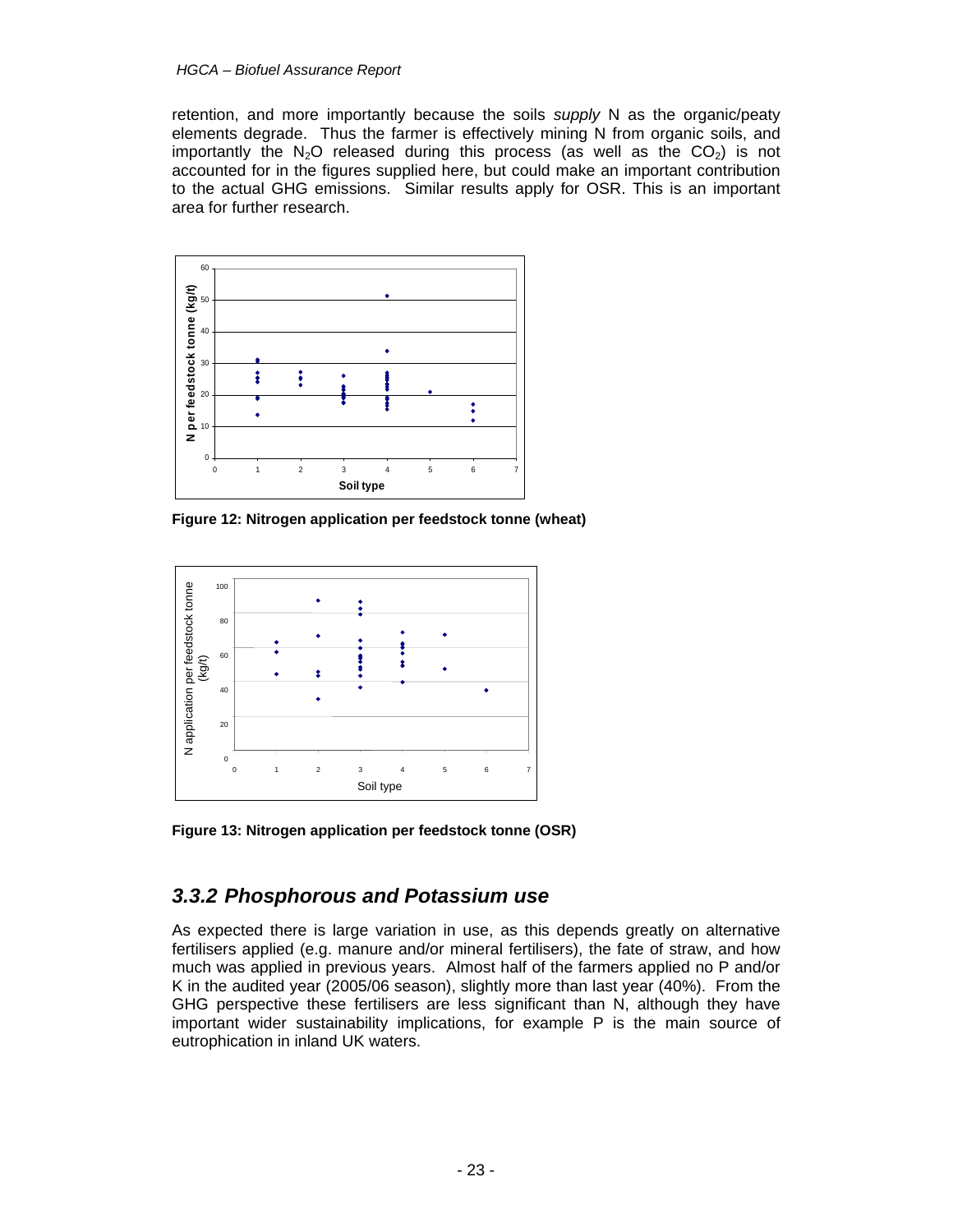### *3.3.3 Manure applications*

In total 14 fields had manure applied. A decrease in synthetic N application levels is expected with manure applications, and a significant reduction was seen in wheat (mean 171kg/N/ha with manure applications, to 188kg/N/ha with no manure applications ( $p<0.01$ )). In contrast, there was a (non-significant) rise in synthetic N application when manure was applied to OSR, from 188 to 201kg/ha, when manure was not applied and was applied respectively. Further work is required to understand the longer term impacts of manure use on soil organic matter levels and therefore on nutrient and soil water holding capacity which could affect yields and application rates of mineral fertilisers.

### *3.3.4 Cultivation operations*

Diesel use is (normally) the second most important source of GHG emissions in the biofuel production chains assessed. Based on the 2005/06 farm audit data, diesel use accounts for approximately 4% and 6% of total GHG emissions for production of wheat and OSR respectively. These figures vary widely according to the chosen operations, for example in OSR, the GHG emissions associated with cultivations range from 3-16% of the total. Not included in these calculations is the potential for GHG sequestration through choice of cultivation techniques. These points are discussed in more detail in Kindred, et al (2008).

There are different options for calculating the diesel use; hour based calculations, or work based. In this report we have used both, but recognise serious short comings in each. For the hour based analysis, approximate hours to carry out a cultivation on a hectare were used, and this was converted into diesel use through combining with the size of the machine, and diesel use figures from Nix's The Farm Management Pocketbook, and finally using a multiplier to accommodate for soil type. The problems with this method include poor initial data sets, especially the poor reliability of data for hour based tasks. More commonly used in the literature are work based calculations, the energy required, for example, to plough a hectare. Unfortunately these are often based on limited data sets, and rarely take account of different soil types. The analysis of 2007 farm audits are based on calculations derived by amassing many previous calculations of diesel use from the literature, and dividing this by the spread of soil types we have used. So soil type1 (light and sandy soil) correlates with the lowest recorded figures while soil type 4 (deep clay soil) requires the most. Other soil types were graded between these two scores.

A further problem with assessing diesel requirements for cultivation is the range of equipment available for use; it is hard to categorise many of the machines now available on the market. Although diesel use for cultivation is relatively minor in terms of GHG emissions, further work is required to ensure that this is the case and to minimise the uncertainty currently associated with these calculations.

Our results showed no significant trend between different soil types and specific operations and, as expected, individual operation types represented only very low percentages of the total GHG emissions. For example ploughing wheat, when it occurs (45% of total in 2004/05, 41% in 2005/06) was responsible for 4.5% of the overall GHG emissions, while sub-soiling the tramlines was only 0.6%. Yet the impacts not yet accounted for; the effect of cultivation on soil N and  $CO<sub>2</sub>$  fluxes could increase the importance of cultivation in the overall GHG balance of biofuel feedstock. As a management practice that is amenable to change it is important to continue using this area in the calculations.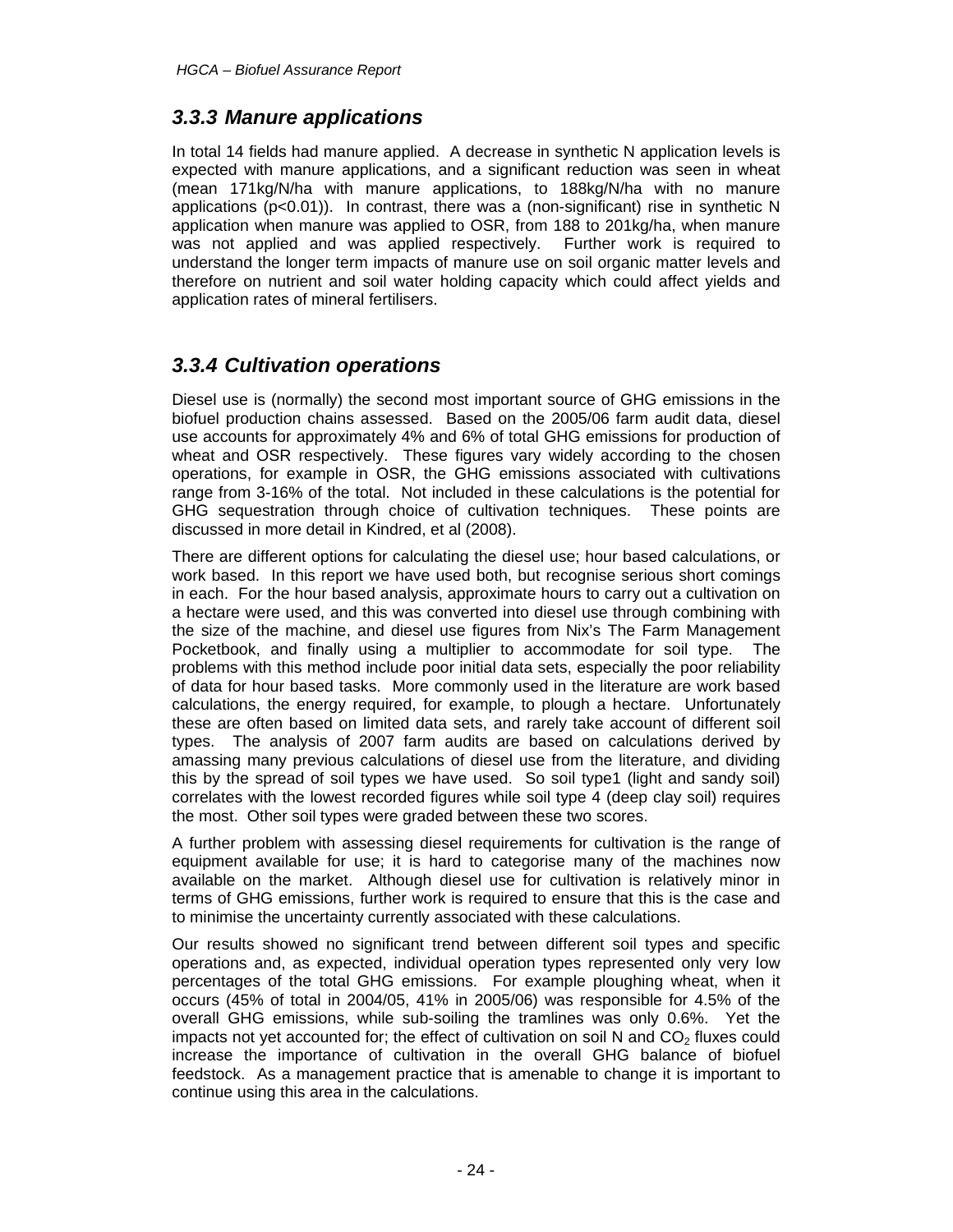### *3.3.5 Grain drying*

Moisture reduction can occur through a variety of mechanisms, but most commonly used are continuous flow, on floor and batch driers. The amount of energy required depends on the drying method, process and percentage of moisture to be removed. More detailed research in this area would be useful. According to Mortimer 2003 (see Figure 9), drying is as important in terms of GHG emissions as the impact of cultivation regime. Opportunities to reduce GHG emissions either through changes in drying system, harvesting time or through consolidated drying should be considered.

# **3.4 Conclusions**

The farm audits have been developed with two questions in mind, what information we would *like* from farmers, and what information can reasonably be *collected* from farmers. The last two years have demonstrated that the majority of the desired information from farmers is readily available, but the problem has been interpreting this data. A wide variety of different practices are carried out on farms, and this has been easily recorded. However what influences these practices and what the GHG implications resulting from them are, is less certain.

The most influential GHG emissions factor, N fertiliser application rate, is highly variable, for example from 90 to 283kg/ha in wheat. There is a pattern that, for organic soils, N fertiliser rates are significantly reduced, possibly due to the higher N levels present in the soil. However, the gains from the resulting lower emissions may need to be offset by increased carbon-based emissions resulting from the oxidation of the SOC in these high-organic-matter soils.

Cultivation options show no apparent relationship between soil or crop type, but are likely to be determined by previous cultivations, as well as local preferences / situations / habits. Using present GHG emission calculations, cultivation has relatively low emission factors, but further research on the role of cultivation in soil  $CO<sub>2</sub>$  and N<sub>2</sub>O fluxes might alter this.

When more accurate information on the implications of different cultivation regimes, soil types and fertilisers is available, the audit system, together with the calculator, will allow accurate GHG assessments of each feedstock tonne. With this in mind, the next two steps are to allow farmers to 'virtually' farm their land, experimenting with different practices to create the lowest possible 'carbon tonne' of feedstock fuel, and also to potentially widen the scope of the audit system to include the whole farm, as discussed in Kindred, et al (2008).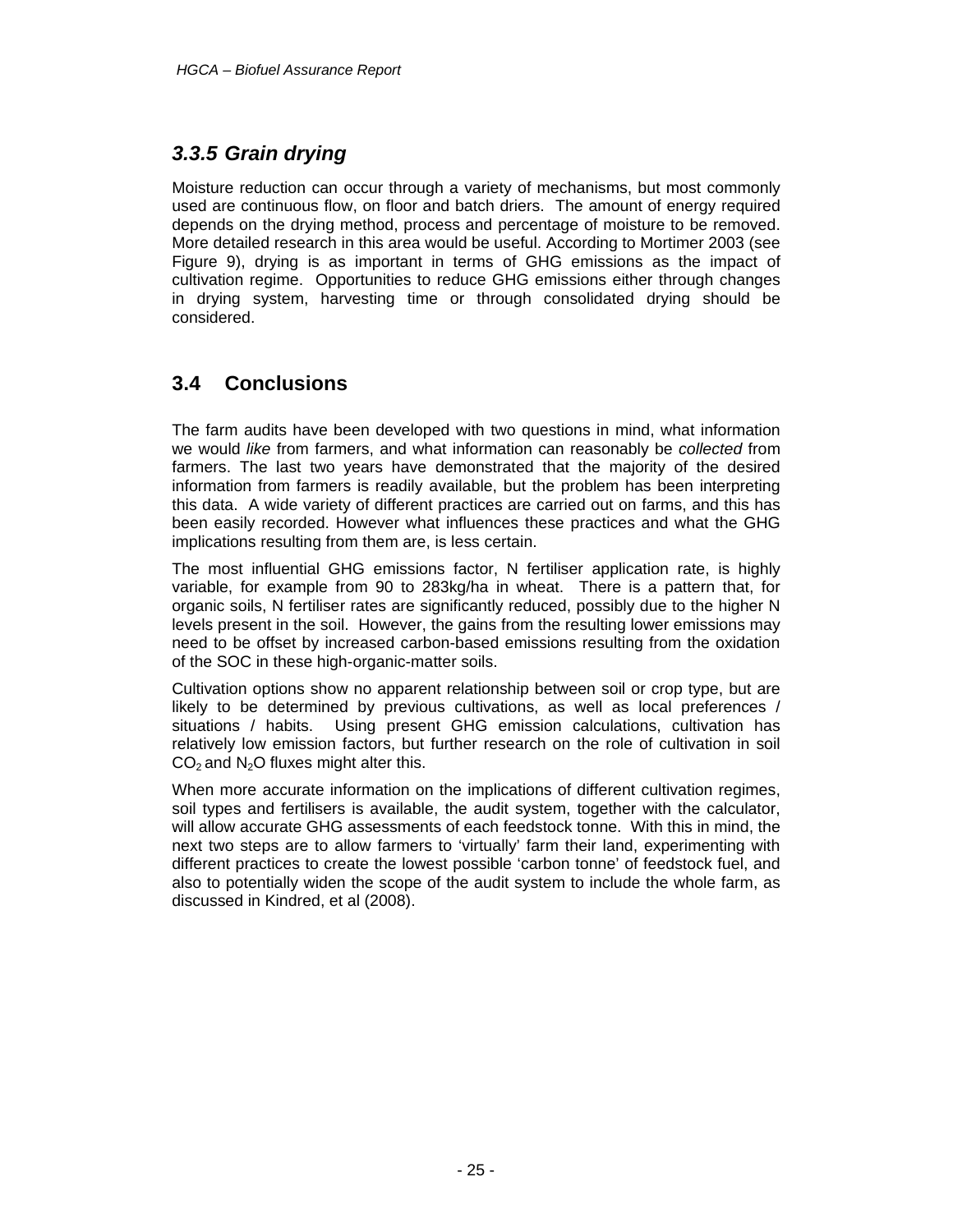# **4 Potential future developments**

This section focuses on possible developments in biofuel crop production over the coming years and considers how these may impact on total GHG emissions. Also assessed are ways in which monitoring and reporting schemes may be developed to act as incentives to induce changes that reduce emissions, and crucially, not act as unintended disincentives to positive changes.

# **4.1 Crop breeding**

The emergence of biofuels as a new market for crops is likely to stimulate crop breeders to breed crop varieties specifically suited to the biofuel process, both in terms of crop quality and agronomy.

### *4.1.1 Breeding for improved crop quality and processability*

HGCA Research Review 61 (Smith et al., 2006) identified the ideal specifications for wheat for alcohol production. In order to be of most value to bioethanol processors, wheat grain should have high starch / low protein contents so that it gives high alcohol yields. The grain should also be easy to process, with past experience from the distilling industry suggesting that soft varieties with low non-starch polysaccharide (NSP) contents and low residue viscosities give the least processing problems. Improving these attributes of grain could potentially give material benefits to the GHG and energy costs of processing the biofuel.

The wheat to bioethanol production process is more limited by the amount of grain going through the process, rather than the amount of bioethanol produced. Using grain with higher alcohol yields therefore means that more bioethanol is produced for a similar energy input to the process, hence the GHG costs per unit of biofuel are reduced. In addition to this, grain that gives high alcohol yield has more of its mass converted to alcohol, and hence it gives less remaining residue, or DDGS. As much of the energy requirement of a bioethanol facility is used to wet, heat, cool and dry this residue material, reducing the amount of residue can give significant reductions in energy requirements.

The processability of the grain is also important to the energy requirements of the processing plant; the grain is mixed with water to around 30% dry matter whilst it is pumped around the plant. Wheat that gives a very viscous mash needs to be mixed with more water (i.e. used at a lower dry matter content) in order to avoid processing problems Varieties that give a very low viscosity can be run at a higher dry-matter content and hence less water is required in the process. As the energy costs of heating and subsequently evaporating this water are high, wheat varieties that give low viscosity mixes could potentially allow significant energy and GHG savings.

Breeding for low protein/high starch varieties is likely to be relatively straight forward, as protein is easily and routinely measured, and good genetic variation for it is known to exist. There is a good chance that breeding for reduced protein content will be successful, as this is the opposite of the main breeding target for the past 30 years, namely high protein content for bread and biscuit making.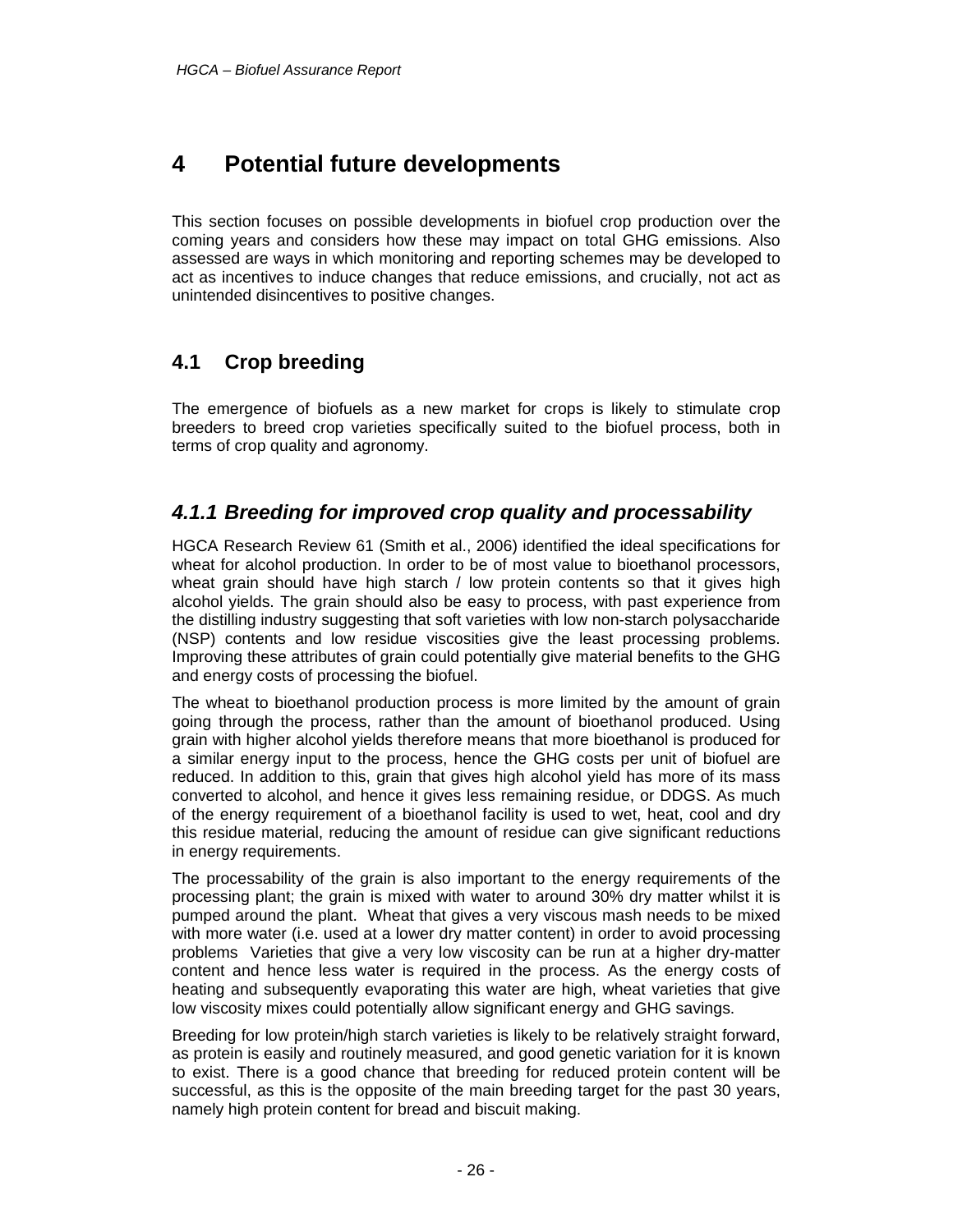#### *HGCA – Biofuel Assurance Report*

Breeding for better 'processability' (for example through reduced NSP content) may be less straight forward, as measurement techniques and the underlying understanding is less advanced. HGCA Project 3314 is seeking to address the issue of NSP content effects on alcohol yield and processing efficiency. It is likely, however, that many of the factors that can result in poor processability are major gene effects (e.g. hardness, 1B/1R) that breeders can avoid by selecting suitable parents for crossing programmes.

For oilseed rape, breeding for biodiesel use is little different to breeding for conventional end markets; in both cases the important quality trait is oil content. Breeders improved oil content of the seed from under 40% to around 44% by the 1990s (Spink & Berry, 2004; Berry & Spink, 2006) but there has been little increase since then, suggesting that the scope for further improvement may be limited. As well as oil content, breeding efforts seek to improve oil quality (e.g. fatty acid composition) for specific markets, and biodiesel is likely to be no exception. Whilst better oil quality may improve the final quality of the biofuel, it is unlikely to give significant improvements in the GHG intensity of the final biofuel through reduced energy costs in processing.

The concept of the biorefinery, where the grain or seed is fractionated into its different components, and maximal value sought for each, may mean that a different emphasis would be required for thinking about the quality of the grain, depending on the value of the different fractions. Fractionation in wheat is currently being investigated by HGCA project 3176.

### *4.1.2 Breeding for improved agronomic performance*

As well as breeding for improved grain/seed quality for the biofuel market, it is also likely that breeding will improve agronomic characters of crops for biofuels which may affect the GHG intensity. Most simply, continued crop yield improvements from breeding should improve the GHG intensities of the resulting biofuel. Whilst higher yields from crop breeding may be associated with higher crop inputs per ha, the main research target should focus on decreasing GHG emissions per unit output and not on gross yields or inputs.

As the major GHG cost of crop production involves N fertiliser, any crop breeding improvement that reduces the crop's need for fertiliser could be of major benefit in producing low GHG intensity biofuels. Because use for biofuels requires the high energy carbon rich portions of the seed (starch and oil for bioethanol and biodiesel respectively) and not the protein component, there is a more limited need for nitrogen as protein in the seed. This may give the opportunity to reduce the N requirement for the crop as a whole, if yields can be maintained with reduced N content in the crop canopy. Two LINK projects sponsored by Defra and SEERAD are specifically looking to facilitate the breeding of wheat and oilseed rape varieties with reduced N fertiliser requirements. GREEN grain (Defra Project LK0959) is aiming to reduce the fertiliser requirement of wheat by identifying nitrogen 'stores' in the crop and seeking genotypes with reduced stores. Defra project LK0979 is seeking to do the same in oilseed rape.

Another approach to reducing the N requirements of crops is to make them fix their own nitrogen, as is the case with legumes such as soya. Fundamental research work has been ongoing to develop N fixing wheat varieties for many years, however successes to date have been limited (e.g. Gantar & Elhai, 1999) and it seems unlikely that it will be a simple target for genetic manipulation (Saikia & Jain, 2007).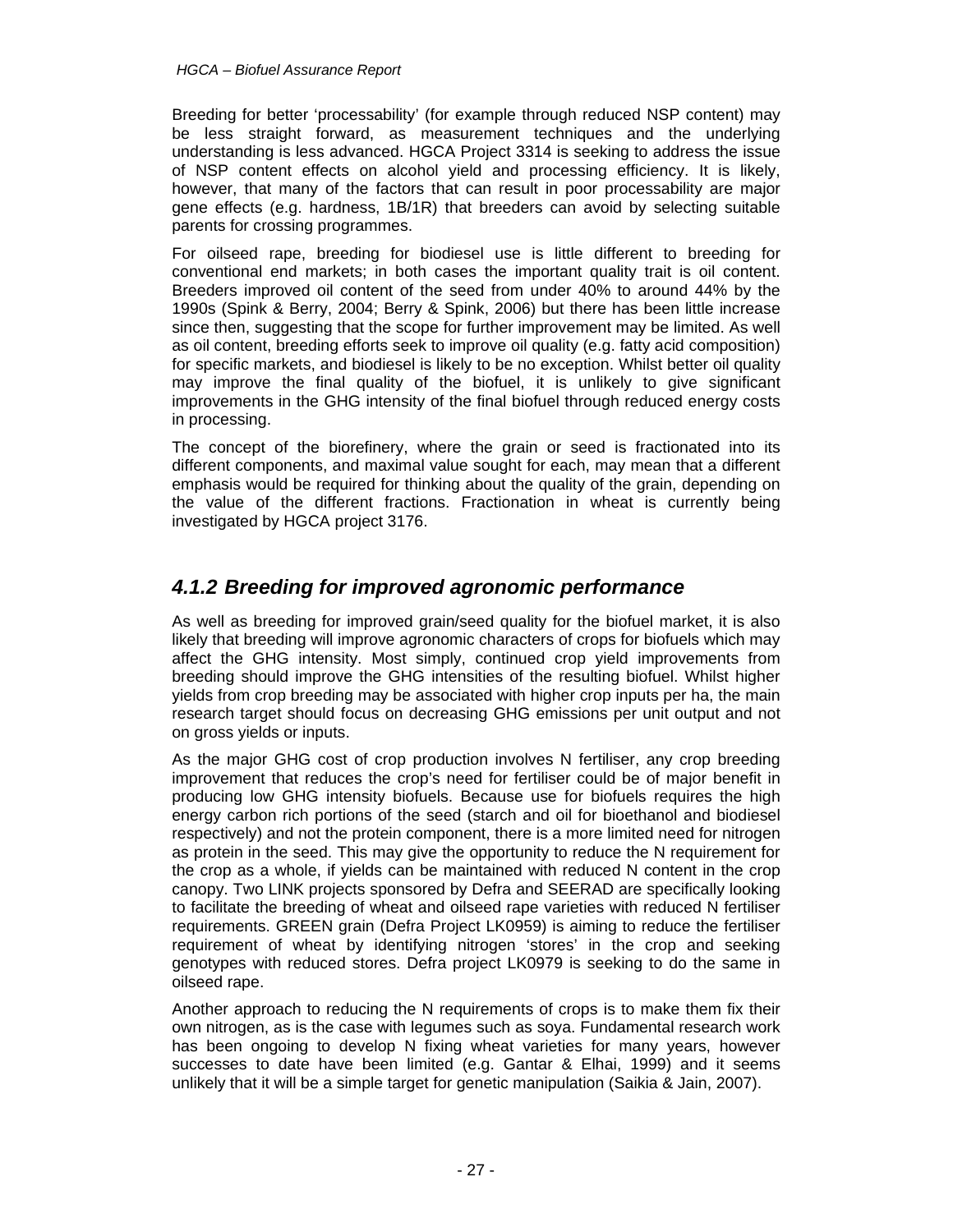Breeding for traits such as reduced N requirements is unlikely to be straightforward, and it seems unlikely that varieties requiring significantly less N fertiliser will be available commercially within the next five years.

### *4.1.3 Novel crops*

It is also worth considering that the crops currently grown in the UK which are suitable for biofuels may not be the only crops that could be grown. It is possible that crops such as Triticale could give similar alcohol yields per ha as wheat but with much reduced input and hence GHG costs. HGCA project 3348 is currently investigating the suitability of Triticale for bioethanol. It is also possible that grain maize could be grown more widely in the UK, especially if the climate warms and varieties which better match UK conditions could be bred.

Potentially, leguminous crops such as soy could be grown for biofuel use, with no need for N fertiliser and hence lower GHG intensities. However, considerable breeding effort would be required to make them suitable for the UK.

### **4.2 Premium schemes**

### *4.2.1 Premiums for feedstock quality*

It is likely that as the biofuel industry develops, premiums will be paid for feedstocks that are of greater value. This is already the case for oilseed rape where premiums are usually given for high oil content. Similarly, many bioethanol processors in Europe are offering premiums for high starch or high alcohol yield wheat. Such premiums would encourage farmers to grow crops that are most appropriate for biofuel use, both in terms of the varieties grown and crop management. Premiums would also encourage the development of new varieties as discussed above.

The most important management factor that farmers can influence to improve the potential biofuel yield is nitrogen fertiliser application. Applying N fertiliser increases protein content of the grain, and hence reduces starch content and alcohol yield (Smith et al., 2006; Kindred et al., 2007b). The relation between N fertiliser and alcohol yield per ha is investigated in detail in HGCA Project Report 417 (Kindred et al., 2007a). This suggests that the economic optimum N fertiliser rate for alcohol yield per ha is around 12% lower than that for grain yield, assuming that the bioethanol processor was also growing the crop. In commercial reality the N rate that a grower applies to a biofuel crop will depend on the premium available, if any. Given that low protein wheat may be worth considerably more to a bioethanol processor, both because of the higher likely alcohol yield and reduced processing costs as described above and, given that lower protein grain can be achieved with reduced N fertiliser applications, it is likely that premiums for low protein/high starch/high alcohol yield wheat grain would result in reduced fertiliser rates by growers. In this case the GHG intensity of the biofuel may be improved, both by improved processing efficiency and reduced GHG emissions from reduced fertiliser use.

It may also be argued that general increases in crop prices, partly due to increased demand from biofuels, may lead to increased productivity and greater yields with minimal increases in inputs. Whilst crop prices have been relatively low for the past 10 years there has been little evidence that on-farm yields in the UK have increased,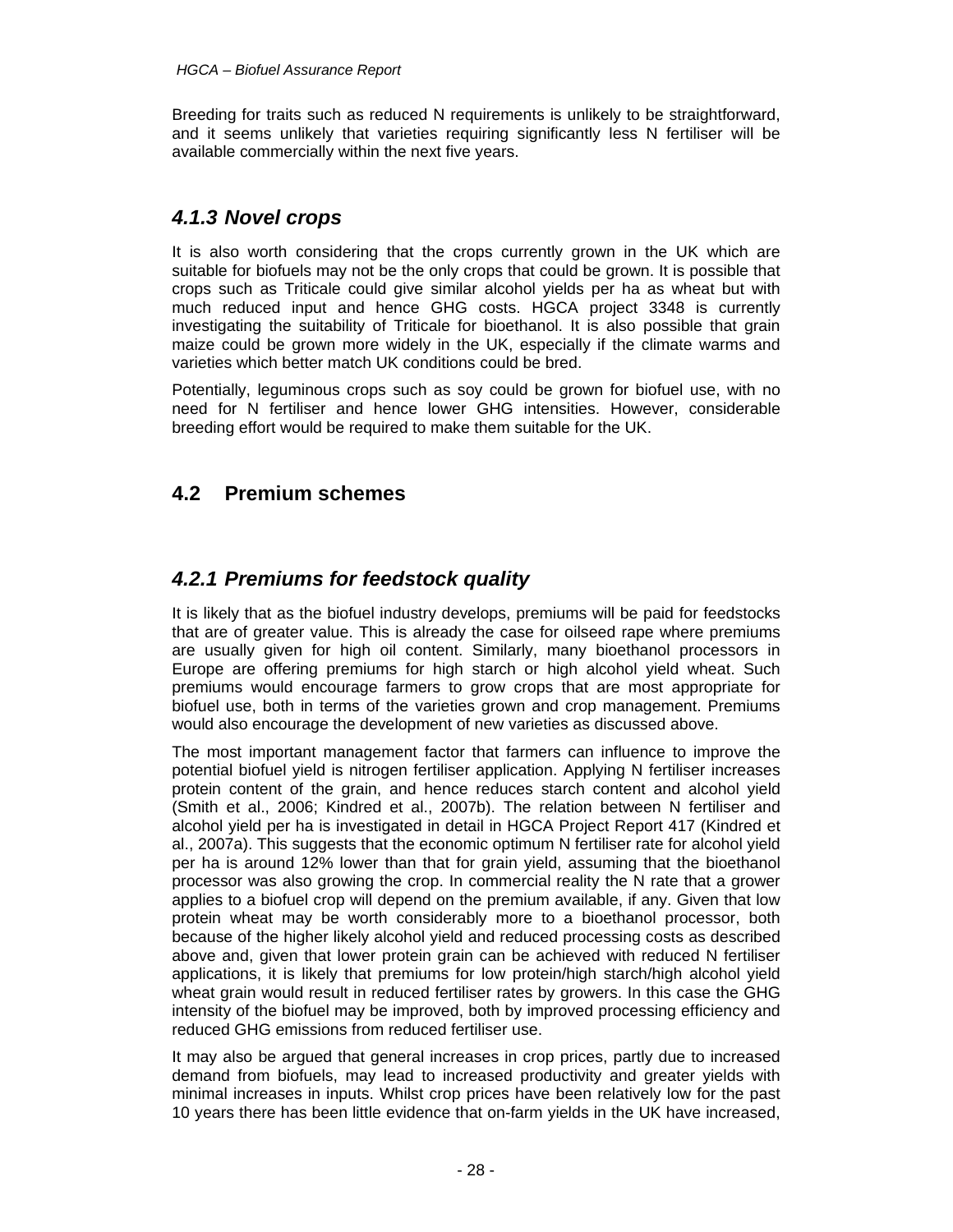despite there seeming to be continued yield improvements with new varieties. Crop prices in excess of £100 per tonne for wheat may provide the impetus for greater yields to be realised.

### *4.2.2 Premiums for low GHG feedstocks*

With the onset of Carbon Reporting in the RTFO and a subsequent move to targets based on GHG reductions the carbon intensity of the biofuel will become increasingly important in economic terms, and it is possible that feedstocks with a lower GHG intensity will be more valuable to the processor. In such a case, premiums could be paid for crops that have a low GHG intensity, and farmers could be rewarded for practices that produce crops with low GHG costs. Again, given the importance of N fertiliser to the overall GHG intensity, it is likely that nitrogen would be the main management factor to be affected by such considerations.

Kindred et al. (2007a) have conducted a preliminary analysis of how GHG costs of a biofuel change with N fertiliser application. This suggests that the GHG intensity of the biofuel is lowest when no fertiliser is applied. However, accepting that biofuel production, and hence savings against fossil fuels, is limited by the amount of land available, it may be argued that it is the potential GHG savings per ha of land which is of most importance. N fertiliser initially increases GHG savings per ha as yields per ha and hence biofuel production increase. However, the initial findings of Kindred et al (2007a) suggest that the GHG savings per ha for wheat for bioethanol begin to decline after applications of around 100kg N/ha. This would suggest that, if the prime objective of biofuels is to reduce GHG emissions, that N applications to biofuel crops should be significantly reduced. There is a need to conduct these analyses more thoroughly, considering the economic costs (in terms of yield foregone) of reducing the N fertiliser rate to that which optimises GHG savings, rather than grain yield.

It seems likely that if reasonable premiums were available to incentivise the production of crops with reduced GHG emissions there would be scope for significant reductions in N fertiliser applications by growers.

For growers to be able to contribute to reduced GHG intensity of biofuels by reducing N fertiliser application, and to benefit from this economically, it will be necessary for growers to demonstrate what the application rate has been, and for this to be verifiable.

#### *4.2.2.1 Grain N% as a signature of GHG emissions*

As suggested in section 3.2.5, it may be possible to use grain N% (or its equivalent grain protein %) as an indicator of N use by the crop and hence as an indicator of the GHG emissions relating to N use. This is because grain N % relates well to N-use, being relatively constant at the optimum at around 2% N for feed wheat, with higher grain N% being indicative of over-fertilising and vice versa. Such an approach may help cut through the difficulties in quantifying the  $N<sub>2</sub>O$  emissions from non-mineral fertiliser N inputs, such as organic manures, crop residues and soil organic matter and the difficulties that may arise through different rotational situations.

The 'N signature' in grain may offer a novel solution to the prospect of detailed fieldto-factory GHG accounting, and may overcome the unfairness of considering mineral fertiliser and not other N forms. It might be used to indicate GHG costs of any grain parcel, on-farm and through the supply-chain, minimising the GHG paper trail and circumventing the difficulties of verifying on-farm emissions. Such an approach may also be applicable to oilseed rape. As well as being understood by farmers, grain N%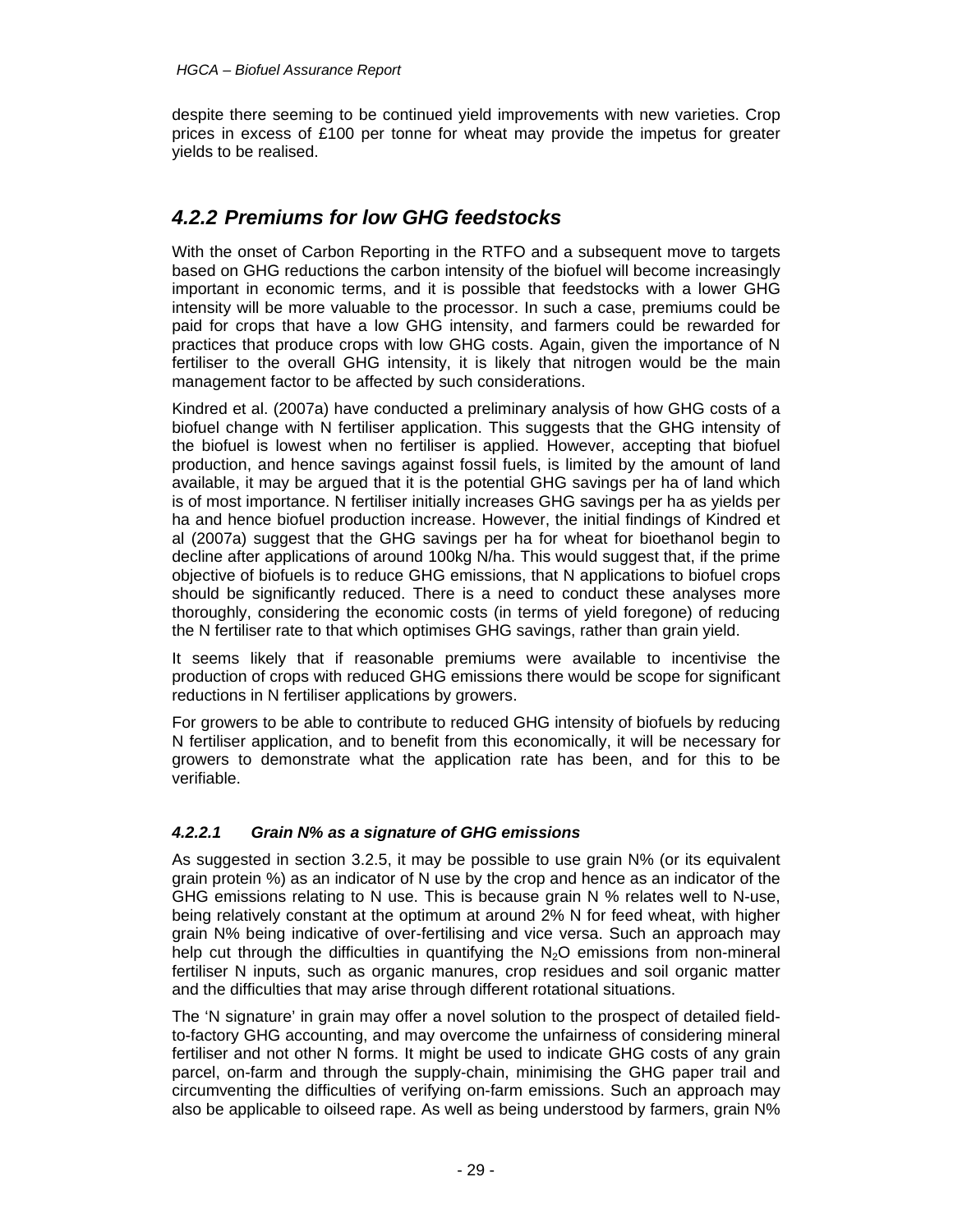(or grain protein %) is also a useful measure for biofuel processors as it is indicative of alcohol yield as discussed above. Detailed work would be required, however, before the use of Grain N% as a GHG signature could be established. There is a need to examine available N% data, examine the logistics of using such a system through the supply chain and examine the implications for GHG accounting.

#### *4.2.2.2 Effects of low-GHG premiums on the farming system*

As well as impacting on fertiliser use, it is possible that economic incentives to produce feedstocks with low GHG intensities would encourage growers to change other parts of the farming system.

It is possible that different fertiliser products have substantially different GHG costs. It is possible that growers could choose to use fertiliser products with lower GHG emissions (perhaps due to  $N_2O$  abatement technologies) which would result in a lower GHG intensity for the crop. Such a situation could encourage fertiliser manufacturers to report on the GHG intensity of their products. For growers and fertiliser manufacturers to benefit from these reduced GHG emissions it would be necessary to allow the emission factor of the fertiliser used to be specified in the carbon reporting methodology.

It may be appropriate that cultivation practices that use less fossil energy should be rewarded with lower calculated GHG emissions. This could potentially encourage the development and uptake of machinery and practices that require less energy, such as minimum tillage. To enable these differences to be accounted for in carbon reporting, a way of estimating diesel use on-farm would be needed, as discussed in section 3.3.4 and Kindred et al (2008). This would need to be backed up with robust information on the diesel use of different cultivation methods, which may require infield experiments and measurement.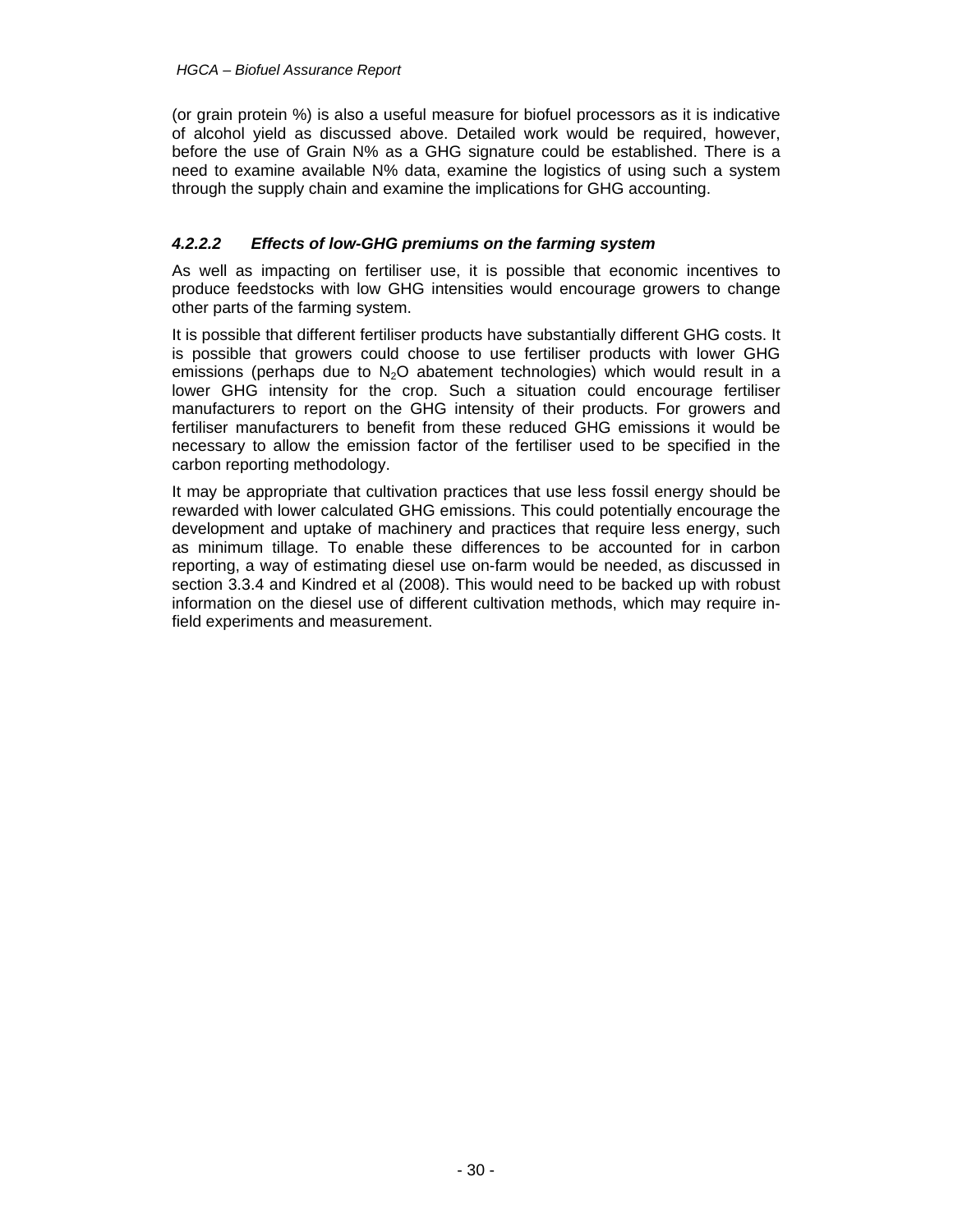# **5 Conclusions and Future Research Requirements**

This research outlined in this report and in the parallel report on the uncertainties associated with such GHG calculations for biofuels (Kindred et al, 2008) highlights a number of important issues for the farming sector. It concludes that real gains are possible in reducing GHG emissions from UK feedstock-derived biofuels (ethanol from wheat and biodiesel from rape). Such gains are however, sensitive to location (including soil type and climate) and to management practices. In turn, this means that tools that are able to adequately monitor and account for these factors should allow farmers to target the main areas that will cost-effectively enable them to reduce the GHG emissions associated with biofuel feedstock provision.

On current evidence, biofuels can be produced in the UK in ways that result in substantially lower GHG emissions than the fossil fuel alternatives:

- ⎯ For wheat-to-ethanol, reductions of between 10 and 95% are calculated by the GHG calculator using UK-average agricultural factors.
- ⎯ For rape-to-biodiesel, reductions of between 18 and 39% are calculated by the GHG calculator.

The more efficient the conversion processes become in turning the feedstock into biofuels, the greater the share of the whole chain emissions will be from the feedstock production unless commensurate gains in efficiency are also seen in farming. Feedstock production is currently projected to account for between 50 to over 80% of the total GHG emissions of the biofuel supply chains covered, and is therefore the dominant source of emissions. The requirement for nitrogen emerges as the dominant source of GHG emissions from feedstock production:

- ⎯ For biodiesel from rape, nitrogen inputs account for over 90% of the on-farm GHG emissions. For ethanol from wheat, nitrogen use accounts for 80% of the on-farm emissions; nitrous oxide  $(N_2O)$  alone accounts for over 60% of those farm-based GHG emissions.
- ⎯ In contrast to nitrogen fertiliser related emissions, on-farm fuel, pesticide and seed supply-based emissions account for about 20% of the total farmemissions.

It is important to note that substantial uncertainties exist in calculating the GHG emissions arising from land-based biological production systems. For biofuels, these uncertainties result from both the complexity of potential supply chains and in the scientific understanding of some of the mechanisms that result in the net production of greenhouse gases. This uncertainty is not unique to biofuel production and applies to all forms of land use including for food, materials and timber production. The systems needed to manage the uncertainty are being developed and include the GHG Calculator developed through this work.

Much of the potential reduction in GHG emissions for UK-sourced biofuels highlighted above, results from the way energy is produced and used in a biofuel conversion plant. The most substantial reductions in emissions result where coproducts are used to produce heat and surplus electricity. As noted above, as emissions are reduced in the industrial sector the focus of emissions reduction will change to the farming sector. Here, savings from optimised use of N fertilisers in particular, location including soil type, and on management practices (particularly drying), will become increasing important.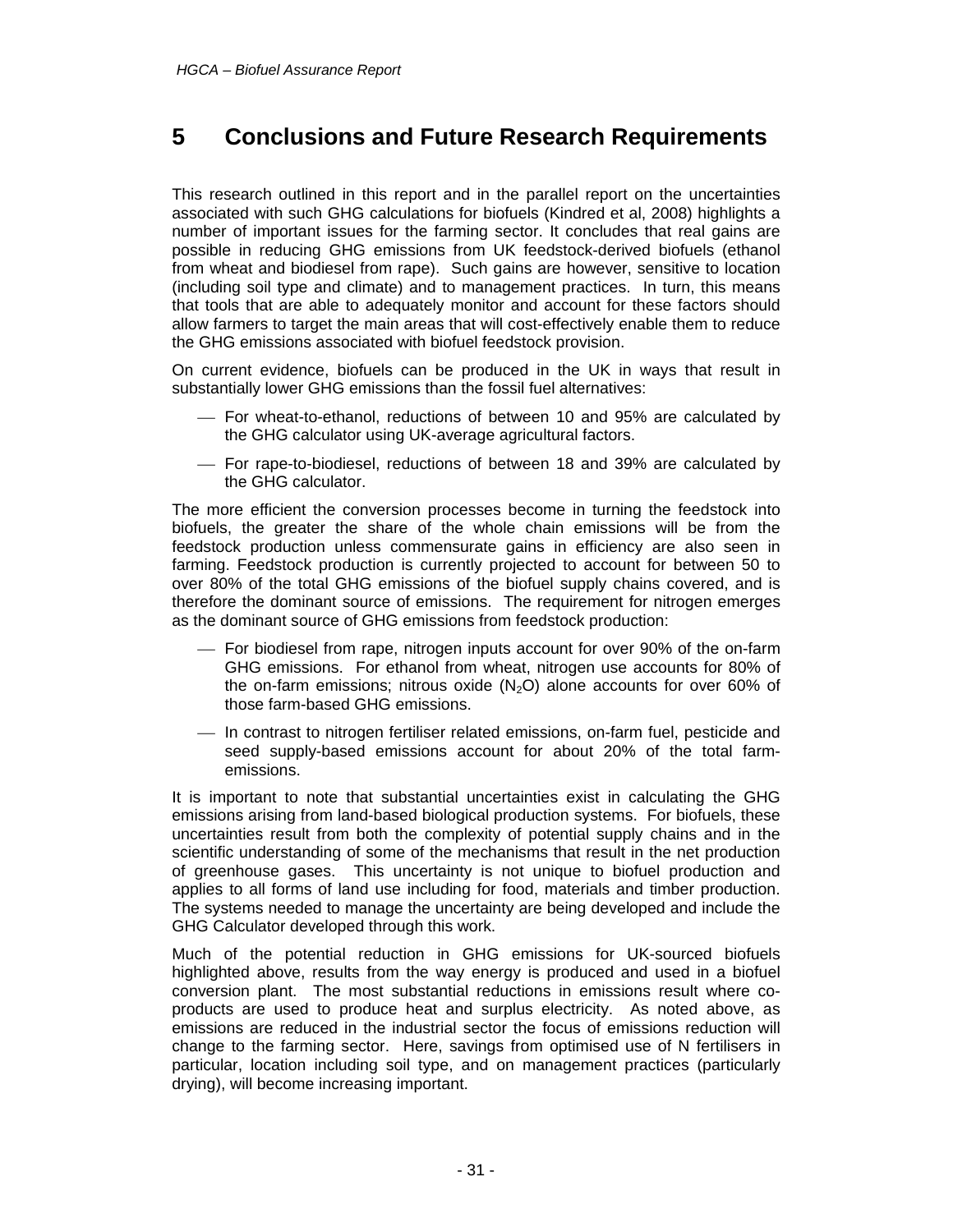### *The role for agriculture?*

What is the UK farmers' role in helping to deliver competitive and low GHG biofuels?

The arrival of the UK Renewable Transport Fuels Obligation (came into force in April 2008) has focused attention on the need for UK farmers to supply the feedstocks needed to deliver low-GHG biofuels. UK farmers will have an opportunity to play major role in supplying the feedstocks and in demonstrating the methodologies needed to deliver low-GHG biofuels. In doing so, they can play a global leadership role.

The Greenhouse Gas calculator highlights the main areas that farmers need to focus on to deliver those feedstocks. In particular, the most urgent need is to manage nitrogen fertiliser inputs by optimising the nitrogen requirements per unit of output whilst at the same time maintaining high yields. Part of delivering decreased nitrogen-use intensity could be achieved by selecting varieties that are inherently more appropriate for biofuel production and with lower nitrogen requirements e.g. high-starch wheat. Additionally, choosing nitrogen fertiliser supplies that come from fertiliser manufacture plants with nitrous oxide abatement, and an increasing number of such plants are deploying this technology, could reduce feedstock-based GHG emissions by 25 to  $30\%^2$ .

 In contrast to nitrogen fertiliser related emissions, on-farm fuel, pesticide and seed supply-based emissions account for about 20% of the total farm-emissions; some gains could be made here, particularly by minimising cultivation operations. Other areas that could have a substantial impact on each farm's emission factor include: land-use history, soil type, timing of field-operations, particularly nitrogen fertiliser applications and any drying operations.

UK agriculture, has an important role to play in ensuring that biofuels can provide a robust tool for climate change mitigation. However, to be credible, simple, practical and verifiable, tools that allow farmers to focus on the main components of biofuel supply chains over which they have control are urgently needed. The work carried out in this project aims to deliver a standardised, transparent and clear methodology for calculating both farm and whole-chain biofuel supply GHG balances. It has developed an integrated GHG calculator for bioethanol from wheat and biodiesel from rape and a new electronic questionnaire for farm audits. A major report, explaining and clarifying the nature and extent of the uncertainties surrounding the calculation of biofuel GHG balances has been produced in parallel to this report (Kindred et al, 2007c). By carrying out these activities, a major step towards on-farm GHG certification has been taken and near-term future developments should lead to a simple, robust and transparent audit questionnaire for direct use in biofuel feedstock assurance and certification.

### **5.1 Main conclusions**

l

In order to maximise the potential benefits of a UK biofuels industry, and in particular to maximise GHG savings, there is a need to promote farm-level reporting of GHG emissions. The aim of this reporting would be to allow a share of the value arising from avoided GHG emissions to be retained by growers and to incentivise continued improvements in GHG intensity of biofuel crop production. The parallel development

 $2$  Assumes all the farm's nitrogen fertiliser use is as ammonium nitrate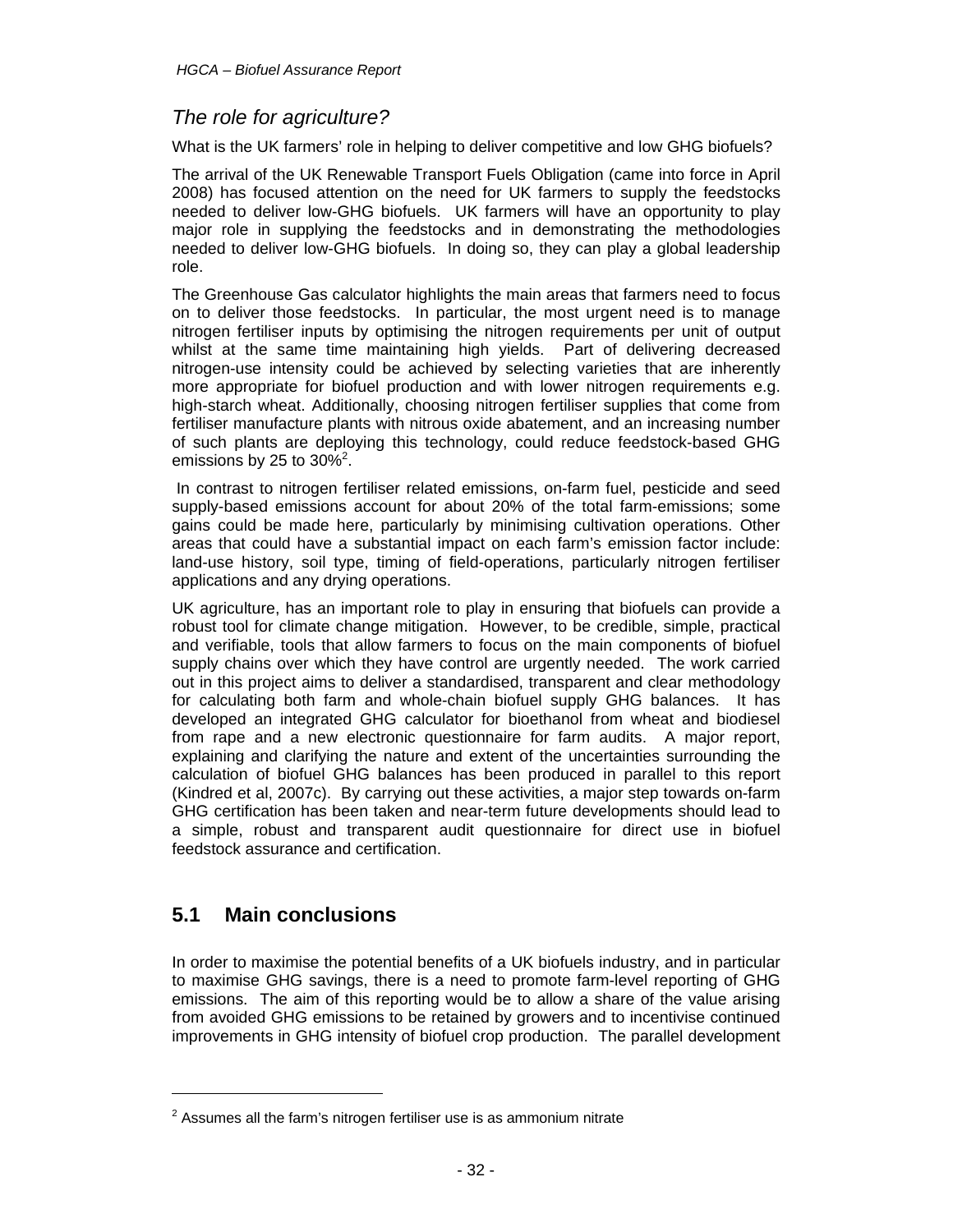#### *HGCA – Biofuel Assurance Report*

of the science-base and the practical tools necessary to implement farm-level GHG auditing are also required.

This work has shown that whilst there are a range of important issues that remain to be resolved before farm-level GHG (carbon) reporting can become basic farming practice, these issues are not insurmountable. The farm audit trials and development of the calculator show that it is possible to use data obtained directly from farms to get credible individual GHG intensities. The resulting improved levels of accuracy of reported GHG emissions will be incentivised in the UK RTFO through adoption of conservative default values for GHG intensities (E4Tech, 2006).

Issues of approach, such as allocation procedures, have implications on the final carbon intensities and potentially on behaviour, though ultimately any approach adopted should accurately reflect reality without entailing excessive bureaucratic or regulatory burdens. There is a need for consensus-building across stakeholders and the LCA community in the approaches adopted. Continued development of the farm audits is necessary to demonstrate to the farming and biofuel production communities that the collection, compilation and evaluation of farm-level data are both practical and accurate.

Before such consensus emerges, a number of areas that cause the greatest uncertainty in GHG balance calculations need to be resolved. These are outlined below.

### **5.2 GHG Calculator Development**

A new version of the GHG calculator has been developed through this work. It demonstrates that the integration of multiple biofuel supply chains is possible within a single, standardised methodology for GHG accounting for biofuels. Where possible and relevant, the same default factors and procedures have been used making cross-comparison between the chains possible. The calculator now includes wheatto-ethanol and rape-to-biodiesel options and other biofuel supply chain options could now be included.

The work confirms that substantial reductions in GHG emissions are possible through compound efficiency gains along 'conventional' biofuel supply chains in the UK. These gains can be so large that the most efficient UK-chains can compete with ethanol from sugarcane produced in Brazil and possibly with advanced, so-called 2<sup>nd</sup> generation, lignocellulosic technologies, on the basis of GHG-emission reduction factors.

|                                        | Well-to-tank GHG emissions, kgCO <sub>2</sub> eg/t ethanol      |                                                    |                                       |                                                        |  |  |  |  |  |  |  |  |  |
|----------------------------------------|-----------------------------------------------------------------|----------------------------------------------------|---------------------------------------|--------------------------------------------------------|--|--|--|--|--|--|--|--|--|
|                                        | UK - wheat, using<br>natural gas boiler and<br>grid electricity | UK - wheat, using<br>natural gas combined<br>cycle | UK - wheat, using straw<br><b>CHP</b> | Brazil - sugar cane, using<br>bagasse CHP <sup>1</sup> |  |  |  |  |  |  |  |  |  |
| Feedstock production                   | 1475                                                            | 1475                                               | 1475                                  | 348                                                    |  |  |  |  |  |  |  |  |  |
| <b>Feedstock Transport</b>             |                                                                 | 10                                                 | 18                                    | 49                                                     |  |  |  |  |  |  |  |  |  |
| <b>Ethanol Manufacture</b>             | 1016                                                            | 1720                                               | 66                                    | 0                                                      |  |  |  |  |  |  |  |  |  |
| <b>Ethanol Distribution</b>            | 13 <sub>1</sub>                                                 | 13.                                                | 13                                    | 268                                                    |  |  |  |  |  |  |  |  |  |
| <b>Credits</b>                         | $-407$                                                          | $-1862$                                            | $-1410$                               |                                                        |  |  |  |  |  |  |  |  |  |
| Total                                  | 2109                                                            | 1358                                               | 163                                   | 665                                                    |  |  |  |  |  |  |  |  |  |
| <b>Reduction relative to</b><br>petrol | 8.3%                                                            | 41%                                                | 93%                                   | 71%                                                    |  |  |  |  |  |  |  |  |  |

Note: 1: based on Brazilian average cane-based ethanol factors taken from the UK Renewable Fuels Agency (**www.dft.gov.uk/rfa/** ; 10 April 2008).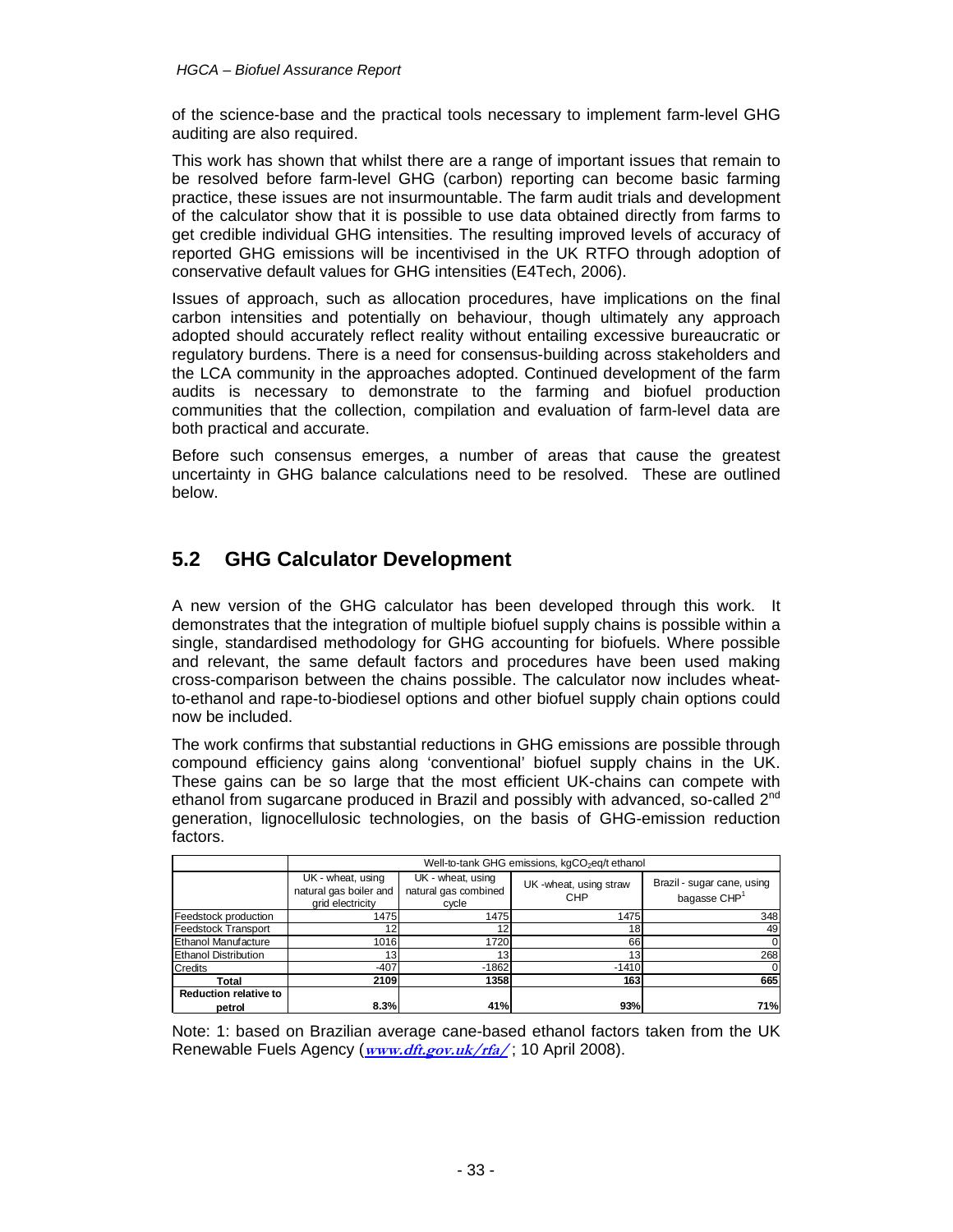

Also highlighted is the need to continue research to reduce the uncertainty associated with current GHG balance calculations and to overcome the remaining obstacles to developing directly coupled farm auditing and GHG calculations.

### **5.3 Farm Audit Developments**

During 2007, a second set of farm audits was carried out by CMi following on the audits carried out in 2006, providing an additional 100 audits to the 57 available from the previous year.

To our knowledge, the 2006 audits were the first example of this kind of auditing attempted anywhere in the world. The audits this year were developed using a simple questionnaire implemented in electronic spreadsheet format. They aimed to build on the success of the previous year by:

- Focusing the questions to be more tightly coupled to an integrated audit and GHG balance calculation
- Learning through feedback and by engaging with a wider farmer-base
- Developing a simple interactive interface
- Developing more accurate fossil fuel and soil factors

The audits have highlighted the large diversity in management approaches, input requirements and monitoring activities that occur on UK-farms. Despite this diversity it is possible to obtain most, if not all, of the relevant data required to calculate a robust GHG balance for biofuel feedstocks. Furthermore, a number of factors which affect the accuracy and confidence in the calculations are outside the capacity or control of farmers to influence and will require alternative mechanisms to gather and analyse the data required. Such factors include indirect land-use and direct and indirect nitrous oxide emissions.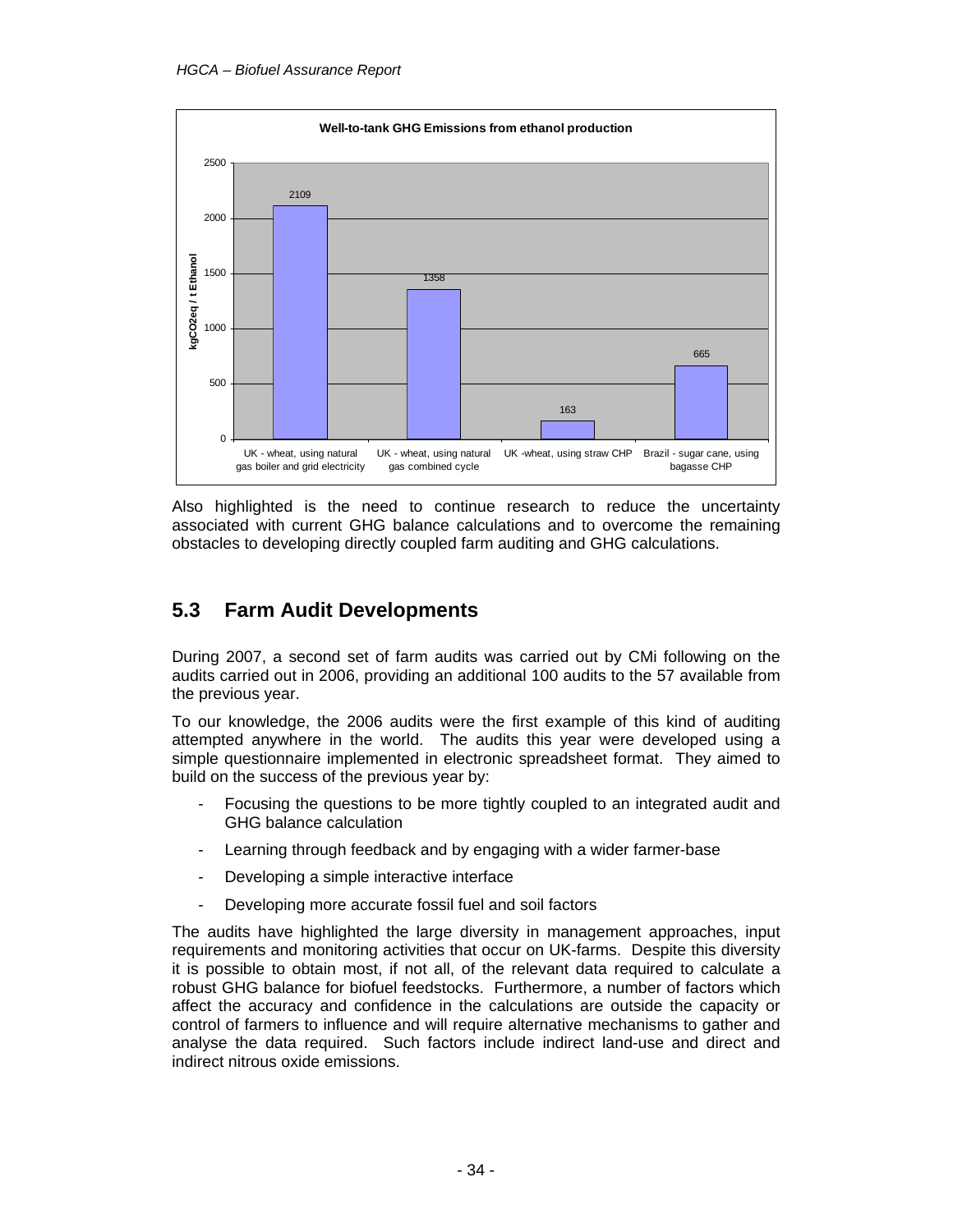Future audits should directly couple the GHG calculator to questionnaire but caution must be used in interpreting the results until a number of the uncertainties are resolved (see below).

### **5.4 Reducing and managing uncertainties**

The uncertainties implicit in GHG accounting can be divided into those that predominantly stem from the approach taken (what actually happens), and those that are more technical in nature (e.g. scientific uncertainty in key emission factors and in indirect impacts). Much of the uncertainty lies in attempting to understand what level of detail is required in the monitoring and accounting procedures to provide a valid average for a field or farm level operation. There are also issues of fundamental scientific uncertainty where insufficient knowledge is available to provide an adequate level of precision. Despite these uncertainties sometimes being possibly large enough to change the outcome of the GHG balance, considerable knowledge will be gained through learning-by-doing. Indeed, it may not be possible to gain sufficiently broad data sets through any other means. The coupling of the GHG Calculator's development to the development of the farm audits has already helped to identify the nature and scope of the uncertainties and practical methods to account for and ameliorate a wide range of these factors as detailed in Kindred et al, 2008.

### *5.4.1 N2O emissions*

The biggest uncertainty surrounding GHG intensity concerns  $N_2O$  emissions. The IPCC approach advocated in the proposed RTFO Carbon reporting methodology (DfT 2007) provides the simplest, most transparent and defensible basis for quantifying  $N<sub>2</sub>O$  emissions and may be suitable in the first instance. It is appropriate that emissions are driven by N fertiliser application. However, emissions from organic N sources (manures/compost/sludge), organic soils and crop residues are currently ignored. Accounting for  $N_2O$  emissions from these sources using an adapted IPCC approach seems likely to allow the fastest progress.

Regard will have to be given to potential consequences, intended or not, of on-farm practices that could result from untried accounting procedures. These issues will need to be reviewed before economic incentives are derived from low carbon intensities, or perverse practices could be encouraged.

In terms of producing a conservative methodology for dealing with  $N_2O$  emissions, it is recommended here that:

- Organic additions are accounted for using the IPCC approach on the basis of *available* N content rather than *total* N content.
- Crop residues are accounted for using the IPCC approach assuming a modest N addition that is included irrespective of yield, N fertiliser and whether or not straw is removed.
- That appropriately large emissions should be assumed for cropping on organic and humose soils.

There is a need to reconcile the IPCC approach to  $N_2O$  emissions, DNDC outputs and findings from recent work e.g. Crutzen *et al*. 2007. Whilst the work of Crutzen *et al.* (2007) suggests that real  $N<sub>2</sub>O$  emissions from biofuel cropping may be higher than calculated from the IPCC approach, there is considerable evidence from field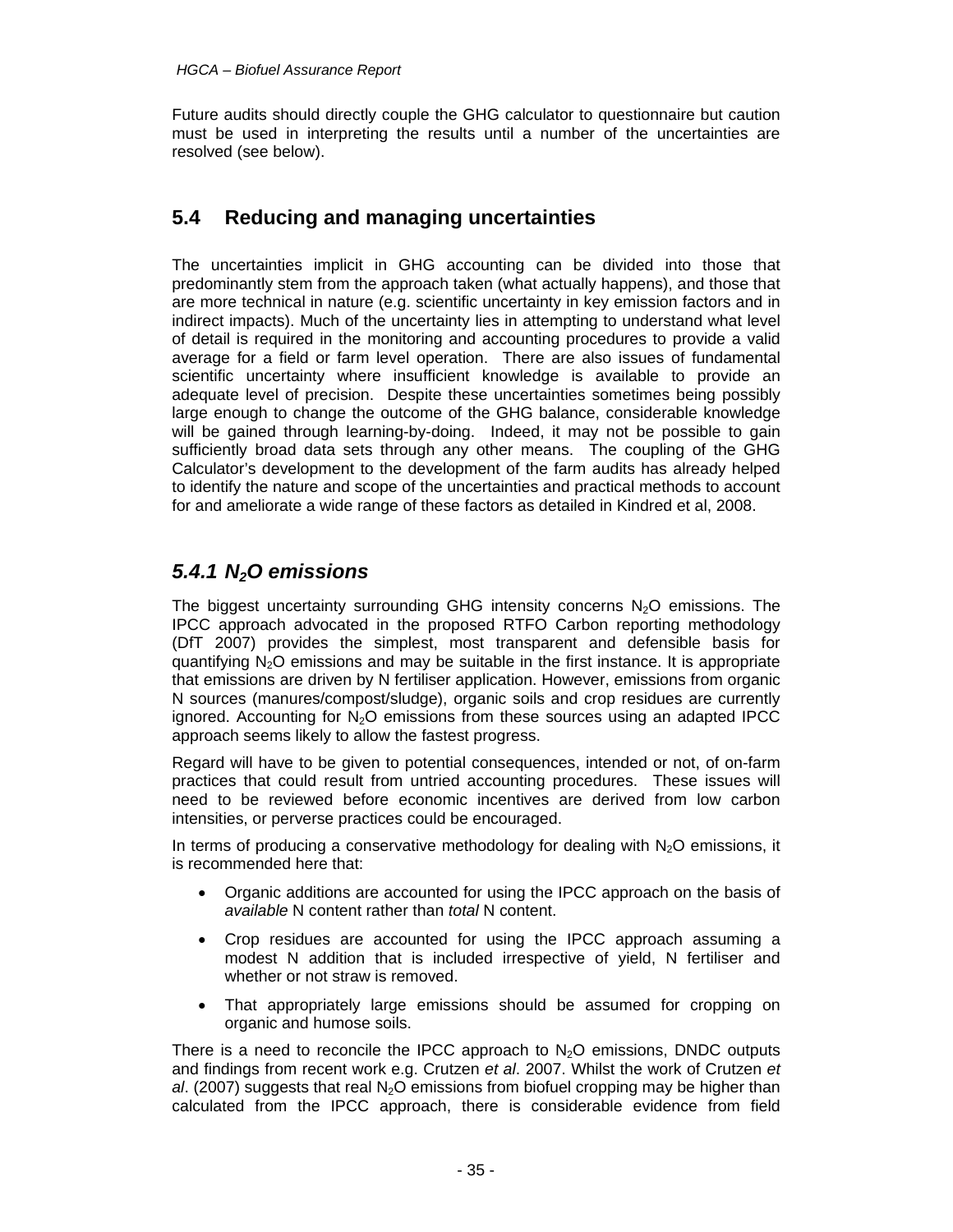experimentation and modelling that the IPCC approach may significantly *overestimate* the real N<sub>2</sub>O emissions from cropping in the UK. In this case, biofuel production in the UK could be unfairly penalised. Given the markedly different conditions and climates in different countries of production there is a need to evaluate whether using the same IPCC default emission factors for all countries is appropriate, or even for regions within the UK. It would be possible to advocate a regional approach to  $N<sub>2</sub>O$  emissions, using DNDC to calculate emissions from crop types in specific regions for specific soil types assuming certain N fertiliser and manure inputs. However, GHG emissions from farms producing crops with lower nitrogen inputs and hence, reduced  $N_2O$  emissions would not be fairly accounted for. Thus activities to reduce  $N<sub>2</sub>O$  emissions would not be properly incentivised.

The most promising approach for the future for quantifying  $N<sub>2</sub>O$  emissions on a farmby-farm basis will be to use different emission factors for different scenarios, e.g. soil types, climates, regions, etc, as per Tier 2 of the IPCC methodology. Such emission factors could be derived using UK-DNDC in combination with experimental and field validation.

Generally, it will be important that changes to the approach used for quantifying  $N_2O$ emissions in carbon reporting methodologies can be made as more accurate approaches and emission factors are developed.

# *5.4.2 Other issues of uncertainty*

There is significant uncertainty over the emission factors used for nitrogen fertiliser manufacture. The different emission factors assumed in the RTFO draft Carbon Reporting methodology (Department for Transport, 2007b) give substantially higher emission factors for ammonium nitrate manufacture over that of urea (6.8 versus 2.9 kg  $CO<sub>2</sub>$ eg/kg N respectively). Such a difference potentially penalises the UK (where ammonium nitrate is predominantly used to provide nitrogen to crops) against other parts of the world. Given that many of the N fertiliser manufacturing plants in the UK and Western Europe are installing  $N_2O$  abatement technologies, there is a need to assess the difference in the GHG emissions of different N fertiliser products, to ensure that appropriate emission factors are used for the UK situation. Emerging data suggests that choosing nitrogen fertiliser supplies that come from fertiliser manufacture plants with nitrous oxide abatement could reduce feedstock-based GHG emissions by  $25\%$ <sup>3</sup>.

It is also important that if the use of urea is effectively incentivised by carbon reporting methodologies that full consideration is given to the likely impacts on national and global ammonia emissions.

This research project also finds that there may be significant additional  $CO<sub>2</sub>$ emissions associated with the acidification of lime and chalk that have hitherto been ignored. The IPCC methodologies assume that  $CO<sub>2</sub>$  release only occurs from applied materials, and not from chalky soils. Calculations of  $CO<sub>2</sub>$  emissions on emission factors related to the acidifying nature of the nutrients applied may be needed in future. There is a need for further work to clarify this issue.

There is a good deal of uncertainty over the most appropriate default values to use for grain drying. There is also uncertainty surrounding the diesel used in farm cultivations, with the true benefits of minimal cultivation techniques on fuel use being unclear and difficult to quantify.

l

 $3$  Assumes all the farm's nitrogen fertiliser use is as ammonium nitrate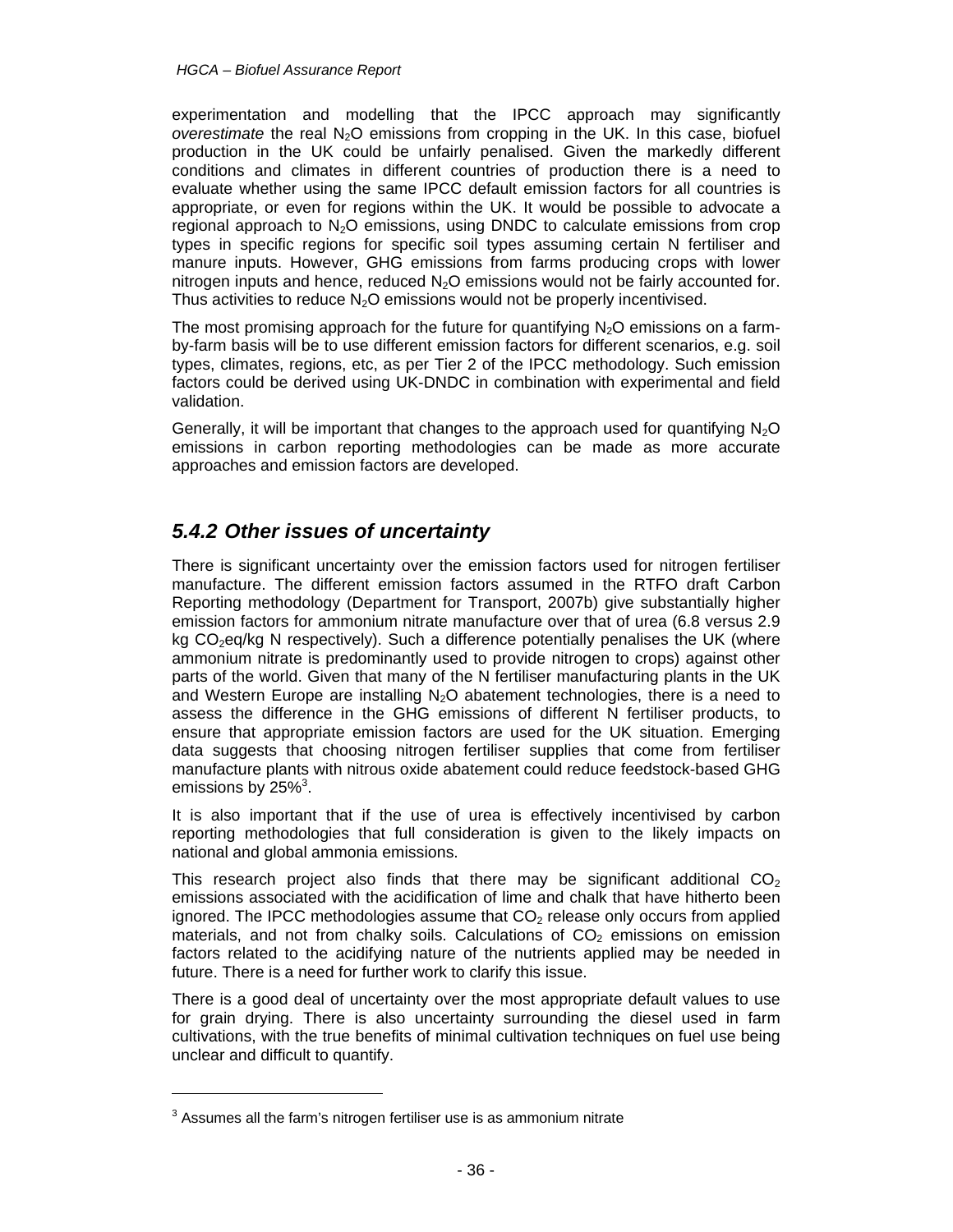### **5.5 Identified research requirements**

There are two broad areas of research needed with regard to developing the direct quantification of farm-level biofuel-based GHG balances. They can be split into issues that are solely relevant to biofuels and those that are required to understand the GHG impacts of agricultural production systems in general.

- 1. Establish direct coupling between the farm audit questionnaire and the GHG calculator. The main areas to be resolved are:
	- i. Derive robust land-use change indicators (direct and indirect).
	- ii. Adequately quantifying actual energy use in cultivations.
	- iii. Develop methodologies for estimating energy use in grain drying.
	- iv. Fertiliser requirements and plant-available nutrient estimates throughout a rotation.
	- v. Develop new combined audit and calculator.

The following issues are relevant to biofuels but also to any agricultural production system.

- 2. Fertiliser management (mainly nitrogen) and impact assessments:
	- i. Provide detailed analyses of in-field  $N_2O$  emissions. Evaluate the appropriateness of the IPCC emission factors for  $N<sub>2</sub>O$  emissions from UK arable biofuel cropping. Approaches for dealing with organic manures, crop residues, organic soils and baseline emissions from non-cropped land need to be developed and evaluated. Given the relative paucity of published data on  $N<sub>2</sub>O$  emissions from arable soils, and the large expense of experimental  $N<sub>2</sub>O$ measurement, the UK-DNDC model will be useful in answering these questions.
	- ii. There is a need to evaluate the most appropriate emission factors for fertiliser manufacture for ammonium nitrate and other N fertiliser products in the UK. The variation in manufacturing emissions between products, manufacturing plants and country of origin needs to be assessed.
	- iii. Exploration of how N fertiliser rates could be optimised for GHG savings could be very instructive for the agricultural and biofuels industry. The N fertiliser rates that maximise GHG savings should be determined, and the economic costs of optimising GHG savings should be assessed.
	- iv. The potential for using grain N% (or grain protein) as a 'signature' for GHG emissions from nitrogen needs to be evaluated.
- 3. Quantify the  $CO<sub>2</sub>$  emissions resulting from the acidification of lime or calcareous soils. The current understanding in the literature needs to be reviewed, and there may be a need for experimentation.
- 4. Develop globally agreed standardised allocation procedures for co-products
- 5. Develop and employ standardised comparative reference systems requires the development of a global land use inventory
- 6. Gain a better understanding of the links between investment in biofuel feedstock production with crop productivity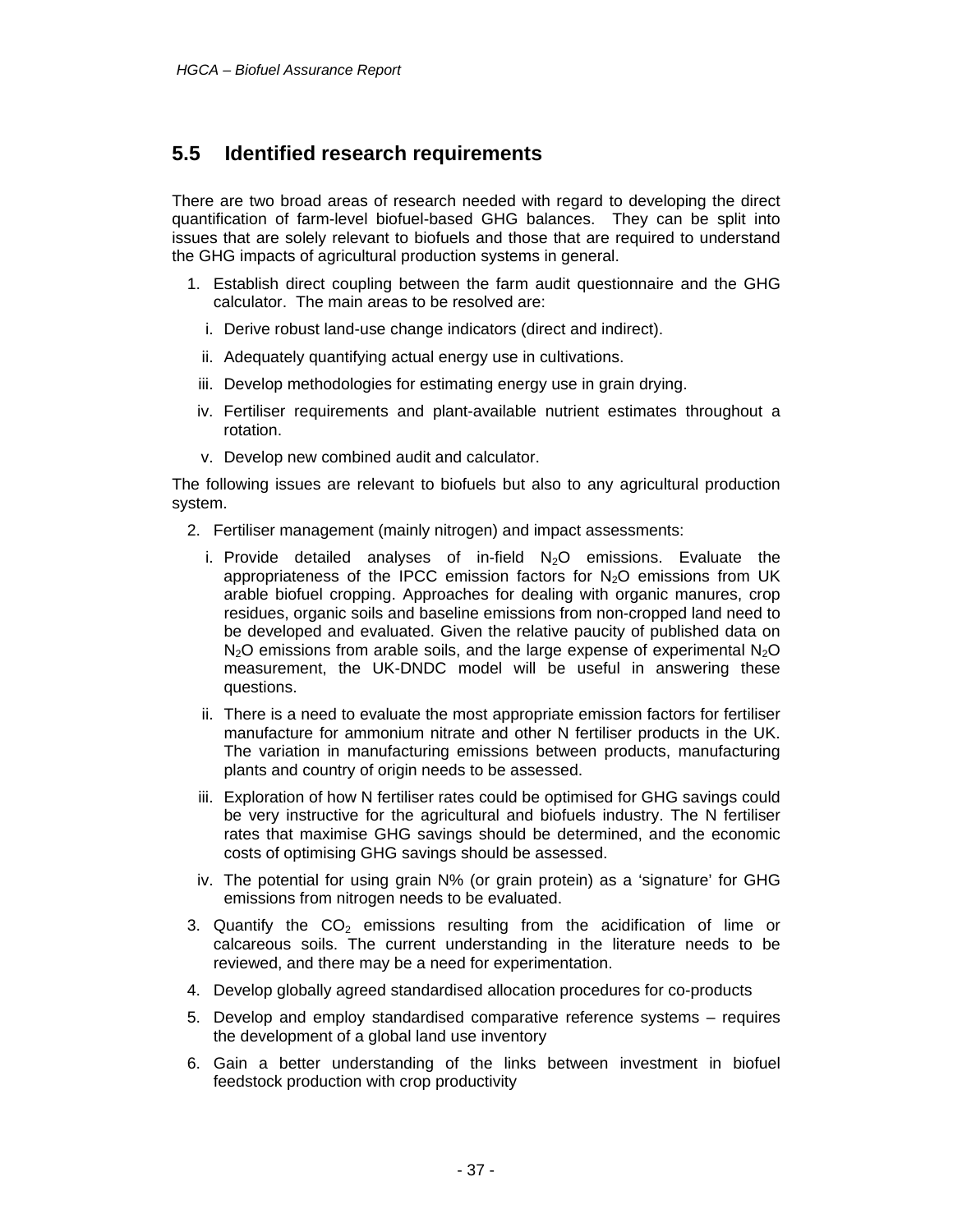### **5.6 Conclusions on future developments**

Whilst it is not possible to predict all the future developments likely to face the arable industry in the coming years, or to predict the possible ramifications of the emerging biofuel industry and carbon reporting, it is clear that given the right incentives, growers and the wider agricultural industry could make changes that would improve the GHG intensity of crops and the resulting biofuels. In order for these improvements to be made it will be important that the carbon / GHG reporting methodology allows for these changes to be fully accounted for. In turn, farmers need to know the conditions (climate, soils and management) under which the leastcost gains can be made.

Crop breeding and changes to fertiliser manufacture and application to land appear to provide the biggest and most immediate opportunities for improving GHG intensities. Whilst changes to yield and N fertiliser input can easily be accounted for in the GHG reporting methodology, as they are key input values; more subtle effects on biofuel processing efficiency are less easily accounted for.

Most of the changes that improve the GHG intensity of biofuel crops are equally applicable to reducing GHG emissions from arable cropping in general. It is possible that economic incentives to farmers could transpire through carbon trading mechanisms. The potential for this is being investigated in Defra project SFF0602.

For farmers to gain from the emerging policies directed at reducing GHG emissions on a national basis e.g. the Renewable Transport Fuels Obligation (RTFO) and the UK and European Emissions Trading Schemes (ETS), the sector needs to demonstrate transparent and practical methodologies for accounting for GHG emissions. The work highlighted here provides a pathway for delivering such an accounting system.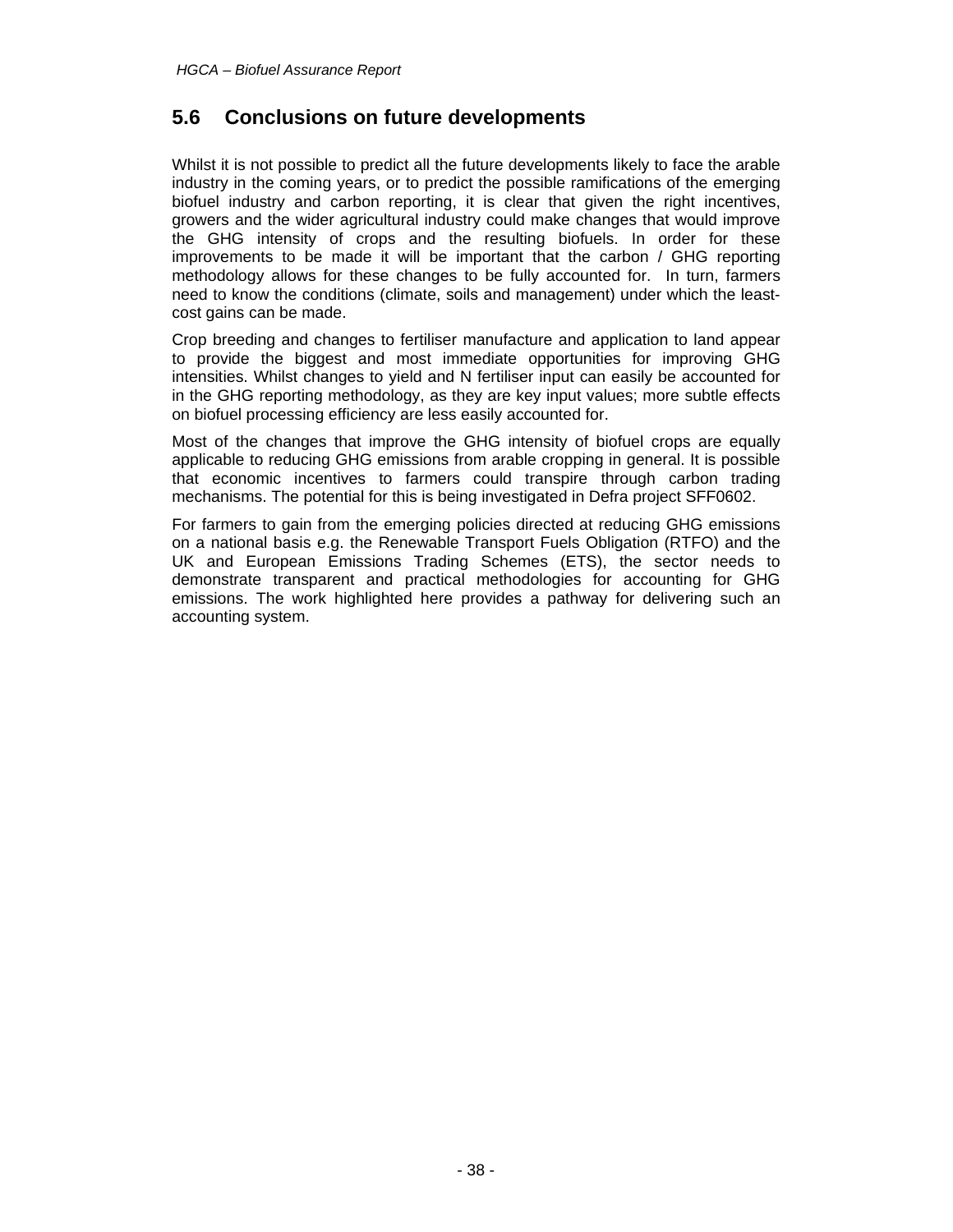# **References**

- Addiscott, T. M. & Powlson, D. S. (1992). Partitioning losses of nitrogen fertiliser between leaching and denitrification. Journal of Agricultural Science, Cambridge 118, 101-107.
- Amon, B. Kryvoruchko, V. Moitzi, G. & Amon, T. (2004a). Greenhouse gas and ammonia emission abatement by slurry treatment. In *RAMIRAN: Sustainable organic waste management for environmental protection and food safety* (Eds P. Bernal, R. Moral, R. Clemente & C. Paredes), pp. 285- 288. Murcia, Spain.
- Amon, B. Kryvoruchko, V. Amon, T. & Zechmeister-Boltenstern, S. (2004b). Methane, nitrous oxide and ammonia emissions during storage and after application of dairy cattle slurry and influence of slurry treatment. In *Greenhouse gas emissions from agriculture; Mitigation options and strategies* (Eds A. Weiske), pp. 90-95. Liepzig, Germany: Institute for Energy and Environment, European Commission.
- Anon (2003). Official Journal of the European Communities Directive 2003/30/EC on the Promotion of biofuels L123/42. Brussels.
- Anon (2005) *Farm Practices Survey 2005.* Department for Environment and Rural Affairs.
- Anon (2006a). Environmental Management Life Cycle Assessment Principles and Framework BS EN ISO 14040. London: British Standards Institution.
- Anon (2006b). Integrated Pollution Prevention and Control Reference document on Best Available Techniques for the Manufacture of Large Volume Inorganic Chemicals, Ammonia, Acids and Fertilisers. European Commission Joint Research Centre Institute for prospective technological studies.
- Archer, J. (1985). *Crop nutrition and fertiliser use.* Ipswich: Farming Press Ltd.
- Aulakh, M. S. Rennie, D. A. & Paul, E. A. (1984). Gaseous nitrogen losses from soils under zero-till as compared with conventional-till management systems. *Journal of Environmental Quality* **13**, 130-136.
- Bauen, A. Howes, J. Franzosi, M. Tipper, R. & Woods, J. (2006). A methodology and tool for calculating the carbon intensity of biofuels. E4tech; ECCM; themba technology.
- Ball, B. C. Parker, J. P. & Scott, A. (1999). Soil and residue management effects on cropping conditions and nitrous oxide fluxes under controlled traffic in Scotland 2. Nitrous oxide, soil N status and weather. *Soil and Tillage Research* **52**, 191-201.
- Beer, T. Grant, T. Morgan, G. Lapszewicz, J. Anyon, P. Edwards, J. Nelson, P. Wilson, H. & D. Williams, Aspendale, Australia, 2001 (2001). Comparison of Transport Fuels: Life Cycle Emissions Analysis of Alternative Fuels for Heavy Vehicles. Aspendale, Australia: CSIRO Atmospheric Research.
- Berry, P. M. & Spink, J. (2006). A physiological analysis of oilseed rape yields:
- Past and future. *Journal Of Agricultural Science* **144**, 381-392.
- Billins, P. Woods, J. & Tipper, R. (2005). Developing Carbon and Greenhouse Gas Assurance for Bioethanol Production in the UK. London: HGCA.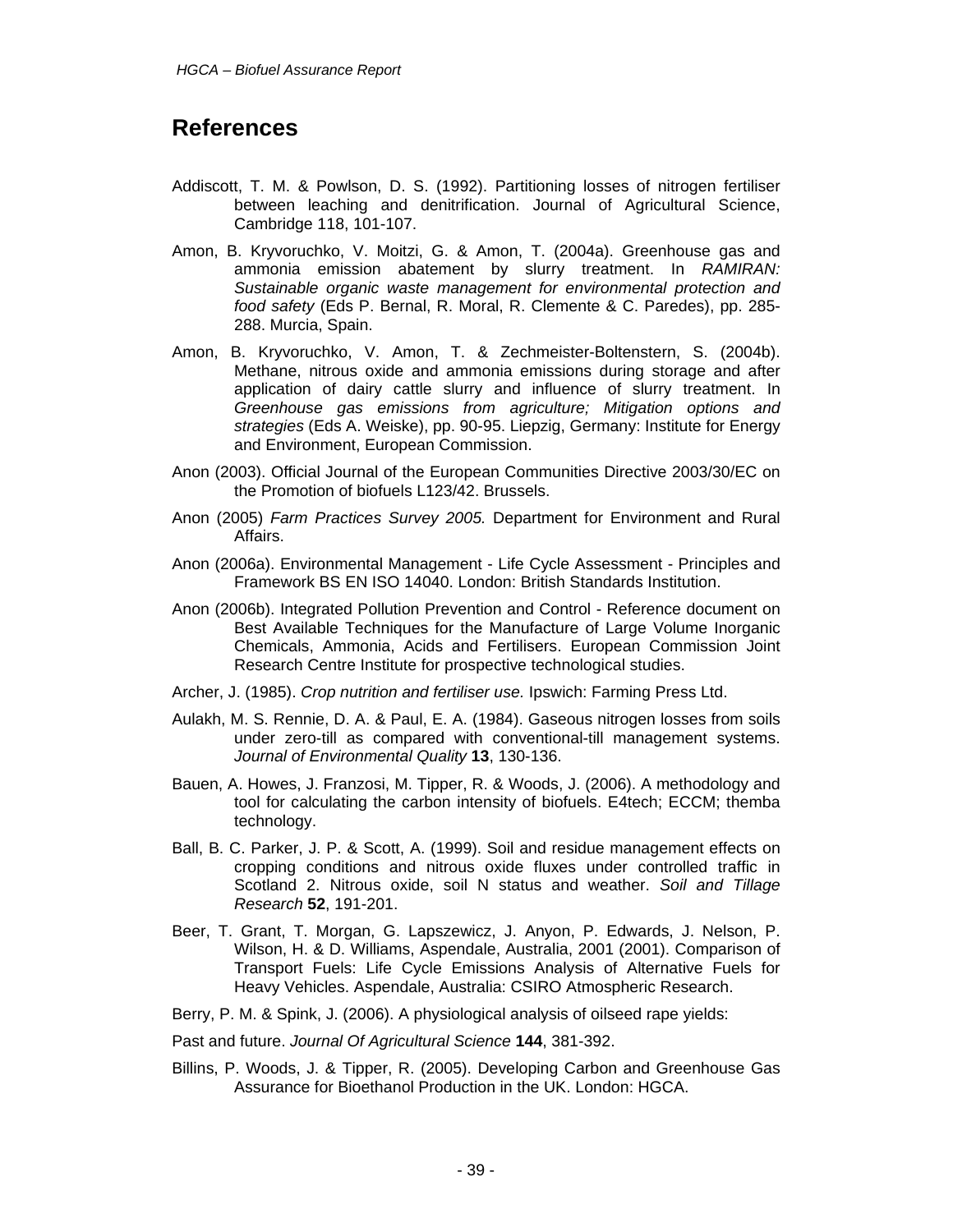- Bouwman, A. F. Boumans, L. J. M. & Batjes, N. H. (2002). Emissions of  $N_2O$  and NO from fertilised fields: Summary of available measurement data. *Global Biogeochemical Cycles* **16**, 1058.
- Brown, L. Syed, B. Jarvis, S. C. Sneath, R. W. Phillips, V. R. Goulding, K. W. T. & Li, C. (2002). Development and application of a mechanistic model to estimate emission of nitrous oxide from UK agriculture. *Atmospheric Environment* **36**, 917-928.
- Clayton, H. McTaggart, I. P. Parker, J. Swan, L. & Smith, K. A. (1997). Nitrous oxide emissions from fertilised grassland: A 2-year study of the effects of N fertiliser form and environmental conditions. *Biology and Fertility of Soils* **25**, 252-260.
- Clemens, J. Trimborn, M. Amon, B. Kryvoruchko, V. & Weiland, P. (2004). Greenhouse gas mitigation by anaerobic digestion. In *Greenhouse gas emissions from agriculture; Mitigation options and strategies* (Eds A. Weiske), pp. 96-100. Liepzig, Germany: Institute for Energy and Environment, European Commission.
- CIPEC (2004). Canadian Industry Program for Energy Conservation; 2003/2004 Annual Report. Ottawa, Canada: CIPEC.
- Chambers, B. J Lord, E. I. Nicholson, F. A. Smith, K. A. (1999). Predicting nitrogen availdability and losses following application of organic manures to arable land: MANNER. Soil Use and Management **15**, 137-143.
- Cottrill, B. Smith, C. Berry, P. Weightman, R. Wiseman, J. White, G. & Temple, M. (2007). Opportunities and implications of using the co-products from biofuel production as feeds for livestock. *Research Review 66* London: HGCA.
- Crutzen, P. J. Mosier, A. R. Smith, K. A. & Winiwarter, W. (2007). N2O release from agro-biofuel production negates global warming reduction by replacing fossil fuels. *Atmospheric Chemistry and Physics Discussions* **7**, 11191– 11205.Defra (2000). Energy use in organic farming systems (OF0182). Defra.
- Davis, J. and Haglund, C. (1999) Life Cycle Inventory (LCI) of Fertiliser Production Chalmers University of Technology SIK Report No. 654 1999
- Defra (2000). NO emissions following incorporation of crop residues (CC0235).
- Defra (2001). The effect of cultivation and residue incorporation on nitrous oxide emissions from arable soils (CC0224).
- Defra (2005). Annexes to Guidelines for Company Reporting on Greenhouse Gas Emissions. July 2005. http://www.defra.gov.uk/environment/business/envrp/pdf/envrpgasannexes.pdf, accessed July 2007
- Defra (2006). The behaviour of some different fertiliser-N materials Main experiments (NT2605). Defra.
- Defra (2007). The British Survey of Fertiliser Practice. Fertiliser Use on Farm Crops for Crop Year 2006, Defra, York, 2007.
- Department for Transport (2007a) "Carbon and Sustainability Reporting within the Renewable Transport Fuel Obligation: Second Draft Technical Guidance for Pilot Companies" E4Tech and Ecofys for the Department for Transport, London, United Kingdom, April 2007.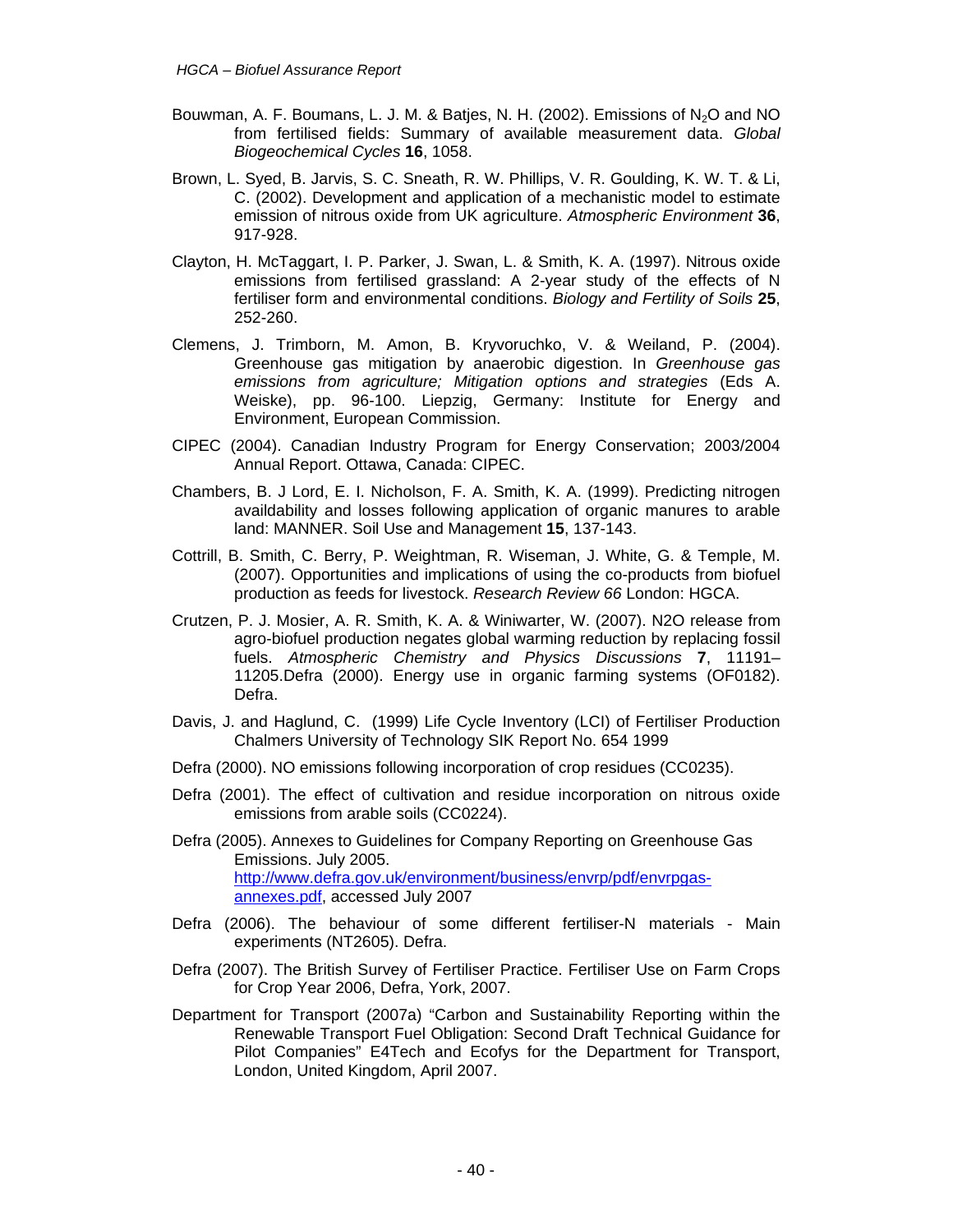- Department for Transport (2007b) "Carbon Reporting: Default Values and Fuel Chains" by A. Bauen, P. Watson and J. Howes, Version 1.2 for the Department for Transport, London, United Kingdom, 2 May 2007.
- Dobbie, K. E. McTaggart, I. P. & Smith, K. A. (1999). Nitrous oxide emissions from intensive agricultural systems: Variations between crops and seasons, key driving variables, and mean emission factors. *Journal of Geophysical Research* **104**, 26891-26899.
- Dobbie, K. E. & Smith, K. A. (2003a). Nitrous oxide emission factors for agricultural soils in Great Britain: the impact of soil water-filled pore space and other controlling variables. *Global Change Biology* **9**, 204-218.
- Dobbie, K. E. & Smith, K. A. (2003b). Impact of different forms of N fertiliser on  $N_2O$ emissions from intensive grassland. *Nutrient Cycling in Agroecosystems* **67**, 37-46.
- El Sayed, M. Matthews, R. & Mortimer, D. (2003). Carbon and energy balances for a range of biofuels options. DTI.
- Elsayed, M. A. Evans, A. & Mortimer, N. D. ((in publication, April 2007).). NF0614NFert01.xls: Selective Life Cycle Assessment for Ammonium Nitrate Fertiliser Production Using Natural Gas as a Feedstock. Defra.
- E4tech Bauen, A. Watson, P. & Howes, J. (2006). Methodology for Carbon Reporting under the Renewable Transport Fuel Obligation - DRAFT.
- EC Centre, J. R. & studies, I. f. p. t. (2006). Integrated Pollution Prevention and Control - Reference document on Best Available Techniques for the Manufacture of Large Volume Inorganic Chemicals, Ammonia, Acids and Fertilisers. European Commission.
- Edwards, R. Larive, J. Mahieu, V. & Rouveirolles, P. (2006). Well-to-Wheels Analysis of Future Automotive Fuels and Powertrains in the European Context; Wellto-Tank Report, Version 2b. Ispra, Italy: CONCAWE, EUCAR and the Joint Research Centre of the European Commission.
- Flynn, H. Smith, J. Smith, K. Wright, A. Smith, P. & Massheder, J. (2005). Climateand crop-responsive emission factors significantly alter estimates of current and future nitrous oxide emissions from fertiliser use. *Global Change Biology*  **11**, 1522-1536.
- Gantar, M. & Elhai, J. (1999). Colonization of wheat para-nodules by the N-2-fixing cyanobacterium Nostoc sp. strain 2S9B. *New Phytologist* **141**(3), 373-379.
- Grant, R. F. Pattey, E. Goddard, T. W. Kryzanowski, L. M. & Puurveen, H. (2006). Modeling the effects of fertiliser application rate on nitrous oxide emissions. *Soil Science Society of America Journal* **70**, 235-248.
- Harrison, R. & Webb, J. (2001). A review of the effect of N fertiliser type on gaseous emissions. *Advances in Agronomy* **73**, 65-108.
- HGCA (2006). Project 3084; Optimising fertiliser nitrogen levels for modern cereal crops.
- International Fertiliser Industry Association (2007). Sustainable Management of the Nitrogen Cycle in Agriculture and Mitigation of Reactive Nitrogen Side Effects. Paris.
- IPCC De Klein, C. A. M. Novoa, R. S. A. Ogle, S. M. Smith, K. A. Rochette, P. Wirth, T. C. McConkey, B. G. Mosier, A. & Rypdal, K. (2006). Chapter 11:  $N<sub>2</sub>O$  Emissions from managed soils, and  $CO<sub>2</sub>$  emissions from lime and urea application. In *2006 IPCC Guidelines for National Greenhouse Gas*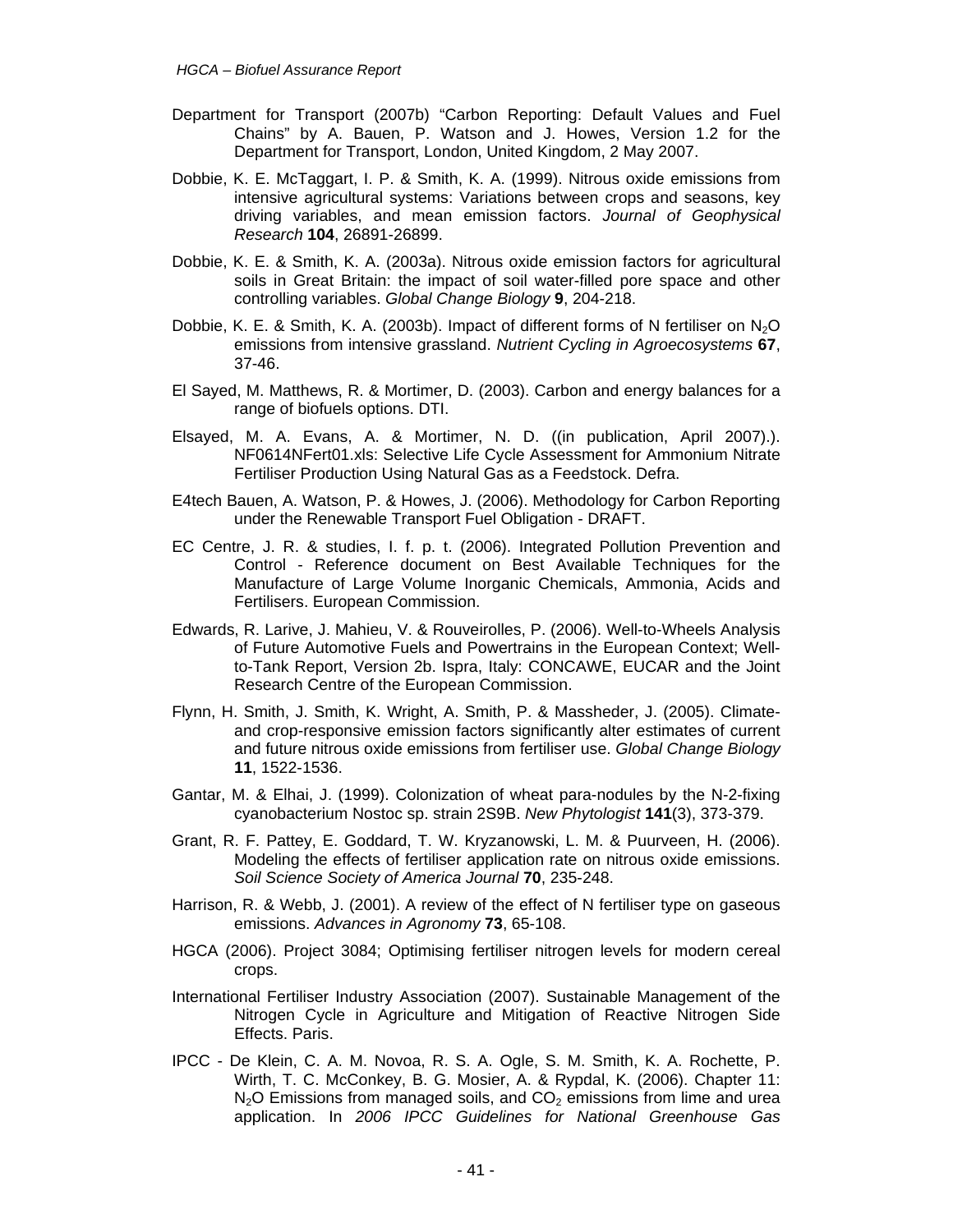*Inventories; Volume 4: Agriculture, Forestry and Other Land Use*: International Panel on Climate Change.

- JEC (2007). *Well-to-Wheels analysis of future automotive fuels and powertrains in the European context WELL-TO-TANK Report Version 2c, March 2007*
- Jenssen, T. (2007). N2O from the production of nitric acid and adipic acid. Yara International. Presentation to the ECCP Working Group on the EU ETS review,  $8<sup>th</sup>$  to  $9<sup>th</sup>$  March, 2007. www.yara.com/en/sustaining\_growth/environmental\_performance
- Jenssen, T. & Kongshaug, G. (2003). Energy consumption and greenhouse gas emissions in fertiliser production. In *Proceedings No 509*: The International Fertiliser Society, York, UK.
- Izaurralde, R. C. Lemke, R. L. Goddard, T. W. McConkey, B. & Zhang, Z. (2004). Nitrous oxide emissions from agricultural toposequences in Alberta and Saskatchewan. *Soil Science Society Of America Journal* **68**(4), 1285-1294.
- Kachanoski, G. O'Halloran, I. Rochette, P. & Simard, R. (2003). Site-specific Application of Fertiliser N for reducing Greenhouse Gas Emissions. Climate Change Funding Initiative in Agriculture
- Kaltschmitt, M. & Reinhardt, G. A. (Eds) (1997). *Nachwachsende Energieträger Grundlagen, Verfaben, Ökologische Bilanzierung (Renewable Energy Sources, Basis, Processes and Ecological Balance)*. Braunschweig/Weisbaden, Germany: Vieweg.
- Konshaug, G. (1998). Energy Consumption and Greenhouse Gas Emissions in Fertiliser Production. In *Proceedings of the IFA Technical Conference in*  Marrakesk, Morocco: International Fertiliser Industry Association, Paris, France.
- Kindred, D. Smith, T. C. Sylvester Bradley, R. Ginsburg, D. & Dyer, C. (2007a). Optimising nitrogen applications for wheat grown for the biofuels market. In *Project Report No. 417*. HGCA, London
- Kindred, D. Weightman, R. Verhoeven, T. Swanston, J. S. & Brosnan, J. (2007). Effects of variety and fertiliser nitrogen on alcohol yield, grain yield, starch and protein content, and protein composition of winter wheat. *Journal of Cereal Science*. In press: doi:10.1016/j.jcs.2007.07.010
- Kindred, D. Mortimer, N. Sylvester-Bradley, R. Brown, G. & Woods, J. (2008). Understanding and managing uncertainties to improve biofuel GHG emissions calculations. HGCA, London.
- King, J. A. Bradley, R. I. & Harrison, R. (2005). Current trends of soil organic carbon in English arable soils. *Soil Use and Management* **21**, 189-195.
- King, J. A. Bradley, R. I. Harrison, R. & Carter, A. D. (2004). Carbon sequestration and saving potential associated with changes to the management of agricultural soils in England. *Soil Use and Management* **20**, 394-402.
- Lal, R. (2004). Carbon emission from farm operations. *Environment International* **30**, 981-990.
- Li, C. Narayanan, V. & Harriss, R. (1992). A model of nitrous oxide evolution from soil driven by rainfall events. 1. Model structure and sensitivity. *Journal of Geophysical Research* **97**, 9759-9776.
- Li, C. S. Frolking, S. & Frolking, T. A. (1992). A model of nitrous oxide evolution from soil driven by rainfall events: 2. Model applications. *Journal of Geophysical Research* **97**, 9888-9783.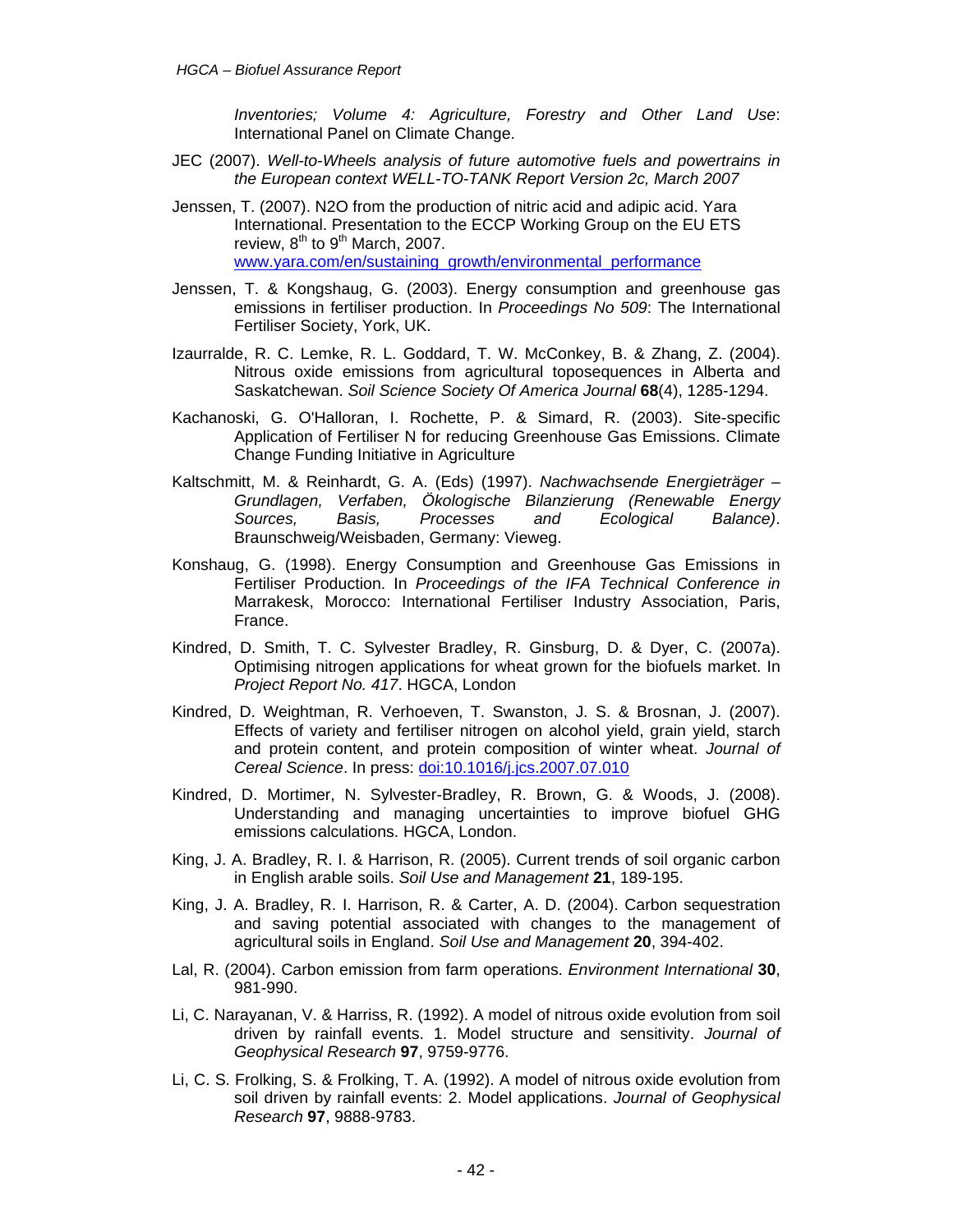- LowCVP Punter, G. Rickeard, D. Larive, J. Edwards, R. Mortimer, N. Horne, R. Bauen, A. & Woods, J. (2004). WTW Evaluation for production of ethanol from wheat. In *FWG-P-04-024*: Low Carbon Vehicle Partnership.
- Macdonald, A. J., Poulton, P. R., Powlson, D. S. & Jenkinson, D. S. (1997). Effects of season, soil type and cropping on recoveries, residues and losses of <sup>15</sup>Nlabelled fertiliser applied to arable crops in spring. Journal of Agricultural Science, Cambridge 129, 125-154.
- MacKenzie, A. F. Fan, M. X. & Cadrin, F. (1998). Nitrous oxide emission in three years as affected by tillage, corn-soybean-alfalfa rotations and nitrogen fertilization. *Journal of Environmental Quality* **27**, 698-703.
- MAFF (2000). Fertiliser recommendations for agricultural and horticultural crops (RB209).
- Martens, D.A. (2005). Denitrification. In "Encyclopedia of soils in the environment", vol. 1 (D. Hillel, J. L. Hatfield, D. S. Powlson, C. Rosenzweig, K. M. Scow, M. J. Singer & D. L. Sparks, eds), 378-382. Elsevier/Academic Press, Amsterdam.
- McLean, K. A. (1989). *Drying and Ctoring Combinable Crops. Second Edition*. Ipswich: Farming Press Books.
- McSwiney, C. P. & Robertson, G. P. (2005). Nonlinear response of N2O flux to incremental fertiliser addition in a continuous maize (Zea mays L.) cropping system. *Global Change Biology* **11**(10), 1712-1719.
- McTaggart, I. P. Clayton, H. Parker, J. & Swan, L. (1997). Nitrous oxide emissions from grassland and spring barley, following N fertiliser application with and without nitrification inhibitors. *Biology and Fertility of Soils* **25**, 261-268.
- Mortimer, N. D. Cormack, M. Elsayed, M. & Horne, R. (2003). Evaluation of the comparative energy, global warming and socio-economic costs and benefits of biodiesel. Resources Research Unit, Sheffield Hallam University.
- Mortimer, D. Elsayed, M. & Horne, R. (2004). Energy and greenhouse gas emissions for bioethanol production from wheat grain and sugar beet.: British Sugar.
- Mortimer, N. (2006a). ASSESSING GREENHOUSE GAS EMISSIONS SAVINGS FROM BIOFUELS: Recent Developments by Developers and for Policy-Makers. In *5th European Motor Biofuels Forum 2006* Gateshead.
- Mortimer, N. D. (2006b). THE ROLE OF LIFE CYCLE ASSESSMENT IN POLICY AND COMMERCIAL DEVELOPMENT: THE CASE OF LIQUID BIOFUELS IN THE UNITED KINGDOM. In *5th Australian Life Cycle Assessment Conference* Melbourne.
- Mortimer, N. D. & Elsayed, M. (2006c). North East Biofuel Supply Chain Carbon Intensity Assessment. North Energy Associates.
- Narayanaswamy, V. Altham, W. Bentel, R. v. & McGregor, M. (2004). *Environmental Life Cycle Assessment (LCA) Case Studies for Western Australian Grain Products*. Perth: Curtin University of Technology.
- Nix, J. (2006). *Farm Management Pocketbook*. Wye Campus, UK: Imperial College.
- Patyk, A. & Reinhardt, G. A. (1997). *Düngemittel Energie- und Stoffstrombilanzen (Fertilisers - Energy and Materials Balance)*. Braunschweig/Wiesbaden, Germany: Vieweg Umweltwissenschaften.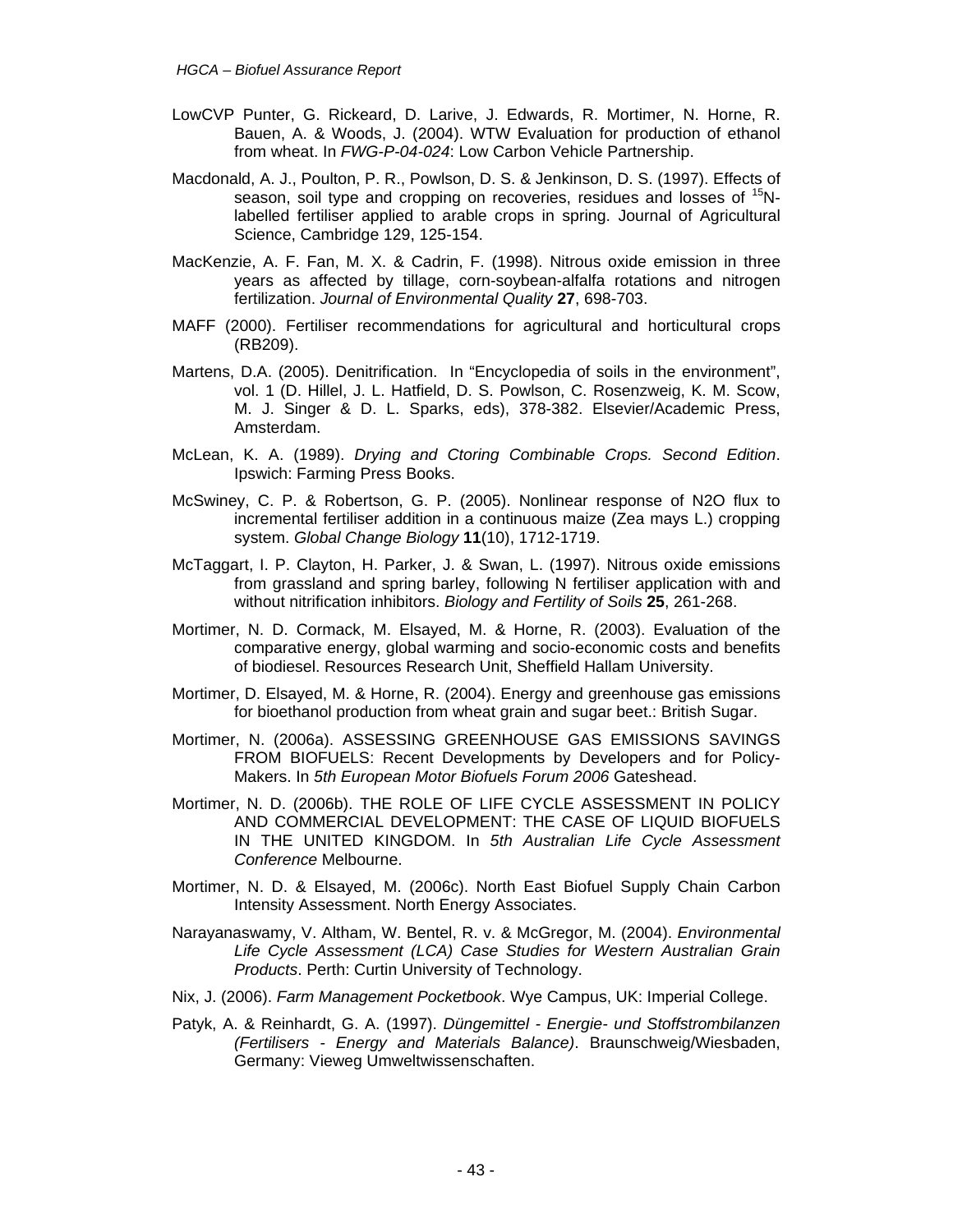- Plant Surveys International (2005). Energy Efficiency and CO2 Emissions: Benchmarking of CFI Ammonia Producers, 2000 - 2002, General Edition. Petersburg, Virginia, United States of America: Plant Surveys International.
- Powlson, D. S. Hart, P. B. S. Poulton, P. R. Johnston, A. E. & Jenkinson, D. S. (1992). Influence of soil type, crop management and weather on the recovery of N-15-labeled fertiliser applied to winter-wheat in Spring. *Journal of Agricultural Science* **118**, 83-100.
- Powlson, D. S. Riche, A. B. & Shield, I. (2005). Biofuels and other approaches for decreasing fossil fuel emissions from agriculture. *Annals of Applied Biology*  **146**(2), 193-201.
- Saikia, S. P. & Jain, V. (2007). Biological nitrogen fixation with non-legumes: An achievable target or a dogma? *Current Science* **92**(3), 317-322.
- Scharpenseel, H. Mtimet, A. & Freytag, J. (2000). Soil inorganic carbon and global change. In *GLOBAL CLIMATE CHANGE AND PEDOGENIC CARBONATES* Eds R. Lal, J. Kimble, H. Eswaran & B. Stewart), pp. 27-42. Tunis, Tunisia.
- Smith, K. Dobbie, K. E. Thorman, R. & Yamulki, S. (2006). WP2 The effect of N fertiliser forms on nitrous oxide emissions. Component report for Defra Project NT2605 (CSA 6579). Defra.Smith, P. Powlson, D. S. Smith, J. U. Falloon, P. & Coleman, K. (2000). Meeting the UK's climate change commitments: options for carbon mitigation on agricultural land. *Soil Use and Management* **16**, 1-11.
- Smith, P. Milne, R. Powlson, D. S. Smith, J. U. Falloon, P. & Coleman, K. (2000b). Revised estimates of the carbon mitigation potential of UK agricultural land. *Soil Use and Management* **16**, 293-295.
- Smith, P. Goulding, K. W. Smith, K. A. Powlson, D. S. Smith, J. U. Falloon, P. & Coleman, K. (2001). Enhancing the carbon sink in European agricultural soils: including trace gas fluxes in estimates of carbon mitigation potential. *Nutrient Cycling in Agroecosystems* **60**, 237-252.
- SMITH, P. POWLSON, D. GLENDINING, M. & SMITH, J. (1998). Preliminary estimates of the potential for carbon mitigation in European soils through notill farming. *Global Change Biology* Accepted 28 Oct 1997.
- Smith, P. Martino, D. Cai, Z. Gwary, D. Janzen, H. Kumar, P. McCarl, B. Ogle, S. M. O'Mara, F. Rice, C. W. Scholes, B. Sirotenko, O. Howden, M. McAllister, T. Pan, G. Romanenkov, V. Schneider, U. Towprayoon, S. Wattenbach, M. & Smith, J. (2007). Greenhouse gas mitigation in agriculture. *Philosophical Transactions of the Royal Society B* **in press**.
- Smith, T. C. Kindred, D. R. Brosnan, J. Weightman, R. Shepherd, M. & Sylvester-Bradley, R. (2006). Wheat as a Feedstock for Alcohol Production. In *HGCA Research Review 61* London: HGCA.
- Spink, J. & Berry, P. M. (2004). Yield of UK Oilseed rape: physiological and technological constraints, and expectations of progress to 2010. In *Yields of farmed species* Eds R. Sylvester Bradley & J. Wiseman), pp. 311-334. Nottingham University Press.
- Stehfest, E. & Bouwman, L. (2006). N<sub>2</sub>O and NO emission from agricultural fields and soils under natural vegetation: summarizing available measurement data and modeling of global annual emissions. *Nutrient Cycling In Agroecosystems* **74**(3), 207-228.